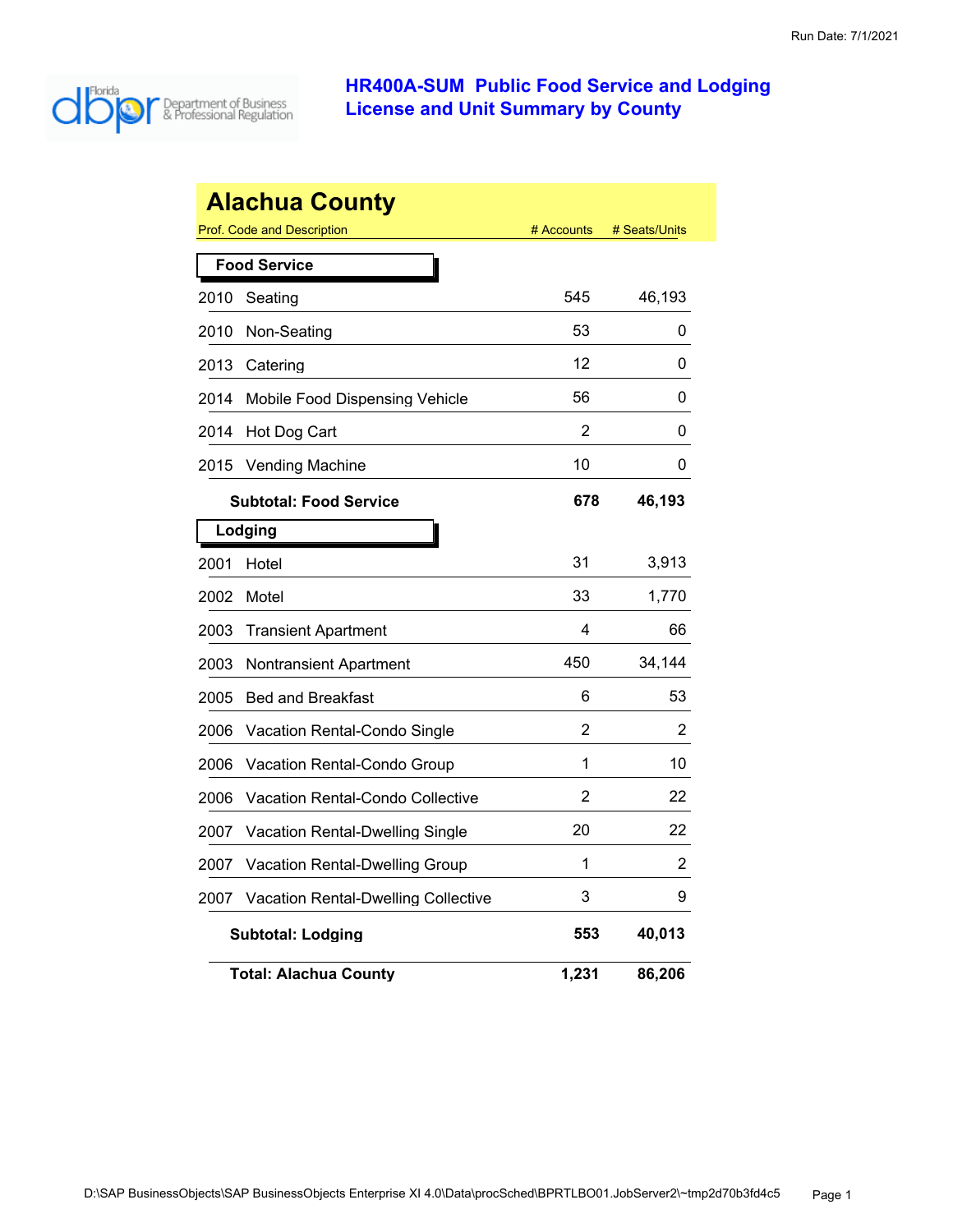

|      | <b>Baker County</b>             |              |               |
|------|---------------------------------|--------------|---------------|
|      | Prof. Code and Description      | $#$ Accounts | # Seats/Units |
|      | <b>Food Service</b>             |              |               |
| 2010 | Seating                         | 38           | 2,925         |
| 2010 | Non-Seating                     | 3            | 0             |
| 2014 | Mobile Food Dispensing Vehicle  | 6            | 0             |
| 2015 | <b>Vending Machine</b>          | 2            | 0             |
|      | <b>Subtotal: Food Service</b>   | 49           | 2,925         |
|      | Lodging                         |              |               |
| 2001 | Hotel                           | 1            | 107           |
| 2002 | Motel                           | 3            | 142           |
| 2003 | <b>Nontransient Apartment</b>   | 3            | 132           |
| 2007 | Vacation Rental-Dwelling Single | 1            | 1             |
|      | <b>Subtotal: Lodging</b>        | 8            | 382           |
|      | <b>Total: Baker County</b>      | 57           | 3,307         |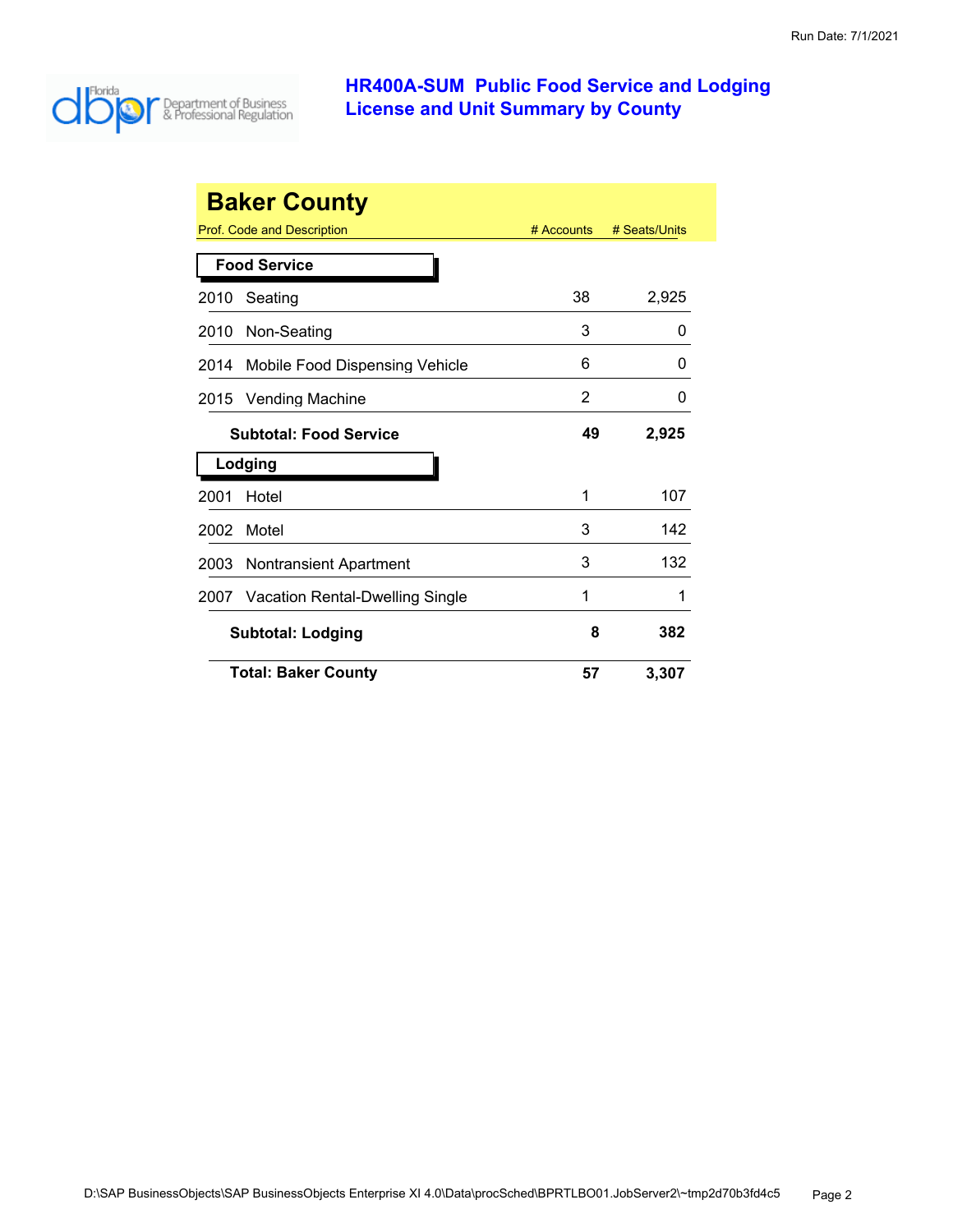

|      | <b>Bay County</b>                       |            |               |
|------|-----------------------------------------|------------|---------------|
|      | <b>Prof. Code and Description</b>       | # Accounts | # Seats/Units |
|      | <b>Food Service</b>                     |            |               |
| 2010 | Seating                                 | 575        | 60,368        |
| 2010 | Non-Seating                             | 68         | 0             |
| 2013 | Catering                                | 15         | 0             |
| 2014 | Mobile Food Dispensing Vehicle          | 63         | 0             |
| 2014 | Hot Dog Cart                            | 4          | 0             |
|      | <b>Subtotal: Food Service</b>           | 725        | 60,368        |
|      | Lodging                                 |            |               |
| 2001 | Hotel                                   | 29         | 3,111         |
| 2002 | Motel                                   | 86         | 4,708         |
| 2003 | <b>Transient Apartment</b>              | 3          | 34            |
| 2003 | Nontransient Apartment                  | 158        | 9,533         |
| 2006 | Vacation Rental-Condo Single            | 462        | 901           |
| 2006 | Vacation Rental-Condo Group             | 84         | 4,799         |
| 2006 | Vacation Rental-Condo Collective        | 188        | 3,740         |
| 2007 | Vacation Rental-Dwelling Single         | 271        | 354           |
| 2007 | Vacation Rental-Dwelling Group          | 3          | 14            |
| 2007 | Vacation Rental-Dwelling Collective     | 60         | 752           |
| 2022 | Timeshare Project-Timeshare Proj Single | 1          | 2             |
| 2022 | Timeshare Project-Timeshare Proj Group  | 3          | 152           |
|      | <b>Subtotal: Lodging</b>                | 1,348      | 28,100        |
|      | <b>Total: Bay County</b>                | 2,073      | 88,468        |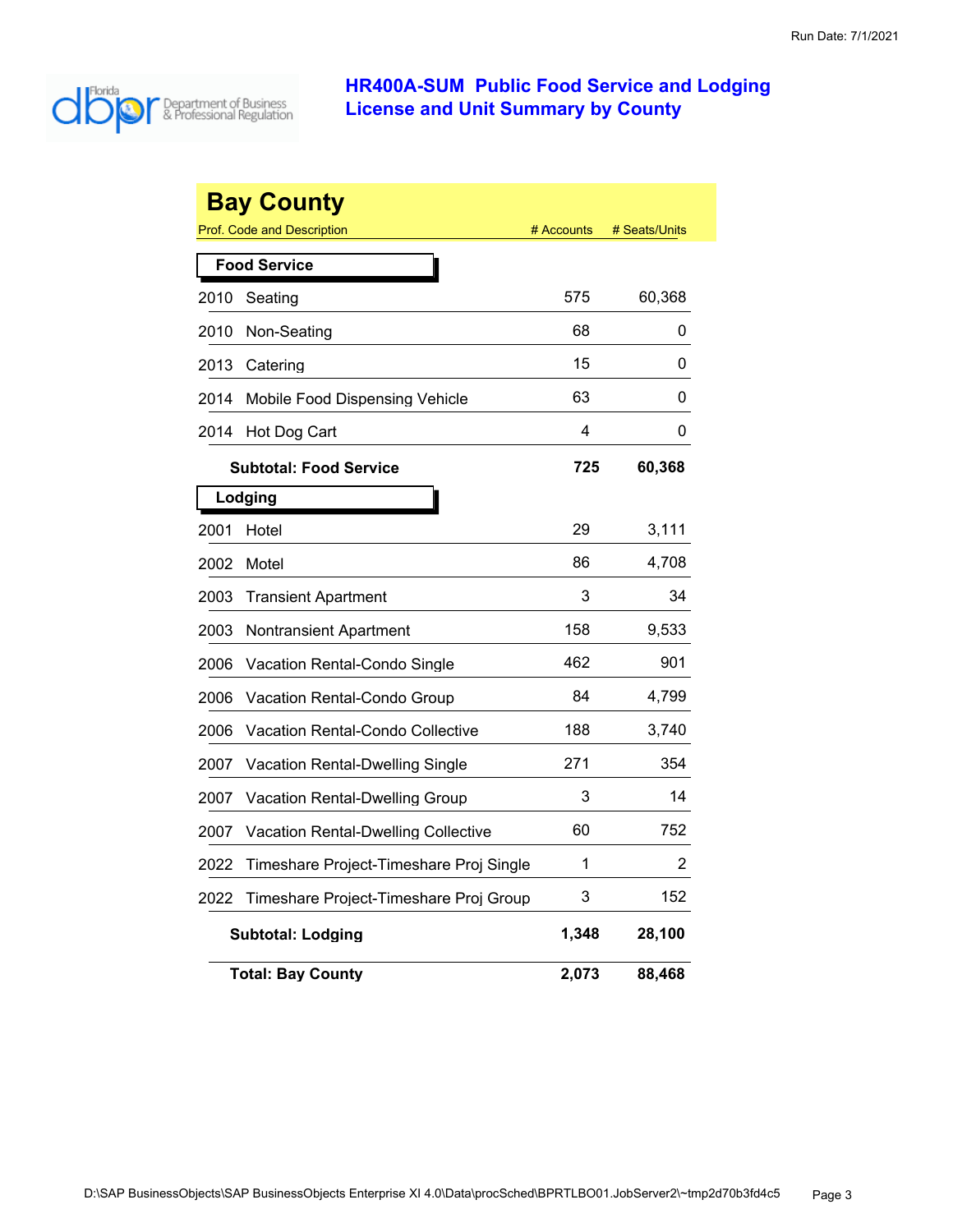

| <b>Bradford County</b> |                                        |            |               |
|------------------------|----------------------------------------|------------|---------------|
|                        | Prof. Code and Description             | # Accounts | # Seats/Units |
|                        | <b>Food Service</b>                    |            |               |
| 2010                   | Seating                                | 40         | 2,920         |
| 2010                   | Non-Seating                            | 2          | 0             |
| 2013                   | Catering                               | 1          | 0             |
| 2014                   | Mobile Food Dispensing Vehicle         | 5          | O             |
| 2014                   | Hot Dog Cart                           | 1          | 0             |
|                        | <b>Subtotal: Food Service</b>          | 49         | 2,920         |
|                        | Lodging                                |            |               |
| 2001                   | Hotel                                  | 1          | 29            |
| 2002                   | Motel                                  | 9          | 329           |
| 2003                   | <b>Transient Apartment</b>             | 2          | 10            |
| 2003                   | <b>Nontransient Apartment</b>          | 12         | 485           |
| 2006                   | Vacation Rental-Condo Single           | 2          | 2             |
| 2007                   | <b>Vacation Rental-Dwelling Single</b> | 1          | 1             |
|                        | <b>Subtotal: Lodging</b>               | 27         | 856           |
|                        | <b>Total: Bradford County</b>          | 76         | 3,776         |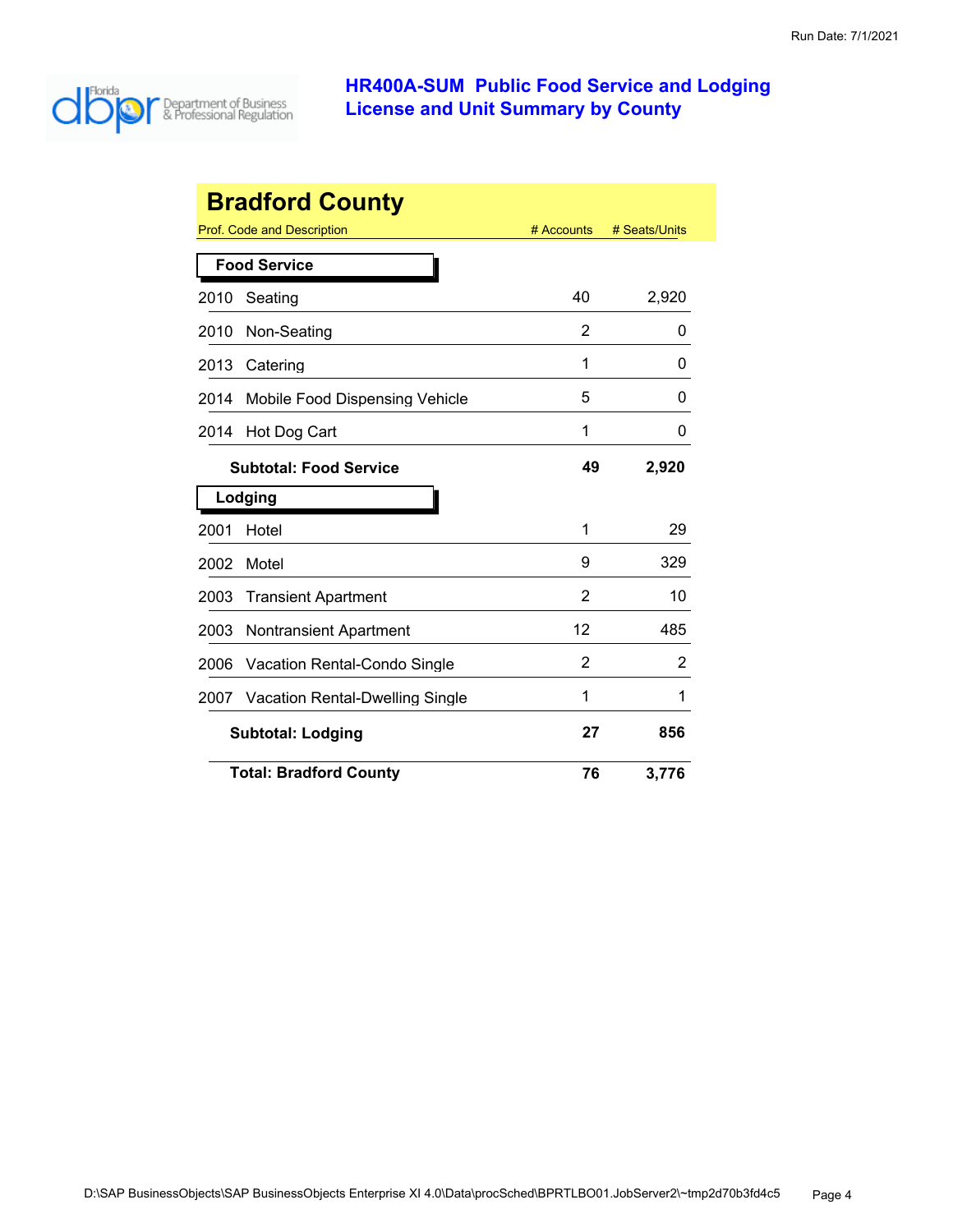

|      | <b>Brevard County</b>                      |            |               |
|------|--------------------------------------------|------------|---------------|
|      | <b>Prof. Code and Description</b>          | # Accounts | # Seats/Units |
|      | <b>Food Service</b>                        |            |               |
| 2010 | Seating                                    | 1,215      | 115,616       |
| 2010 | Non-Seating                                | 114        | 0             |
| 2013 | Catering                                   | 20         | 0             |
| 2014 | Mobile Food Dispensing Vehicle             | 105        | 0             |
| 2014 | Hot Dog Cart                               | 10         | 0             |
| 2015 | <b>Vending Machine</b>                     | 18         | 0             |
|      | <b>Subtotal: Food Service</b>              | 1,482      | 115,616       |
|      | Lodging                                    |            |               |
| 2001 | Hotel                                      | 50         | 5,818         |
| 2002 | Motel                                      | 73         | 5,033         |
| 2003 | <b>Transient Apartment</b>                 | 35         | 752           |
| 2003 | <b>Nontransient Apartment</b>              | 442        | 28,229        |
| 2005 | <b>Bed and Breakfast</b>                   | 7          | 47            |
| 2006 | Vacation Rental-Condo Single               | 194        | 327           |
| 2006 | Vacation Rental-Condo Group                | 32         | 962           |
| 2006 | <b>Vacation Rental-Condo Collective</b>    | 31         | 537           |
| 2007 | Vacation Rental-Dwelling Single            | 299        | 353           |
| 2007 | <b>Vacation Rental-Dwelling Group</b>      | 19         | 140           |
| 2007 | <b>Vacation Rental-Dwelling Collective</b> | 30         | 125           |
| 2022 | Timeshare Project-Timeshare Proj Group     | 2          | 197           |
|      | <b>Subtotal: Lodging</b>                   | 1,214      | 42,520        |
|      | <b>Total: Brevard County</b>               | 2,696      | 158,136       |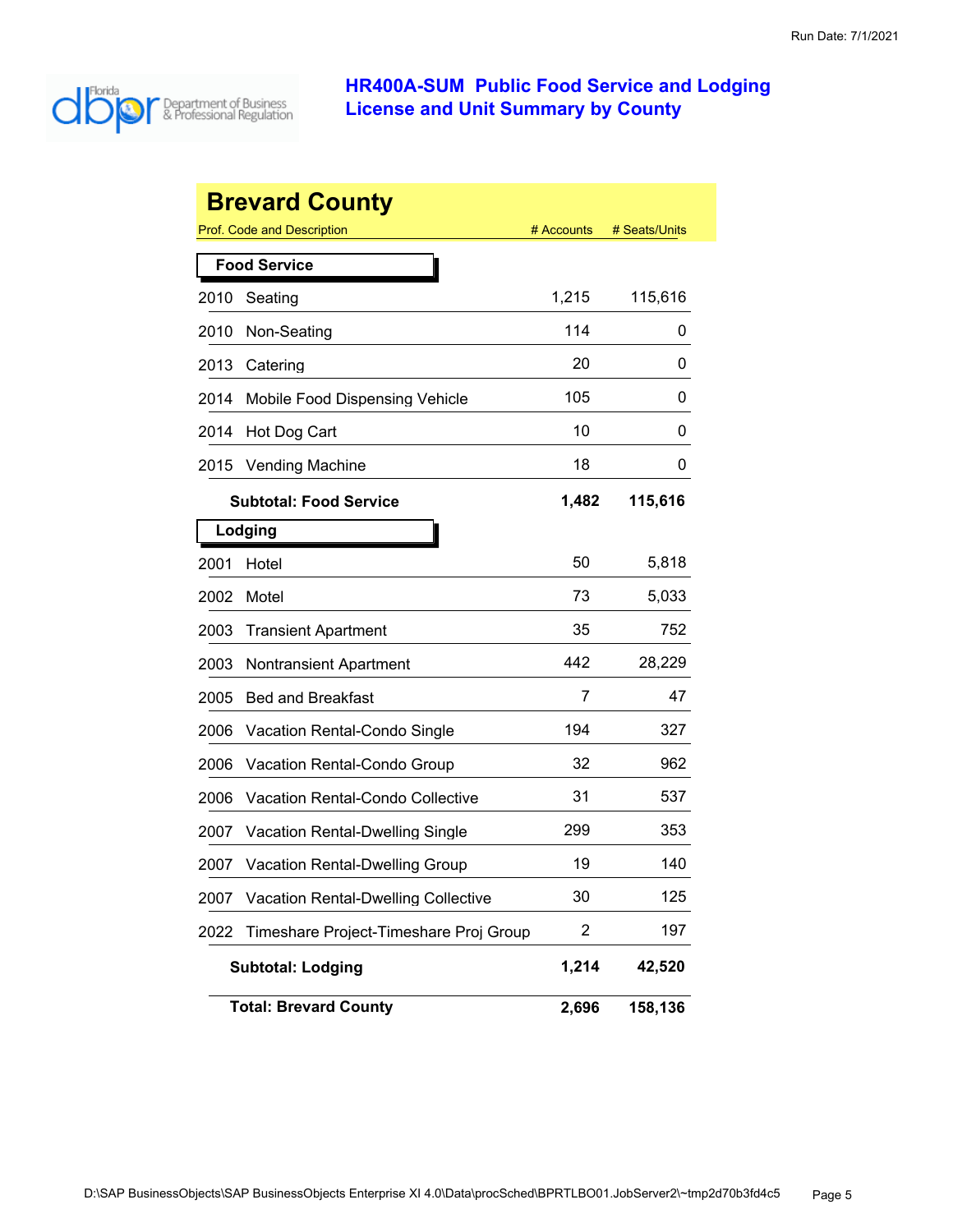

| <b>Broward County</b> |                                              |            |               |  |
|-----------------------|----------------------------------------------|------------|---------------|--|
|                       | <b>Prof. Code and Description</b>            | # Accounts | # Seats/Units |  |
|                       | <b>Food Service</b>                          |            |               |  |
| 2010                  | Seating                                      | 3,917      | 350,851       |  |
| 2010                  | Non-Seating                                  | 552        | 0             |  |
| 2012                  | Theme Park Food Cart                         | 1          | 7             |  |
| 2013                  | Catering                                     | 135        | 0             |  |
| 2014                  | Mobile Food Dispensing Vehicle               | 257        | 0             |  |
| 2014                  | Hot Dog Cart                                 | 24         | 0             |  |
| 2015                  | <b>Vending Machine</b>                       | 30         | 0             |  |
|                       | <b>Subtotal: Food Service</b>                | 4,916      | 350,858       |  |
|                       | Lodging                                      |            |               |  |
| 2001                  | Hotel                                        | 178        | 27,689        |  |
| 2002                  | Motel                                        | 229        | 6,812         |  |
| 2003                  | <b>Transient Apartment</b>                   | 190        | 2,804         |  |
| 2003                  | <b>Nontransient Apartment</b>                | 2,405      | 121,598       |  |
| 2005                  | <b>Bed and Breakfast</b>                     | 10         | 46            |  |
| 2006                  | Vacation Rental-Condo Single                 | 673        | 2,192         |  |
| 2006                  | Vacation Rental-Condo Group                  | 110        | 3,981         |  |
| 2006                  | <b>Vacation Rental-Condo Collective</b>      | 45         | 477           |  |
| 2007                  | <b>Vacation Rental-Dwelling Single</b>       | 1,639      | 2,138         |  |
| 2007                  | <b>Vacation Rental-Dwelling Group</b>        | 90         | 656           |  |
| 2007                  | <b>Vacation Rental-Dwelling Collective</b>   | 209        | 1,337         |  |
| 2007                  | <b>Vacation Rental-Dwelling</b>              | 9          | 21            |  |
| 2022                  | Timeshare Project-Timeshare Proj Single      | 2          | 93            |  |
| 2022                  | Timeshare Project-Timeshare Proj Group       | 1          | 43            |  |
|                       | <b>Subtotal: Lodging</b><br>5,790<br>169,887 |            |               |  |
|                       | <b>Total: Broward County</b>                 | 10,706     | 520,745       |  |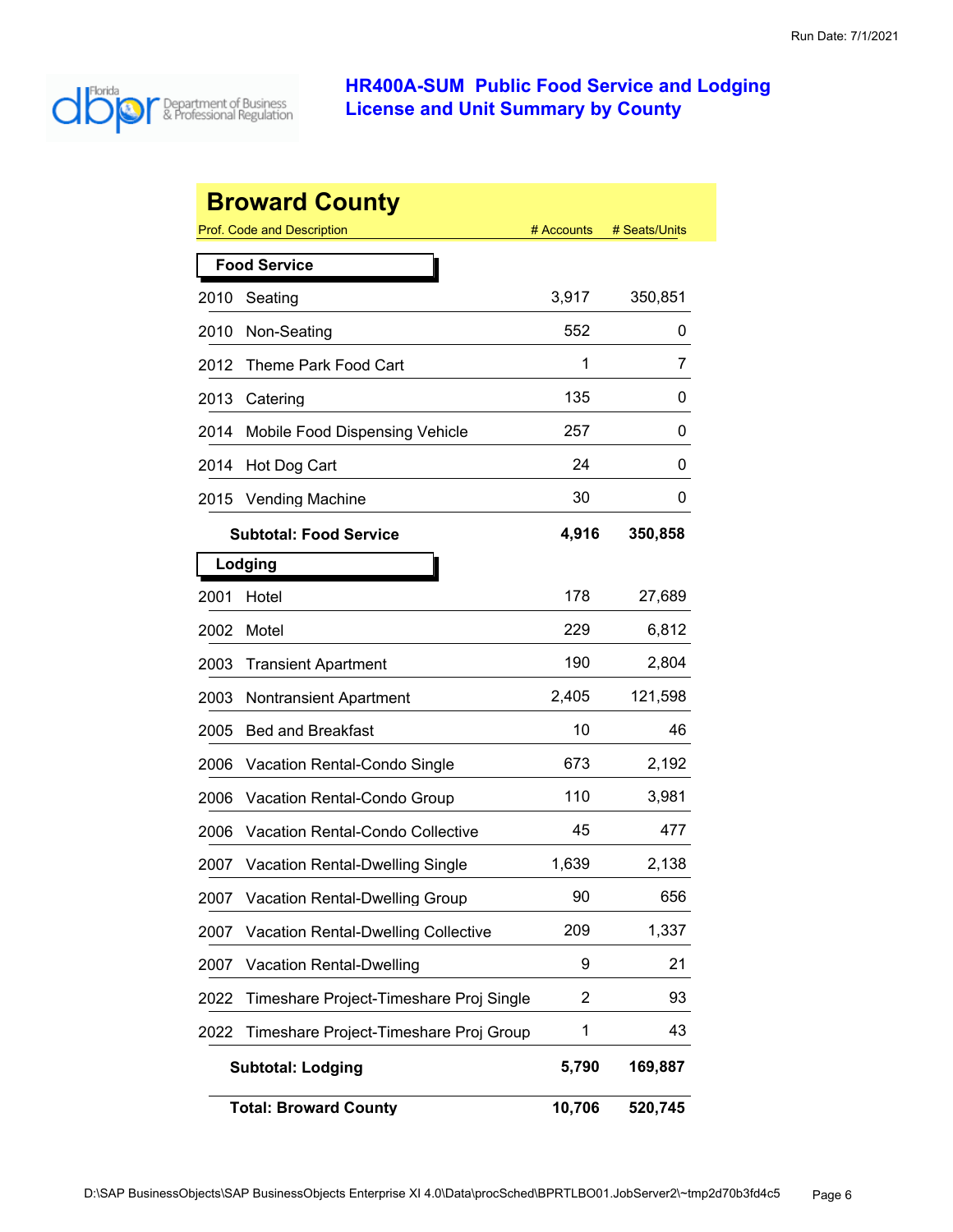

| <b>Calhoun County</b>                  |              |               |  |
|----------------------------------------|--------------|---------------|--|
| Prof. Code and Description             | $#$ Accounts | # Seats/Units |  |
| <b>Food Service</b>                    |              |               |  |
| 2010<br>Seating                        | 17           | 1,158         |  |
| Mobile Food Dispensing Vehicle<br>2014 | 7            | $\mathbf{0}$  |  |
| Hot Dog Cart<br>2014                   | 1            | 0             |  |
| <b>Subtotal: Food Service</b>          | 25           | 1,158         |  |
| Lodging                                |              |               |  |
| Motel<br>2002                          | 1            | 16            |  |
|                                        |              |               |  |
| <b>Nontransient Apartment</b><br>2003  | 4            | 102           |  |
| <b>Subtotal: Lodging</b>               | 5            | 118           |  |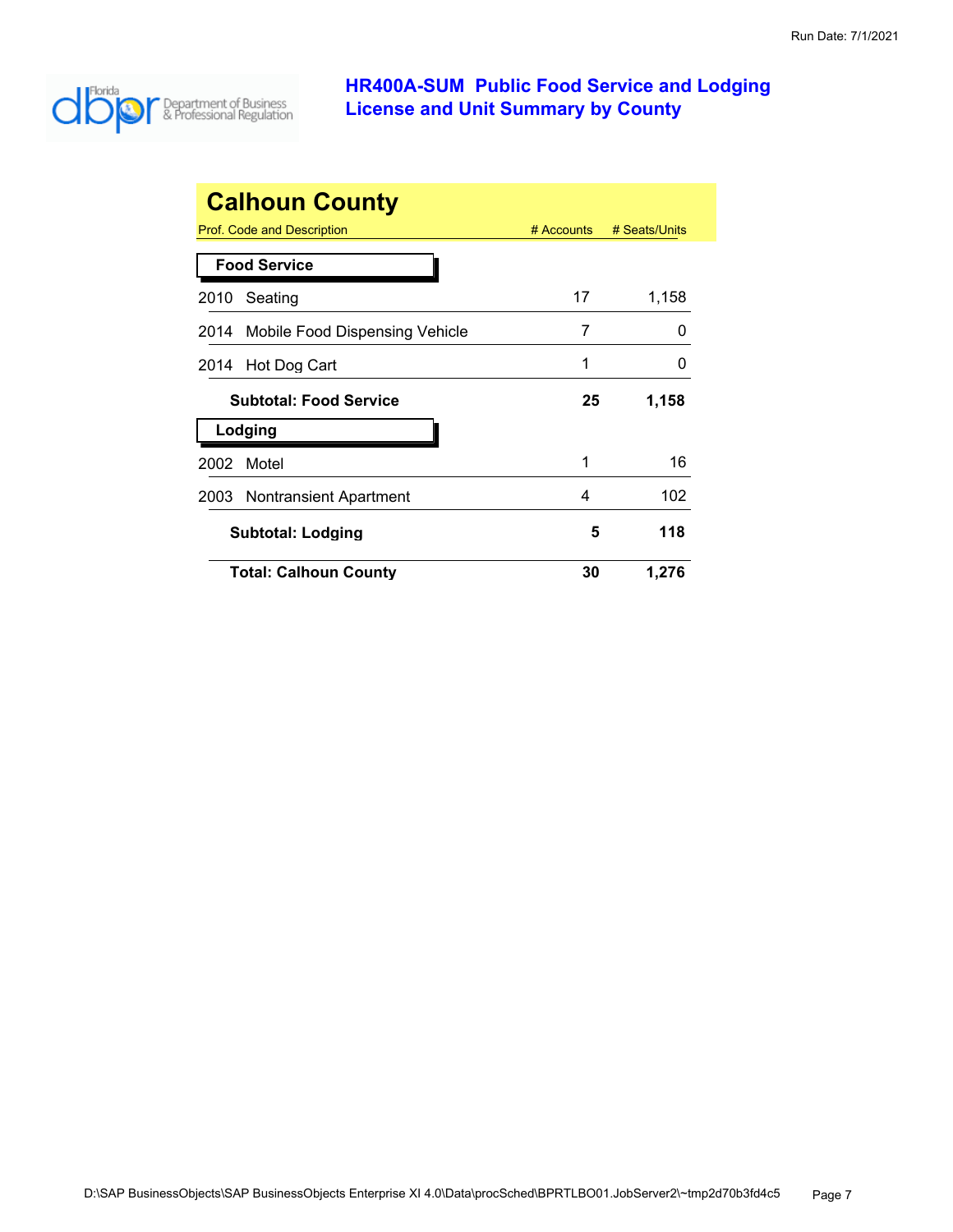

|      | <b>Charlotte County</b>                    |            |               |
|------|--------------------------------------------|------------|---------------|
|      | <b>Prof. Code and Description</b>          | # Accounts | # Seats/Units |
|      | <b>Food Service</b>                        |            |               |
| 2010 | Seating                                    | 344        | 35,403        |
| 2010 | Non-Seating                                | 28         | 0             |
| 2013 | Catering                                   | 3          | 0             |
| 2014 | Mobile Food Dispensing Vehicle             | 42         | 0             |
| 2014 | Hot Dog Cart                               | 6          | 0             |
| 2015 | <b>Vending Machine</b>                     | 6          | 0             |
|      | <b>Subtotal: Food Service</b>              | 429        | 35,403        |
|      | Lodging                                    |            |               |
| 2001 | Hotel                                      | 12         | 1,155         |
| 2002 | Motel                                      | 17         | 671           |
| 2003 | <b>Transient Apartment</b>                 | 10         | 115           |
| 2003 | Nontransient Apartment                     | 32         | 2.764         |
| 2005 | <b>Bed and Breakfast</b>                   | 1          | 1             |
| 2006 | <b>Vacation Rental-Condo Single</b>        | 108        | 189           |
| 2006 | Vacation Rental-Condo Group                | 18         | 490           |
| 2006 | Vacation Rental-Condo Collective           | 16         | 212           |
| 2007 | Vacation Rental-Dwelling Single            | 377        | 500           |
| 2007 | <b>Vacation Rental-Dwelling Group</b>      | 6          | 38            |
| 2007 | <b>Vacation Rental-Dwelling Collective</b> | 43         | 426           |
|      | <b>Subtotal: Lodging</b>                   | 640        | 6,561         |
|      | <b>Total: Charlotte County</b>             | 1,069      | 41,964        |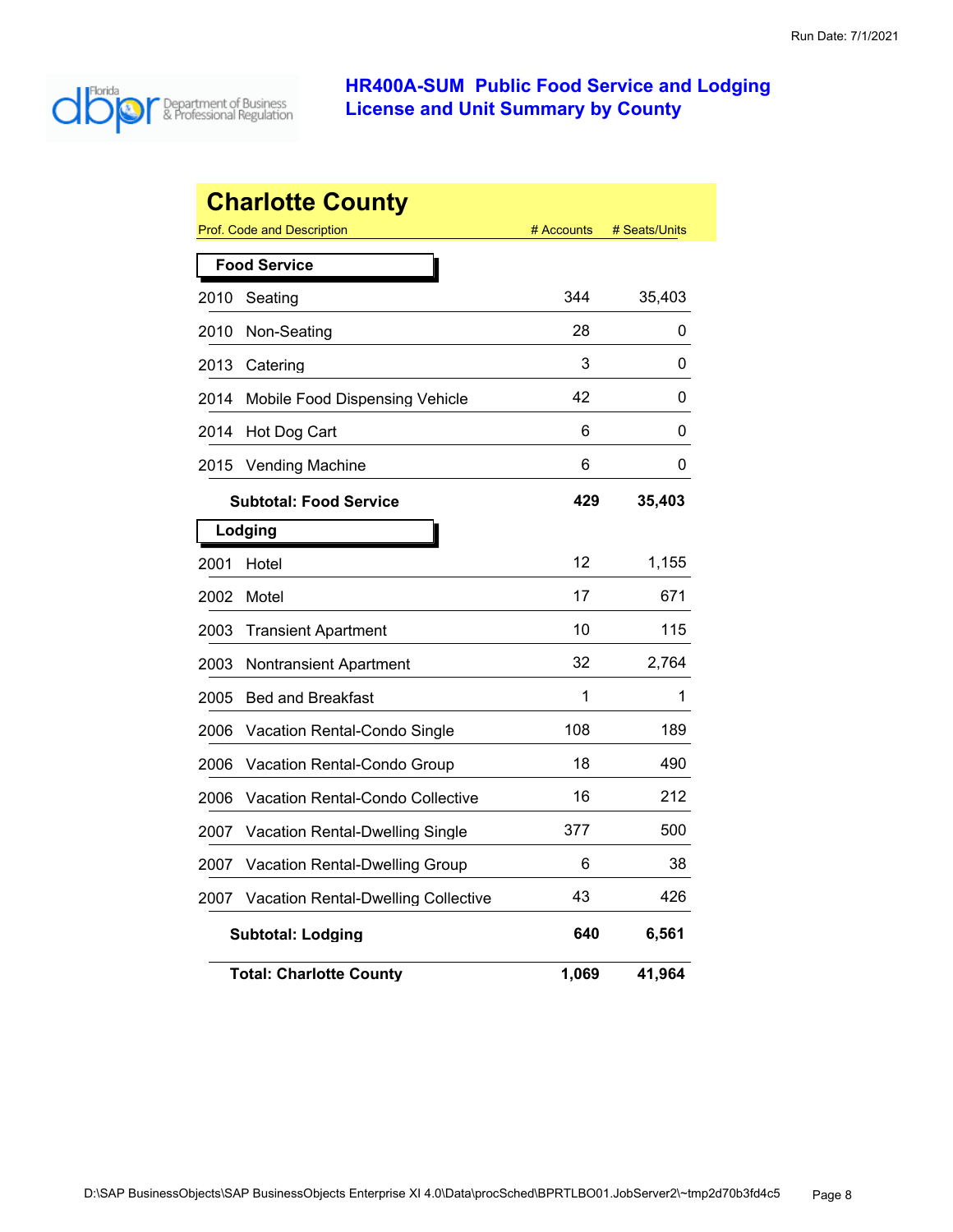

|      | <b>Citrus County</b>                       |            |               |
|------|--------------------------------------------|------------|---------------|
|      | <b>Prof. Code and Description</b>          | # Accounts | # Seats/Units |
|      | <b>Food Service</b>                        |            |               |
| 2010 | Seating                                    | 266        | 21,134        |
| 2010 | Non-Seating                                | 15         | 0             |
| 2013 | Catering                                   | 3          | 0             |
| 2014 | Mobile Food Dispensing Vehicle             | 35         | 0             |
| 2014 | Hot Dog Cart                               | 2          | 0             |
| 2015 | <b>Vending Machine</b>                     | 1          | 0             |
|      | <b>Subtotal: Food Service</b>              | 322        | 21,134        |
|      | Lodging                                    |            |               |
| 2001 | Hotel                                      | 4          | 192           |
| 2002 | Motel                                      | 19         | 1,016         |
| 2003 | <b>Transient Apartment</b>                 | 7          | 74            |
| 2003 | Nontransient Apartment                     | 41         | 1,195         |
| 2005 | <b>Bed and Breakfast</b>                   | 7          | 29            |
| 2006 | Vacation Rental-Condo Single               | 8          | 8             |
| 2006 | Vacation Rental-Condo Group                | 2          | 9             |
| 2006 | Vacation Rental-Condo Collective           | 2          | 8             |
| 2007 | Vacation Rental-Dwelling Single            | 128        | 145           |
| 2007 | Vacation Rental-Dwelling Group             | 7          | 18            |
| 2007 | <b>Vacation Rental-Dwelling Collective</b> | 15         | 161           |
|      | <b>Subtotal: Lodging</b>                   | 240        | 2,855         |
|      | <b>Total: Citrus County</b>                | 562        | 23,989        |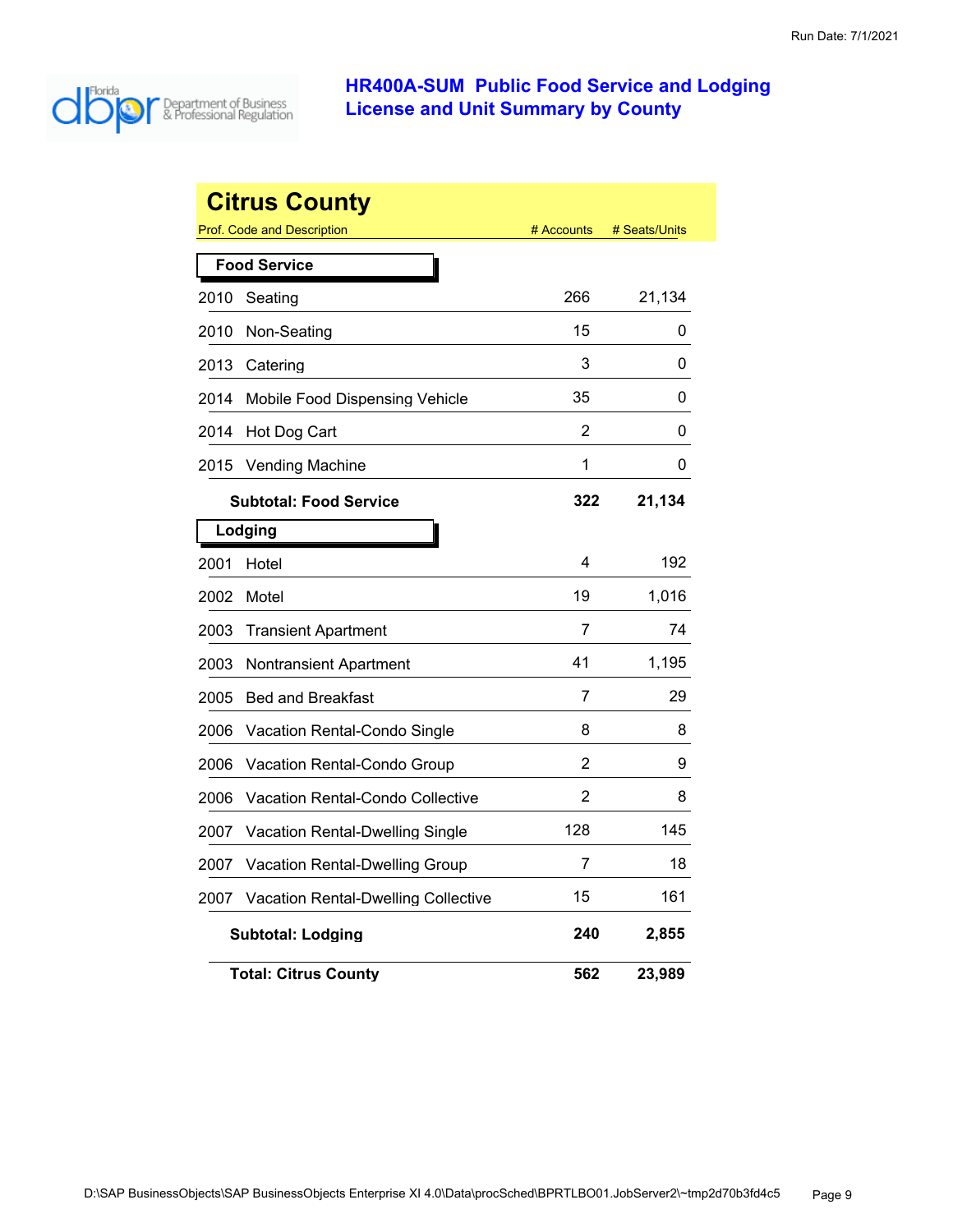

|      | <b>Clay County</b>                         |            |               |
|------|--------------------------------------------|------------|---------------|
|      | Prof. Code and Description                 | # Accounts | # Seats/Units |
|      | <b>Food Service</b>                        |            |               |
| 2010 | Seating                                    | 305        | 27,085        |
| 2010 | Non-Seating                                | 37         | 0             |
| 2013 | Catering                                   | 4          | 0             |
| 2014 | Mobile Food Dispensing Vehicle             | 23         | 0             |
| 2014 | Hot Dog Cart                               | 2          | 0             |
| 2015 | <b>Vending Machine</b>                     | 9          | 0             |
|      | <b>Subtotal: Food Service</b>              | 380        | 27,085        |
|      | Lodging                                    |            |               |
| 2001 | Hotel                                      | 10         | 1,007         |
| 2002 | Motel                                      | 3          | 263           |
| 2003 | <b>Transient Apartment</b>                 | 1          | 284           |
| 2003 | <b>Nontransient Apartment</b>              | 58         | 6,937         |
| 2005 | <b>Bed and Breakfast</b>                   | 4          | 21            |
| 2006 | Vacation Rental-Condo Single               | 1          | 1             |
| 2007 | Vacation Rental-Dwelling Single            | 5          | 5             |
| 2007 | <b>Vacation Rental-Dwelling Collective</b> | 1          | 2             |
|      | <b>Subtotal: Lodging</b>                   | 83         | 8,520         |
|      | <b>Total: Clay County</b>                  | 463        | 35,605        |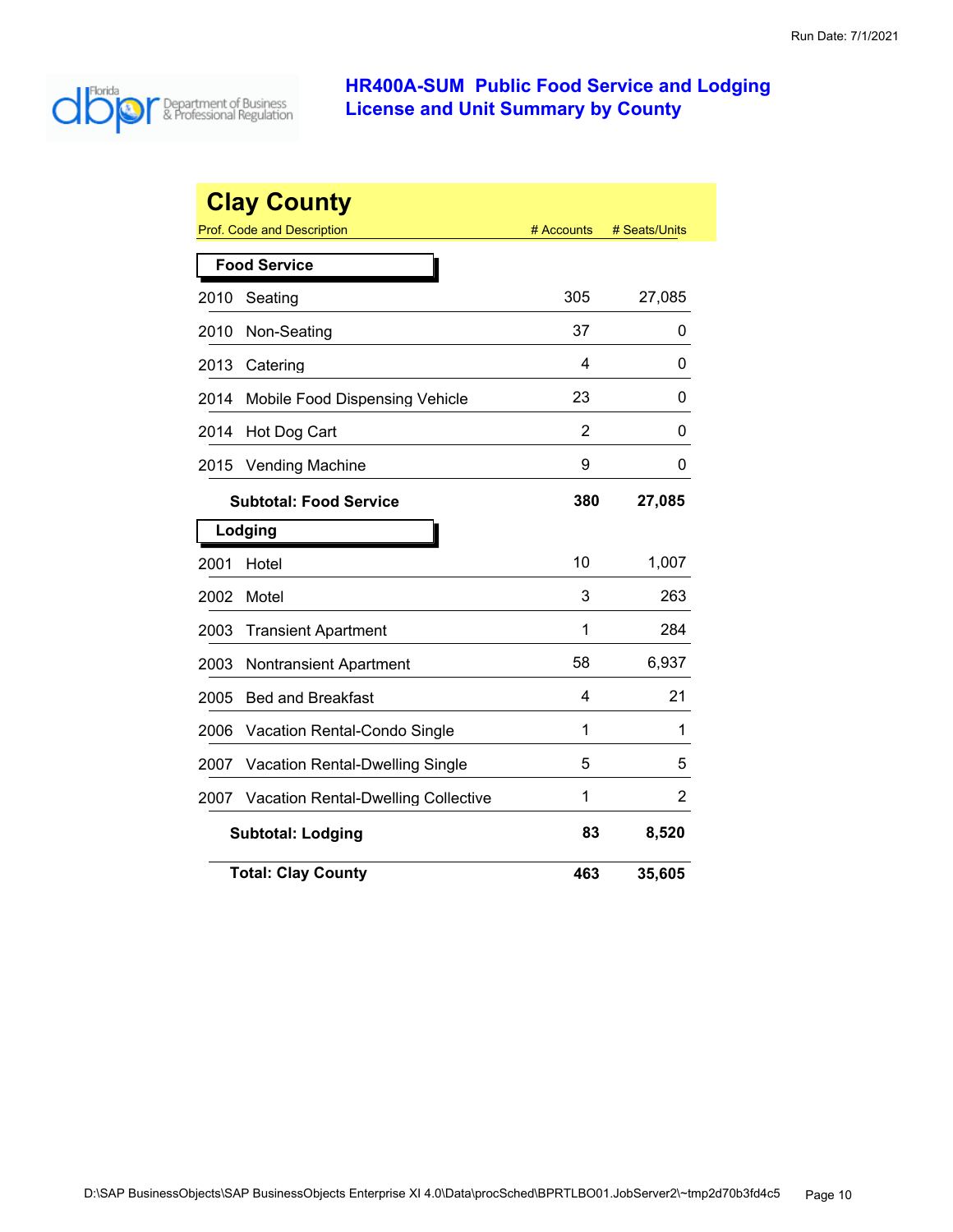

|      | <b>Collier County</b>                      |            |               |
|------|--------------------------------------------|------------|---------------|
|      | <b>Prof. Code and Description</b>          | # Accounts | # Seats/Units |
|      | <b>Food Service</b>                        |            |               |
| 2010 | Seating                                    | 1,014      | 117,497       |
| 2010 | Non-Seating                                | 73         | 0             |
| 2013 | Catering                                   | 33         | 0             |
| 2014 | Mobile Food Dispensing Vehicle             | 71         | 0             |
| 2014 | Hot Dog Cart                               | 6          | 0             |
| 2015 | <b>Vending Machine</b>                     | 5          | 0             |
|      | <b>Subtotal: Food Service</b>              | 1,202      | 117,497       |
|      | Lodging                                    |            |               |
| 2001 | Hotel                                      | 42         | 6,261         |
| 2002 | Motel                                      | 37         | 1,810         |
| 2003 | <b>Transient Apartment</b>                 | 5          | 145           |
| 2003 | <b>Nontransient Apartment</b>              | 123        | 15,964        |
| 2006 | Vacation Rental-Condo Single               | 57         | 64            |
| 2006 | Vacation Rental-Condo Group                | 26         | 1,079         |
| 2006 | <b>Vacation Rental-Condo Collective</b>    | 32         | 692           |
| 2007 | <b>Vacation Rental-Dwelling Single</b>     | 157        | 172           |
| 2007 | Vacation Rental-Dwelling Group             | 3          | 10            |
| 2007 | <b>Vacation Rental-Dwelling Collective</b> | 47         | 731           |
| 2022 | Timeshare Project-Timeshare Proj Group     | 1          | 32            |
|      | <b>Subtotal: Lodging</b>                   | 530        | 26,960        |
|      | <b>Total: Collier County</b>               | 1,732      | 144,457       |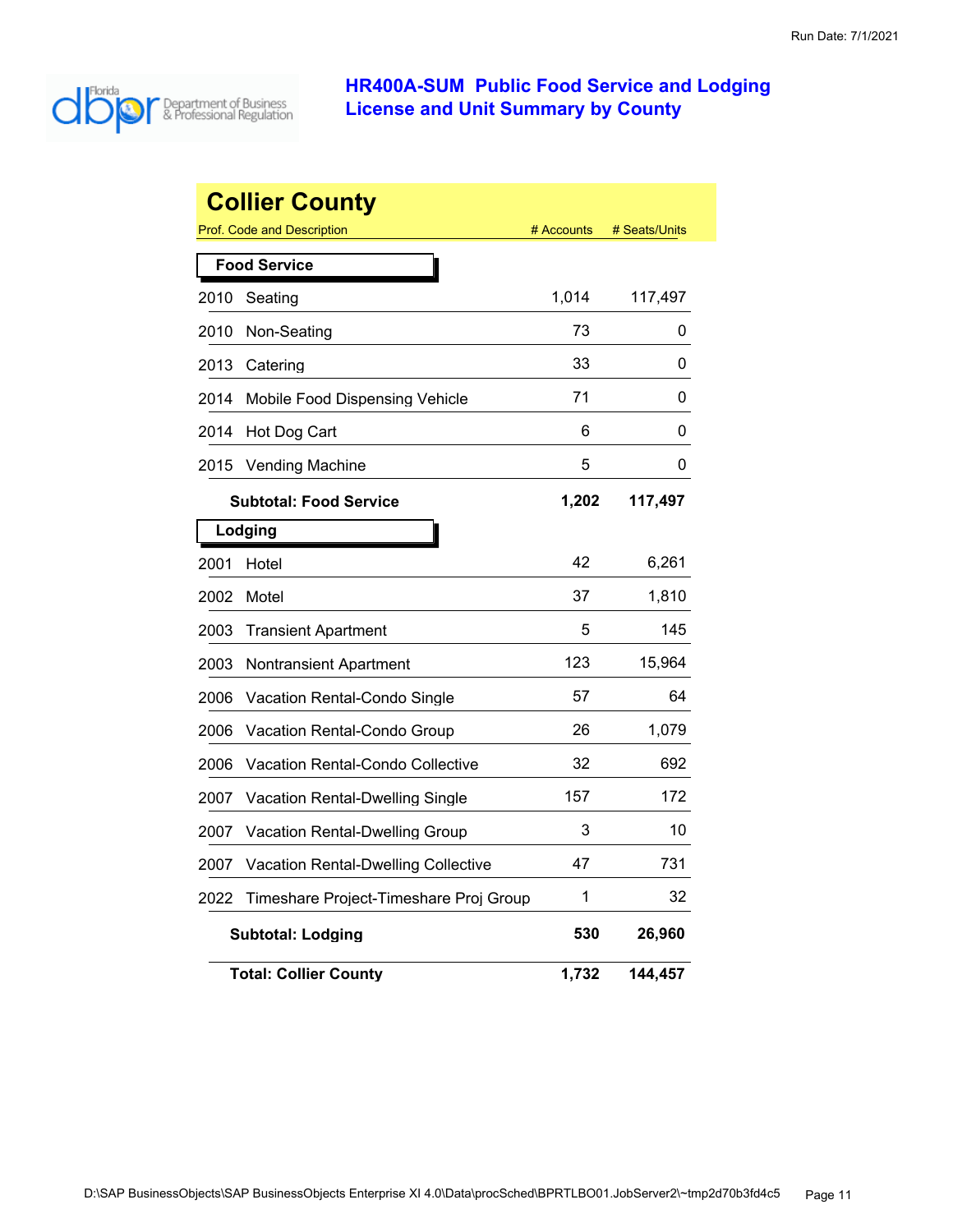

| <b>Columbia County</b> |                                            |            |               |  |
|------------------------|--------------------------------------------|------------|---------------|--|
|                        | Prof. Code and Description                 | # Accounts | # Seats/Units |  |
|                        | <b>Food Service</b>                        |            |               |  |
| 2010                   | Seating                                    | 127        | 10,674        |  |
| 2010                   | Non-Seating                                | 8          | 0             |  |
| 2014                   | Mobile Food Dispensing Vehicle             | 27         | 0             |  |
| 2014                   | Hot Dog Cart                               | 1          | 0             |  |
| 2015                   | <b>Vending Machine</b>                     | 4          | 0             |  |
|                        | <b>Subtotal: Food Service</b>              | 167        | 10,674        |  |
|                        | Lodging                                    |            |               |  |
| 2001                   | Hotel                                      | 8          | 750           |  |
| 2002                   | Motel                                      | 19         | 976           |  |
| 2003                   | <b>Transient Apartment</b>                 | 3          | 82            |  |
| 2003                   | <b>Nontransient Apartment</b>              | 59         | 1,858         |  |
| 2005                   | <b>Bed and Breakfast</b>                   | 1          | 1             |  |
| 2007                   | <b>Vacation Rental-Dwelling Single</b>     | 4          | 4             |  |
| 2007                   | <b>Vacation Rental-Dwelling Collective</b> | 1          | 2             |  |
|                        | <b>Subtotal: Lodging</b>                   | 95         | 3,673         |  |
|                        | <b>Total: Columbia County</b>              | 262        | 14,347        |  |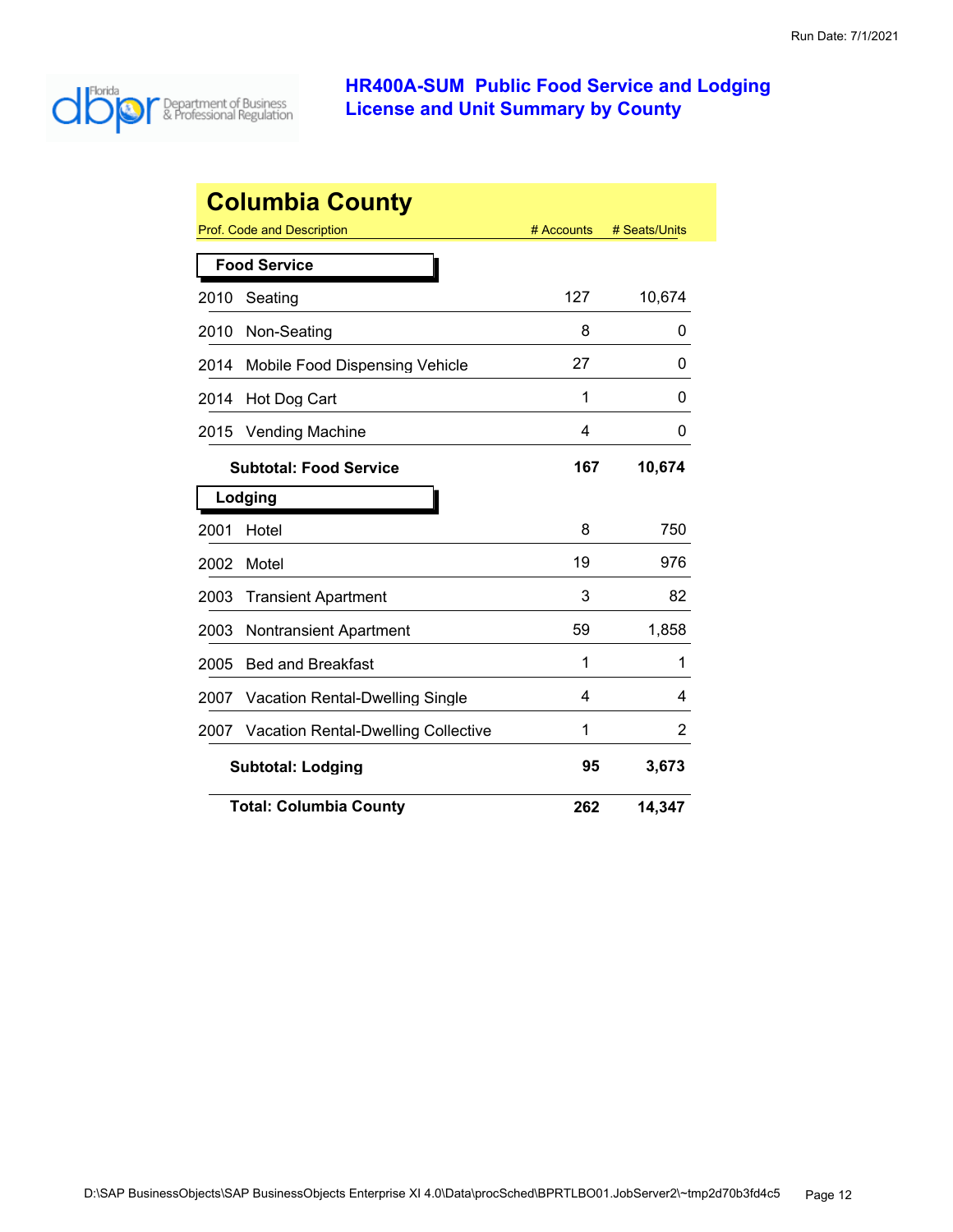

|      | <b>Dade County</b>                         |            |               |
|------|--------------------------------------------|------------|---------------|
|      | Prof. Code and Description                 | # Accounts | # Seats/Units |
|      | <b>Food Service</b>                        |            |               |
| 2010 | Seating                                    | 5,525      | 456,947       |
| 2010 | Non-Seating                                | 974        | 0             |
| 2013 | Catering                                   | 239        | 0             |
| 2014 | Mobile Food Dispensing Vehicle             | 1,131      | 0             |
| 2014 | Hot Dog Cart                               | 79         | 0             |
| 2015 | <b>Vending Machine</b>                     | 18         | 0             |
|      | <b>Subtotal: Food Service</b>              | 7,966      | 456,947       |
|      | Lodging                                    |            |               |
| 2001 | Hotel                                      | 439        | 52,913        |
| 2002 | Motel                                      | 119        | 7,093         |
| 2003 | <b>Transient Apartment</b>                 | 91         | 2,516         |
| 2003 | <b>Nontransient Apartment</b>              | 5,553      | 192,558       |
| 2005 | <b>Bed and Breakfast</b>                   | 14         | 53            |
| 2006 | Vacation Rental-Condo Single               | 2,721      | 4,827         |
| 2006 | Vacation Rental-Condo Group                | 268        | 3,462         |
| 2006 | <b>Vacation Rental-Condo Collective</b>    | 152        | 1,360         |
| 2007 | <b>Vacation Rental-Dwelling Single</b>     | 556        | 833           |
| 2007 | <b>Vacation Rental-Dwelling Group</b>      | 40         | 323           |
| 2007 | <b>Vacation Rental-Dwelling Collective</b> | 61         | 424           |
| 2022 | Timeshare Project-Timeshare Proj Single    | 1          | 9             |
|      | <b>Subtotal: Lodging</b>                   | 10,015     | 266,371       |
|      | <b>Total: Dade County</b>                  | 17,981     | 723,318       |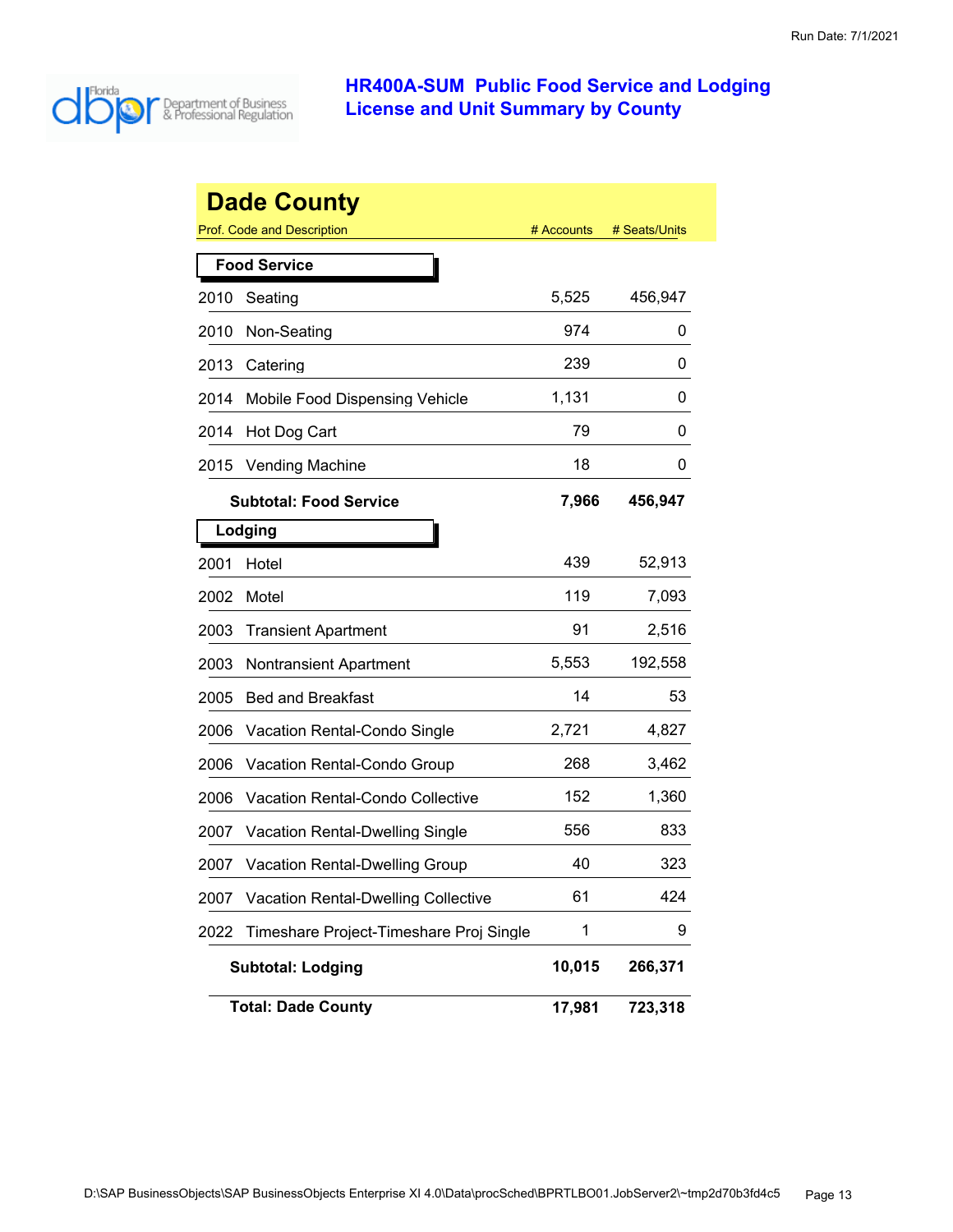

| <b>DeSoto County</b> |                                        |            |               |
|----------------------|----------------------------------------|------------|---------------|
|                      | Prof. Code and Description             | # Accounts | # Seats/Units |
|                      | <b>Food Service</b>                    |            |               |
| 2010                 | Seating                                | 35         | 2,722         |
| 2010                 | Non-Seating                            | 6          | O             |
| 2014                 | Mobile Food Dispensing Vehicle         | 13         | 0             |
| 2014                 | Hot Dog Cart                           | 2          | 0             |
|                      | <b>Subtotal: Food Service</b>          | 56         | 2,722         |
|                      | Lodging                                |            |               |
| 2001                 | Hotel                                  | 1          | 63            |
| 2002                 | Motel                                  | 3          | 87            |
| 2003                 | <b>Transient Apartment</b>             | 1          | 8             |
| 2003                 | <b>Nontransient Apartment</b>          | 14         | 638           |
| 2005                 | <b>Bed and Breakfast</b>               | 1          | 12            |
| 2007                 | <b>Vacation Rental-Dwelling Single</b> | 1          | 1             |
|                      | <b>Subtotal: Lodging</b>               |            | 809           |
|                      | <b>Total: DeSoto County</b>            | 77         | 3,531         |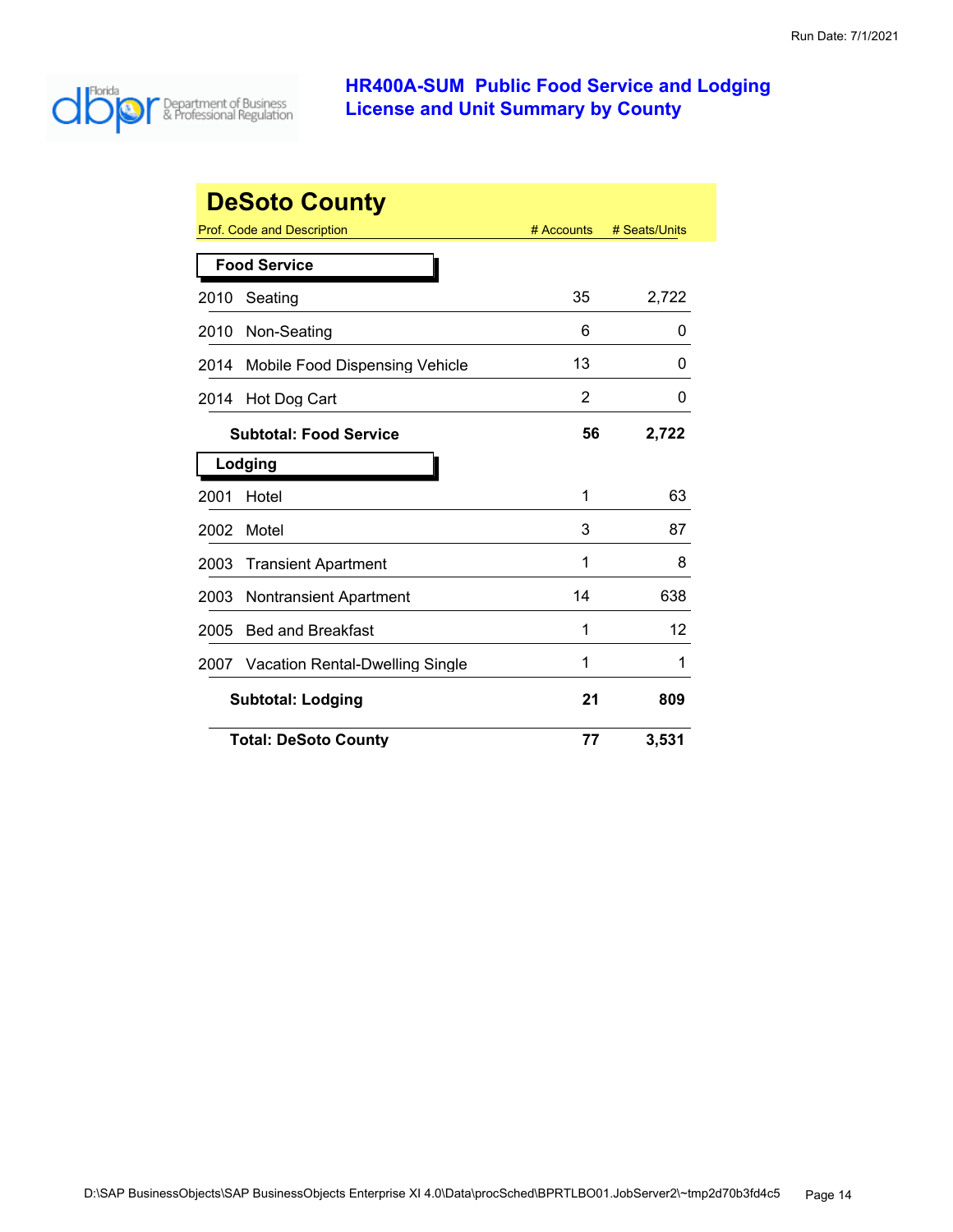

|      | <b>Dixie County</b>                      |              |               |
|------|------------------------------------------|--------------|---------------|
|      | Prof. Code and Description               | $#$ Accounts | # Seats/Units |
|      | <b>Food Service</b>                      |              |               |
| 2010 | Seating                                  | 19           | 1,297         |
|      | <b>Subtotal: Food Service</b>            | 19           | 1,297         |
|      | Lodging                                  |              |               |
| 2001 | Hotel                                    | 1            | 25            |
| 2002 | Motel                                    | 8            | 122           |
| 2003 | <b>Nontransient Apartment</b>            | 1            | 32            |
| 2006 | Vacation Rental-Condo Single             | 1            | 3             |
| 2007 | Vacation Rental-Dwelling Single          | 4            | 4             |
|      | 2007 Vacation Rental-Dwelling Collective | 2            | 9             |
|      | <b>Subtotal: Lodging</b>                 | 17           | 195           |
|      | <b>Total: Dixie County</b>               | 36           | 1,492         |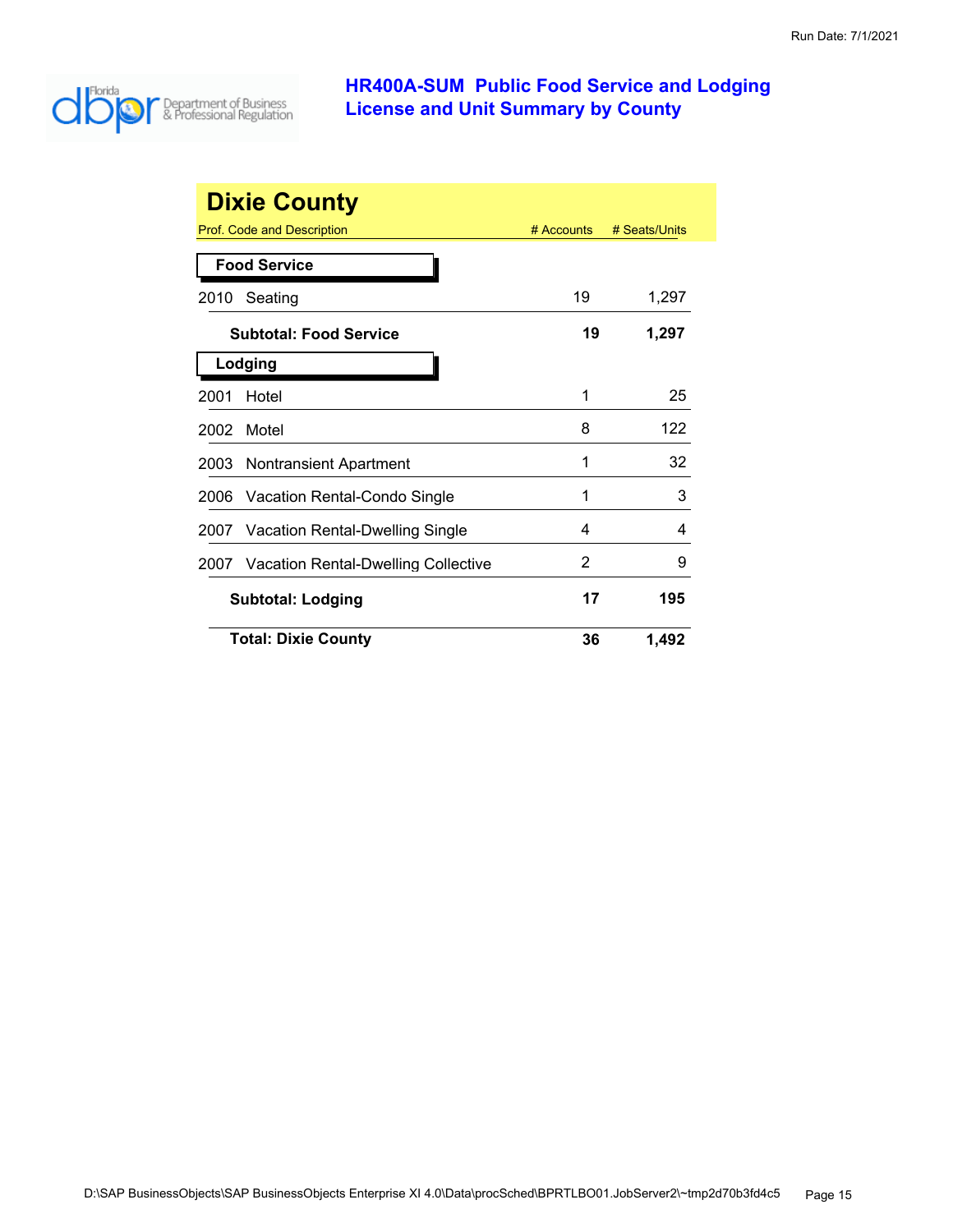

|      | <b>Duval County</b>                        |            |               |
|------|--------------------------------------------|------------|---------------|
|      | <b>Prof. Code and Description</b>          | # Accounts | # Seats/Units |
|      | <b>Food Service</b>                        |            |               |
| 2010 | Seating                                    | 2,088      | 206,467       |
| 2010 | Non-Seating                                | 306        | 0             |
| 2012 | <b>Theme Park Food Cart</b>                | 3          | 3             |
| 2013 | Catering                                   | 64         | 0             |
| 2014 | Mobile Food Dispensing Vehicle             | 384        | 0             |
| 2014 | Hot Dog Cart                               | 41         | 0             |
| 2015 | <b>Vending Machine</b>                     | 37         | 0             |
|      | <b>Subtotal: Food Service</b>              | 2,923      | 206,470       |
|      | Lodging                                    |            |               |
| 2001 | Hotel                                      | 110        | 13,784        |
| 2002 | Motel                                      | 63         | 4,659         |
| 2003 | <b>Transient Apartment</b>                 | 8          | 778           |
| 2003 | <b>Nontransient Apartment</b>              | 705        | 93,144        |
| 2005 | <b>Bed and Breakfast</b>                   | 3          | 12            |
| 2006 | Vacation Rental-Condo Single               | 35         | 38            |
| 2006 | Vacation Rental-Condo Group                | 1          | 2             |
| 2006 | <b>Vacation Rental-Condo Collective</b>    | 5          | 29            |
| 2007 | <b>Vacation Rental-Dwelling Single</b>     | 125        | 139           |
| 2007 | <b>Vacation Rental-Dwelling Group</b>      | 4          | 17            |
| 2007 | <b>Vacation Rental-Dwelling Collective</b> | 15         | 118           |
|      | <b>Subtotal: Lodging</b>                   | 1,074      | 112,720       |
|      | <b>Total: Duval County</b>                 | 3,997      | 319,190       |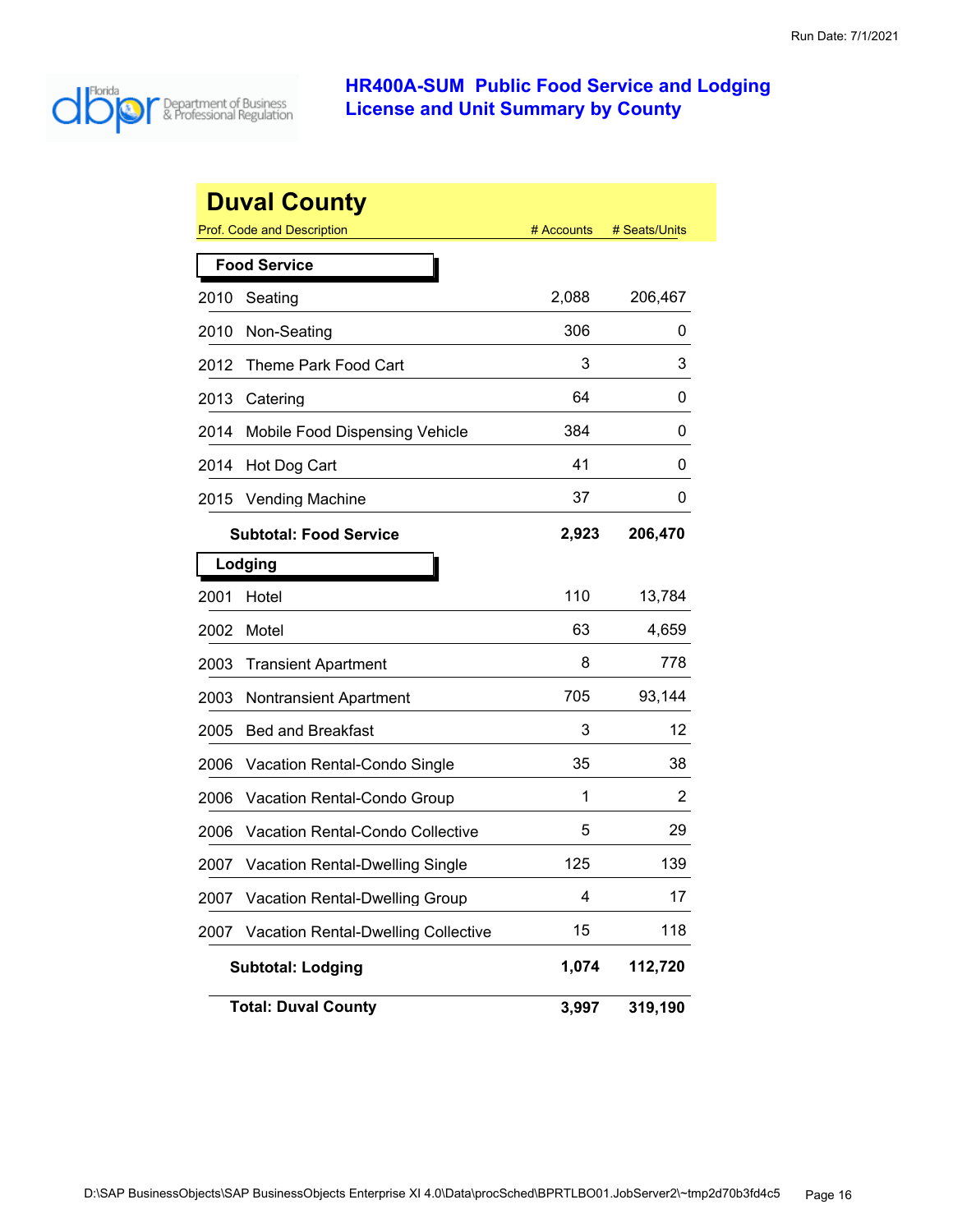

| <b>Escambia County</b> |                                                           |                |        |  |  |
|------------------------|-----------------------------------------------------------|----------------|--------|--|--|
|                        | Prof. Code and Description<br># Seats/Units<br># Accounts |                |        |  |  |
|                        | <b>Food Service</b>                                       |                |        |  |  |
| 2010                   | Seating                                                   | 661            | 63,488 |  |  |
| 2010                   | Non-Seating                                               | 62             | 0      |  |  |
| 2013                   | Catering                                                  | 12             | 0      |  |  |
| 2014                   | Mobile Food Dispensing Vehicle                            | 119            | 0      |  |  |
| 2014                   | Hot Dog Cart                                              | 10             | 0      |  |  |
| 2015                   | <b>Vending Machine</b>                                    | $\overline{2}$ | 0      |  |  |
|                        | <b>Subtotal: Food Service</b>                             | 866            | 63,488 |  |  |
|                        | Lodging                                                   |                |        |  |  |
| 2001                   | Hotel                                                     | 40             | 4,240  |  |  |
| 2002                   | Motel                                                     | 47             | 3,404  |  |  |
| 2003                   | <b>Transient Apartment</b>                                | 3              | 437    |  |  |
| 2003                   | <b>Nontransient Apartment</b>                             | 190            | 15,840 |  |  |
| 2005                   | <b>Bed and Breakfast</b>                                  | 2              | 12     |  |  |
| 2006                   | Vacation Rental-Condo Single                              | 37             | 62     |  |  |
| 2006                   | Vacation Rental-Condo Group                               | 14             | 732    |  |  |
| 2006                   | <b>Vacation Rental-Condo Collective</b>                   | 39             | 1,164  |  |  |
| 2007                   | <b>Vacation Rental-Dwelling Single</b>                    | 90             | 100    |  |  |
| 2007                   | <b>Vacation Rental-Dwelling Collective</b>                | 25             | 289    |  |  |
|                        | <b>Subtotal: Lodging</b>                                  | 487            | 26,280 |  |  |
|                        | <b>Total: Escambia County</b>                             | 1,353          | 89,768 |  |  |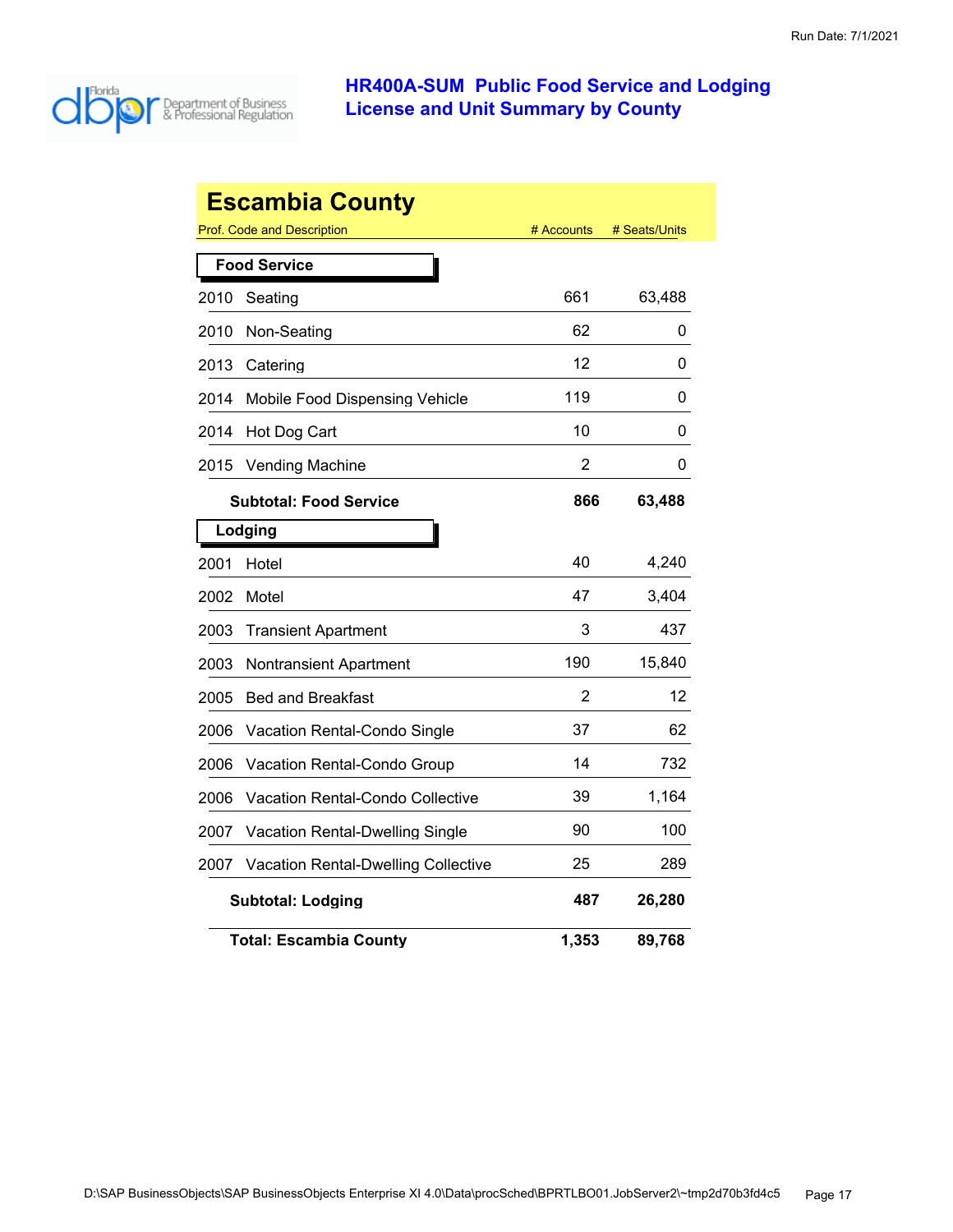

|      | <b>Flagler County</b><br><b>Prof. Code and Description</b> | # Accounts | # Seats/Units |
|------|------------------------------------------------------------|------------|---------------|
|      | <b>Food Service</b>                                        |            |               |
| 2010 | Seating                                                    | 224        | 18,314        |
|      |                                                            | 11         |               |
| 2010 | Non-Seating                                                |            | 0             |
| 2013 | Catering                                                   | 2          | 0             |
| 2014 | Mobile Food Dispensing Vehicle                             | 15         | 0             |
| 2015 | <b>Vending Machine</b>                                     | 1          | 0             |
|      | <b>Subtotal: Food Service</b>                              | 253        | 18,314        |
|      | Lodging                                                    |            |               |
| 2001 | Hotel                                                      | 8          | 704           |
| 2002 | Motel                                                      | 9          | 230           |
| 2003 | <b>Transient Apartment</b>                                 | 6          | 36            |
| 2003 | <b>Nontransient Apartment</b>                              | 20         | 1,694         |
| 2005 | <b>Bed and Breakfast</b>                                   | 3          | 23            |
| 2006 | Vacation Rental-Condo Single                               | 121        | 125           |
| 2006 | Vacation Rental-Condo Group                                | 6          | 128           |
| 2006 | Vacation Rental-Condo Collective                           | 15         | 487           |
| 2007 | Vacation Rental-Dwelling Single                            | 149        | 162           |
| 2007 | Vacation Rental-Dwelling Group                             | 4          | 18            |
| 2007 | <b>Vacation Rental-Dwelling Collective</b>                 | 24         | 196           |
|      | <b>Subtotal: Lodging</b>                                   | 365        | 3,803         |
|      | <b>Total: Flagler County</b>                               | 618        | 22,117        |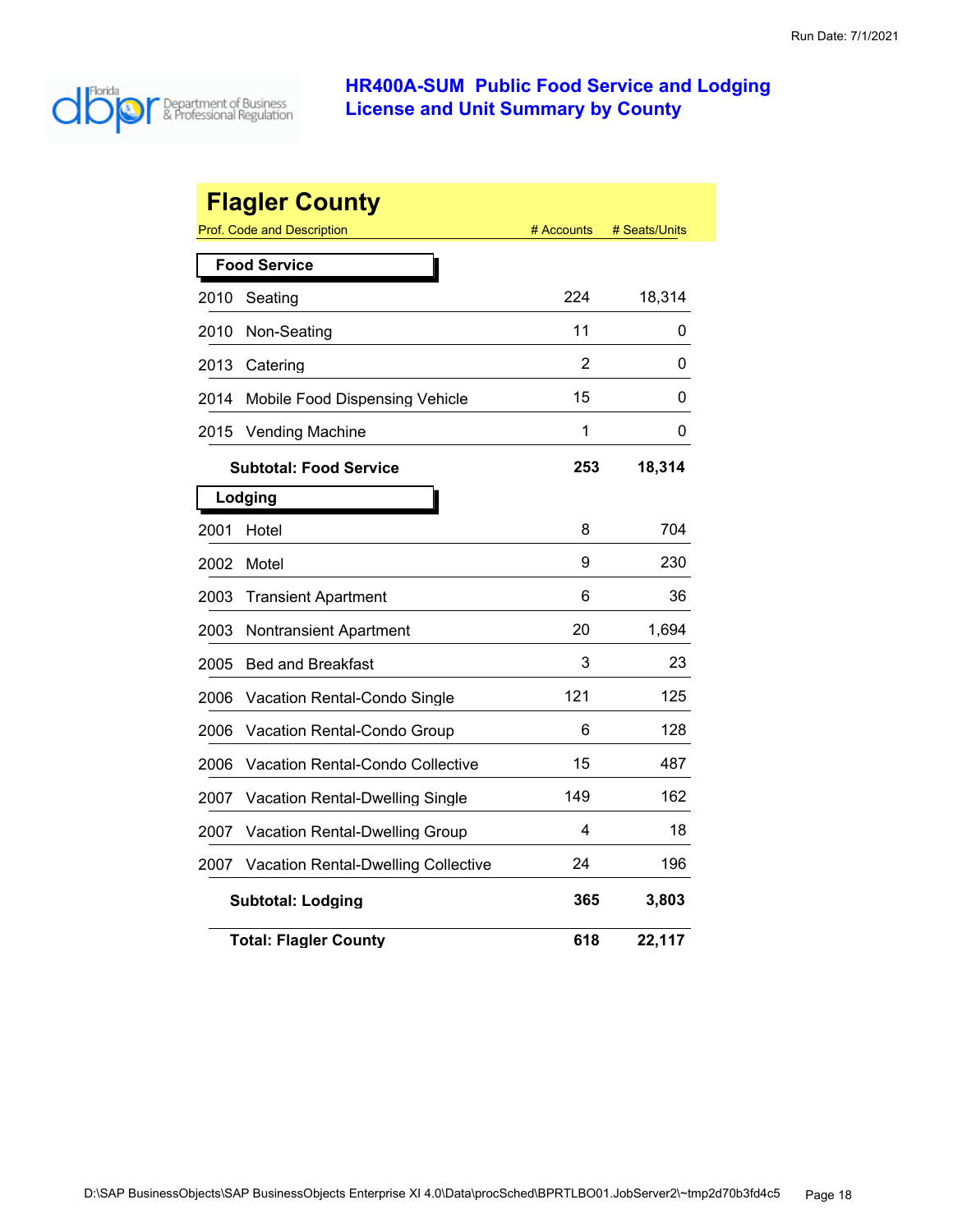

|      | <b>Franklin County</b>                     |                |               |
|------|--------------------------------------------|----------------|---------------|
|      | <b>Prof. Code and Description</b>          | # Accounts     | # Seats/Units |
|      | <b>Food Service</b>                        |                |               |
| 2010 | Seating                                    | 43             | 3,369         |
| 2010 | Non-Seating                                | 4              | 0             |
| 2014 | Mobile Food Dispensing Vehicle             | 7              | 0             |
| 2014 | Hot Dog Cart                               | 5              | 0             |
|      | <b>Subtotal: Food Service</b>              | 59             | 3,369         |
|      | Lodging                                    |                |               |
| 2001 | Hotel                                      | 3              | 94            |
| 2002 | Motel                                      | 8              | 299           |
| 2003 | <b>Transient Apartment</b>                 | $\overline{2}$ | 25            |
| 2003 | <b>Nontransient Apartment</b>              | 5              | 129           |
| 2005 | <b>Bed and Breakfast</b>                   | 4              | 32            |
| 2006 | Vacation Rental-Condo Single               | 21             | 22            |
| 2006 | <b>Vacation Rental-Condo Collective</b>    | 3              | 76            |
| 2007 | <b>Vacation Rental-Dwelling Single</b>     | 89             | 102           |
| 2007 | <b>Vacation Rental-Dwelling Group</b>      | 1              | 5             |
| 2007 | <b>Vacation Rental-Dwelling Collective</b> | 20             | 705           |
|      | <b>Subtotal: Lodging</b>                   | 156            | 1,489         |
|      | <b>Total: Franklin County</b>              | 215            | 4,858         |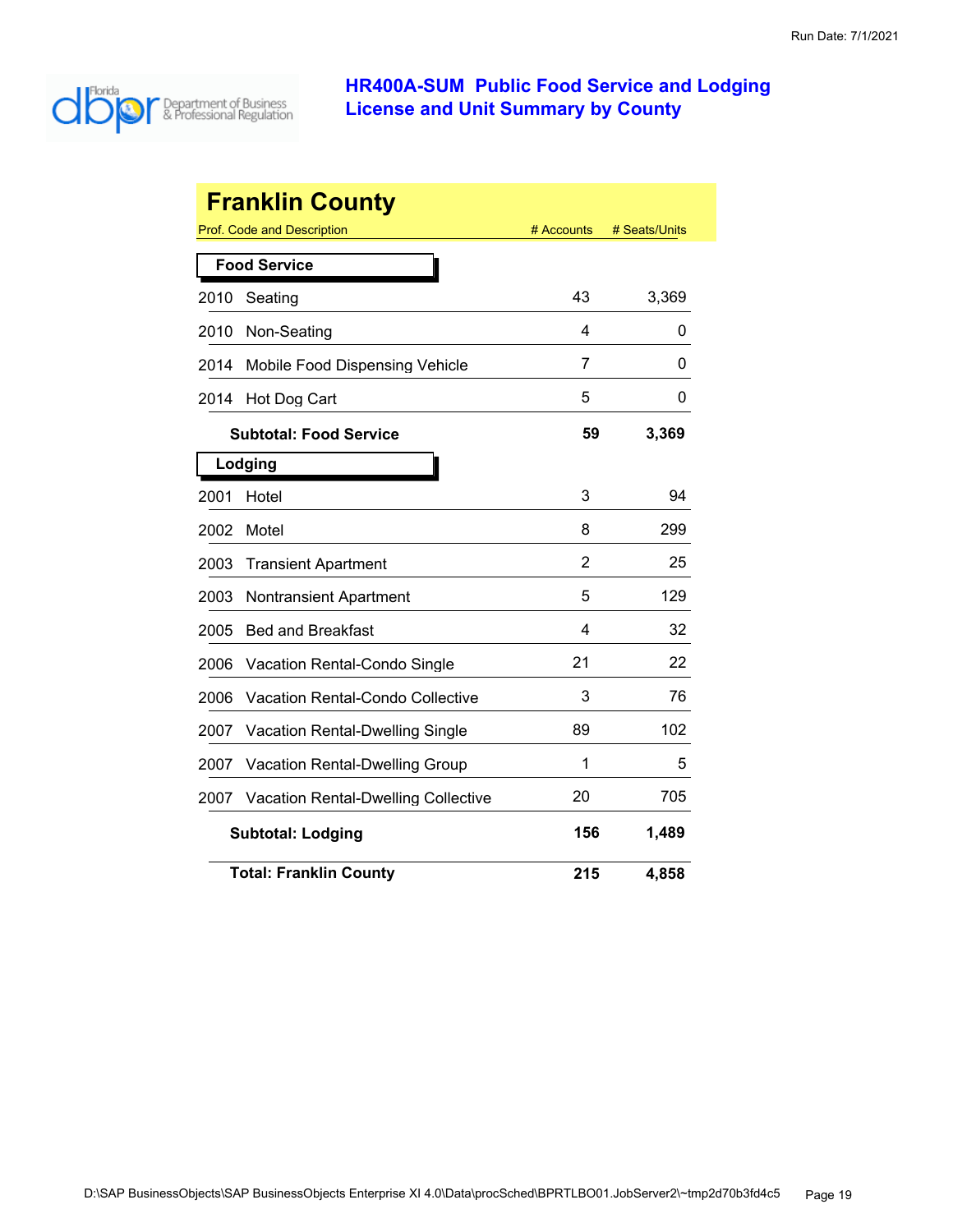

| <b>Gadsden County</b>                          |            |               |  |
|------------------------------------------------|------------|---------------|--|
| Prof. Code and Description                     | # Accounts | # Seats/Units |  |
| <b>Food Service</b>                            |            |               |  |
| Seating<br>2010                                | 57         | 3,482         |  |
| Non-Seating<br>2010                            | 4          | O             |  |
| Mobile Food Dispensing Vehicle<br>2014         | 40         | 0             |  |
| <b>Subtotal: Food Service</b>                  | 101        | 3,482         |  |
| Lodging                                        |            |               |  |
| 2001<br>Hotel                                  | 4          | 236           |  |
| Motel<br>2002                                  | 10         | 211           |  |
| 2003<br><b>Transient Apartment</b>             | 1          | 60            |  |
| 2003<br><b>Nontransient Apartment</b>          | 17         | 1,000         |  |
| 2005<br><b>Bed and Breakfast</b>               | 2          | 15            |  |
| <b>Vacation Rental-Dwelling Single</b><br>2007 | 1          | 1             |  |
| <b>Vacation Rental-Dwelling Group</b><br>2007  | 2          | 8             |  |
| <b>Subtotal: Lodging</b>                       | 37         | 1,531         |  |
| <b>Total: Gadsden County</b>                   | 138        | 5,013         |  |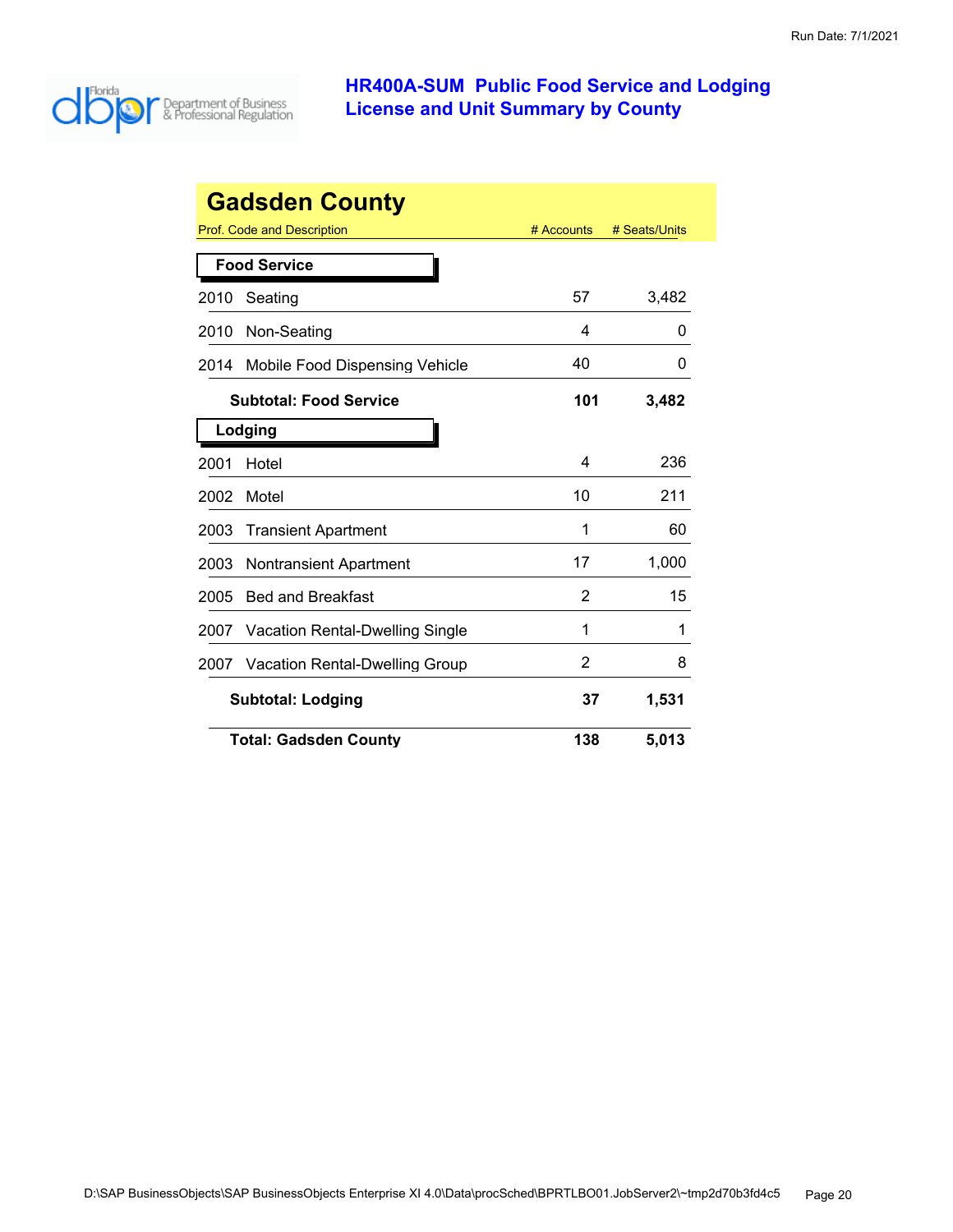

|                               | <b>Gilchrist County</b>        |            |               |
|-------------------------------|--------------------------------|------------|---------------|
|                               | Prof. Code and Description     | # Accounts | # Seats/Units |
|                               | <b>Food Service</b>            |            |               |
| 2010                          | Seating                        | 17         | 1,192         |
| 2014                          | Mobile Food Dispensing Vehicle | 4          | O             |
| <b>Subtotal: Food Service</b> |                                | 21         | 1,192         |
|                               | Lodging                        |            |               |
| 2002                          | Motel                          | 2          | 52            |
| 2003                          | <b>Transient Apartment</b>     | 1          | 1             |
| 2003                          | <b>Nontransient Apartment</b>  | 3          | 66            |
| 2005                          | <b>Bed and Breakfast</b>       | 1          | 11            |
|                               | <b>Subtotal: Lodging</b>       |            | 130           |
|                               | <b>Total: Gilchrist County</b> | 28         | 1,322         |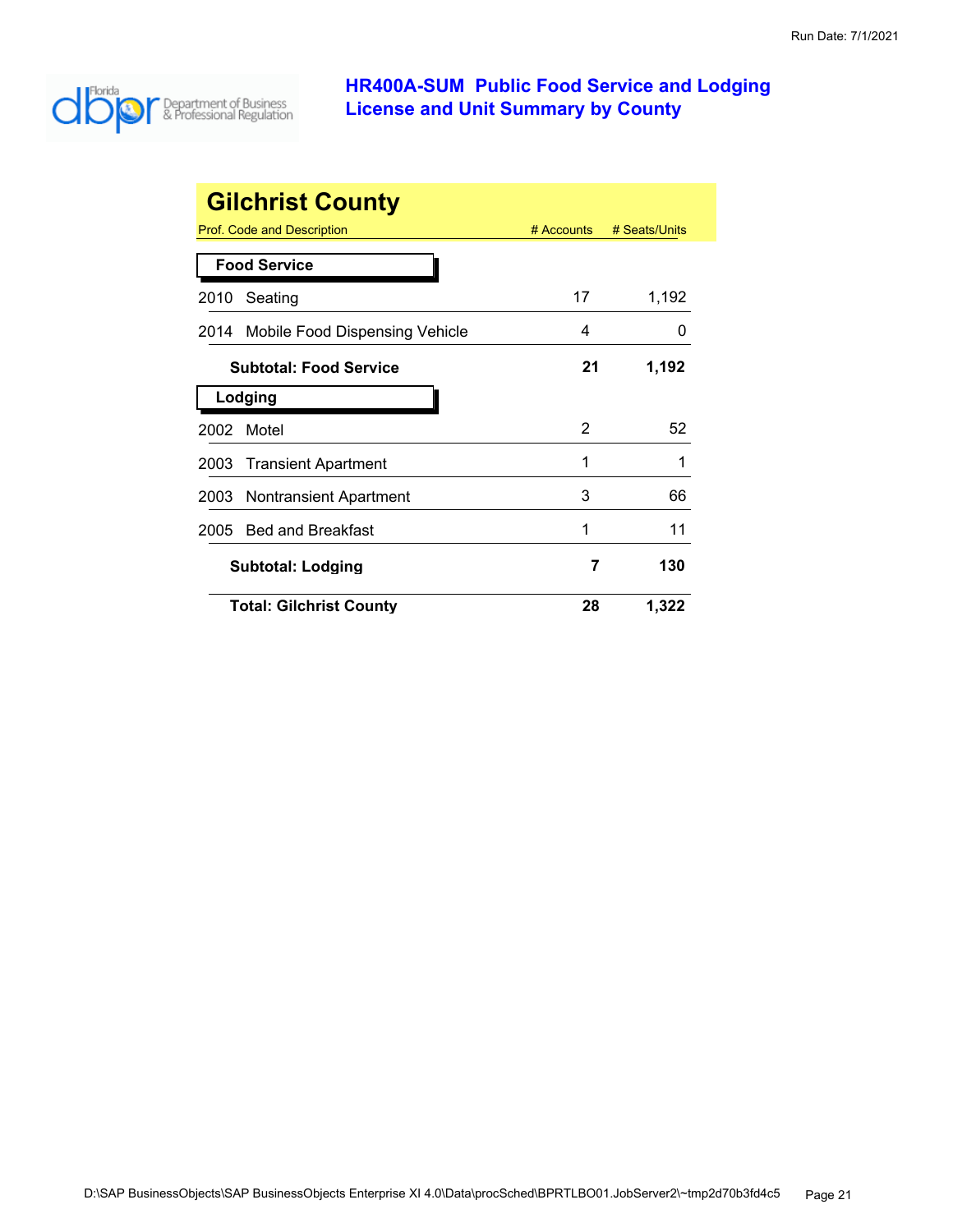

|      | <b>Glades County</b>              |              |               |
|------|-----------------------------------|--------------|---------------|
|      | <b>Prof. Code and Description</b> | $#$ Accounts | # Seats/Units |
|      | <b>Food Service</b>               |              |               |
| 2010 | Seating                           | 11           | 623           |
| 2010 | Non-Seating                       | 2            | O             |
| 2013 | Catering                          | 1            | O             |
| 2014 | Mobile Food Dispensing Vehicle    | 2            | ი             |
|      | <b>Subtotal: Food Service</b>     | 16           | 623           |
|      | Lodging                           |              |               |
| 2002 | Motel                             | 7            | 87            |
| 2003 | <b>Transient Apartment</b>        | 2            | 22            |
| 2003 | <b>Nontransient Apartment</b>     | 3            | 93            |
|      | <b>Subtotal: Lodging</b>          | 12           | 202           |
|      | <b>Total: Glades County</b>       | 28           | 825           |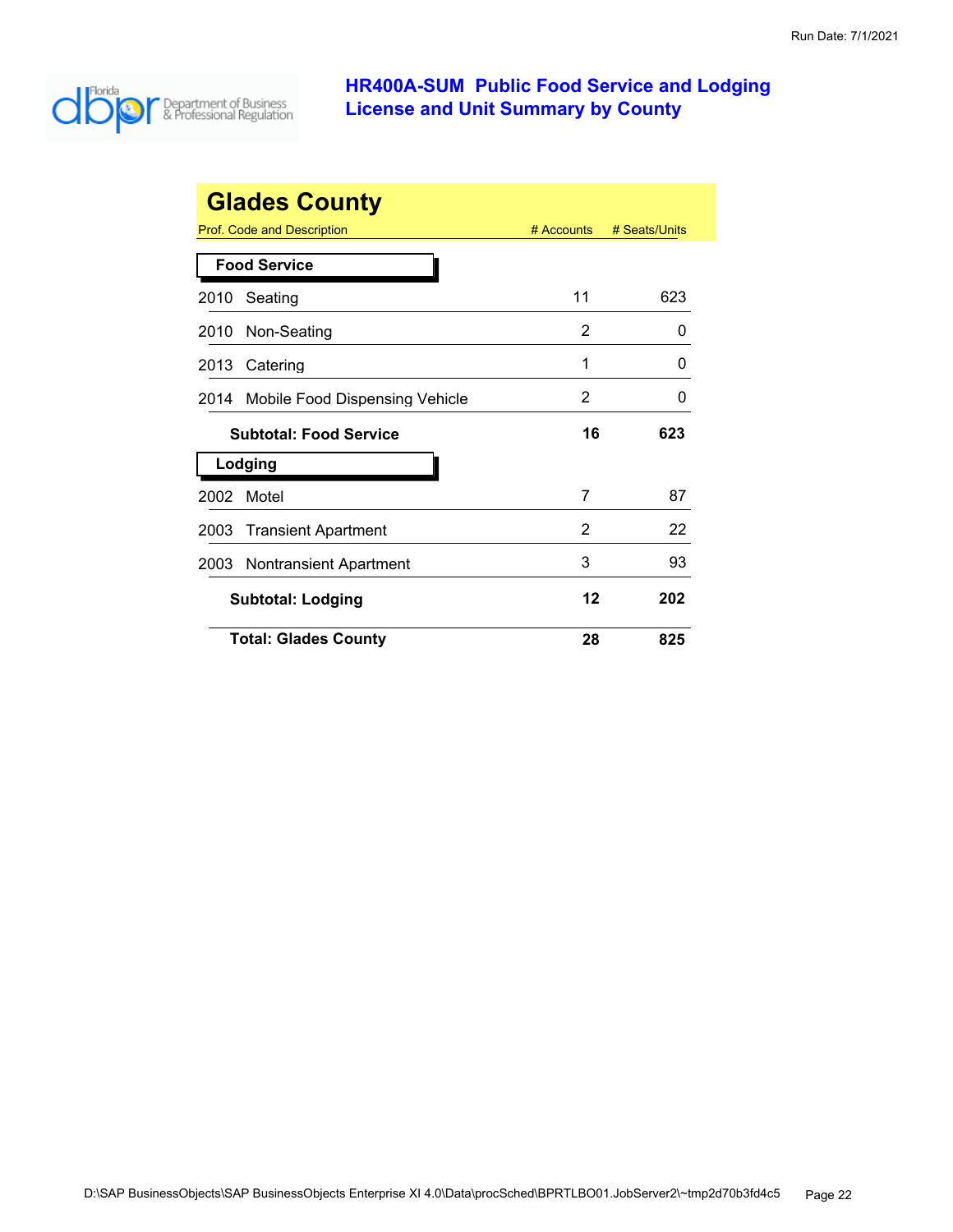

|      | <b>Gulf County</b>                         |            |               |
|------|--------------------------------------------|------------|---------------|
|      | Prof. Code and Description                 | # Accounts | # Seats/Units |
|      | <b>Food Service</b>                        |            |               |
| 2010 | Seating                                    | 38         | 2,911         |
| 2010 | Non-Seating                                | 3          | 0             |
| 2014 | Mobile Food Dispensing Vehicle             | 10         | 0             |
|      | <b>Subtotal: Food Service</b>              | 51         | 2,911         |
|      | Lodging                                    |            |               |
| 2001 | Hotel                                      | 2          | 91            |
| 2002 | Motel                                      | 2          | 26            |
| 2003 | <b>Nontransient Apartment</b>              | 4          | 163           |
| 2005 | <b>Bed and Breakfast</b>                   | 2          | 14            |
| 2006 | Vacation Rental-Condo Single               | 7          | 7             |
| 2006 | Vacation Rental-Condo Group                | 1          | 15            |
| 2006 | Vacation Rental-Condo Collective           | 4          | 143           |
| 2007 | <b>Vacation Rental-Dwelling Single</b>     | 64         | 68            |
| 2007 | Vacation Rental-Dwelling Group             | 3          | 34            |
| 2007 | <b>Vacation Rental-Dwelling Collective</b> | 33         | 575           |
|      | <b>Subtotal: Lodging</b>                   | 122        | 1,136         |
|      | <b>Total: Gulf County</b>                  | 173        | 4,047         |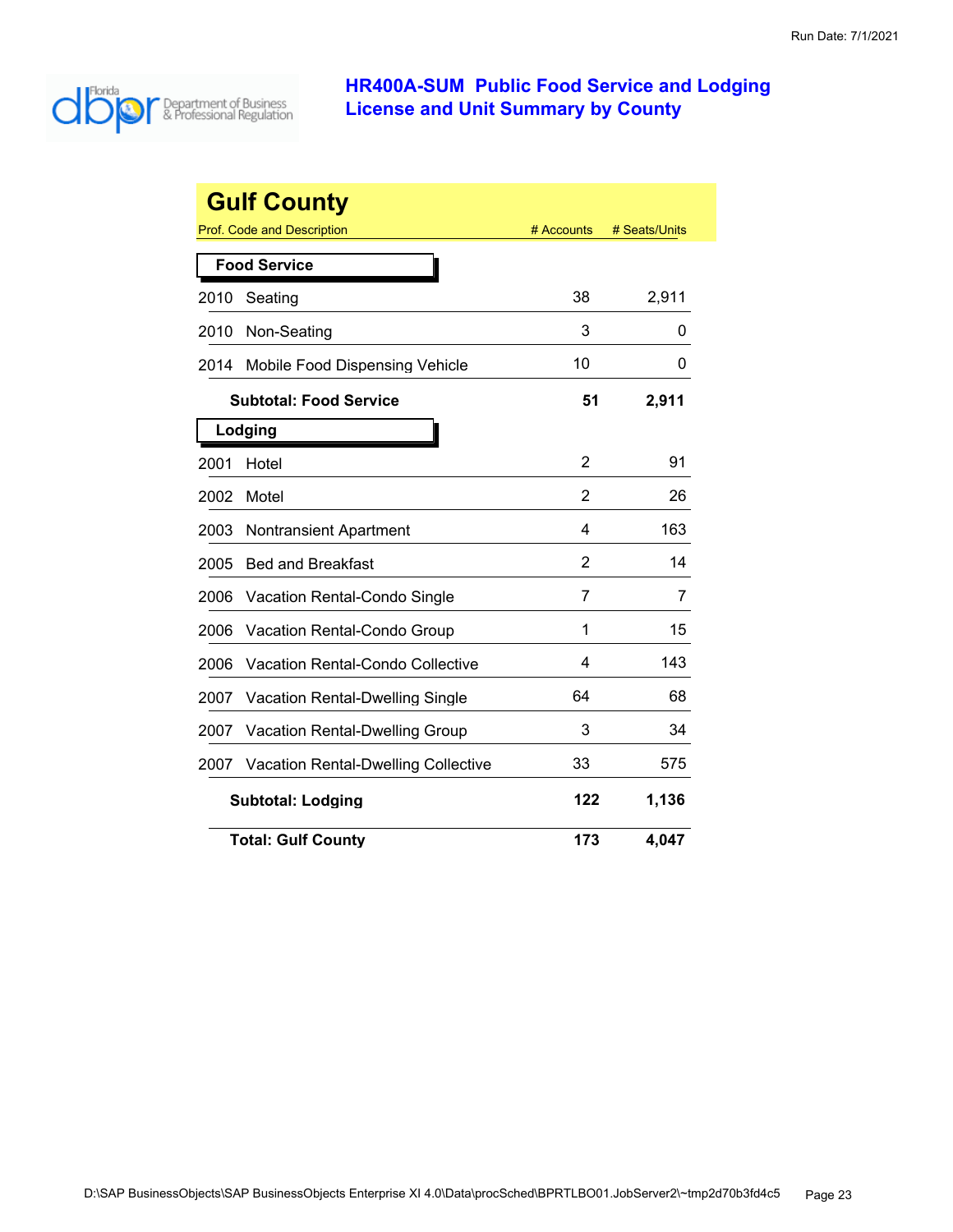

|      | <b>Hamilton County</b>               |            |               |
|------|--------------------------------------|------------|---------------|
|      | Prof. Code and Description           | # Accounts | # Seats/Units |
|      | <b>Food Service</b>                  |            |               |
| 2010 | Seating                              | 10         | 547           |
| 2010 | Non-Seating                          | 4          | 0             |
| 2014 | Mobile Food Dispensing Vehicle       | 14         | $\Omega$      |
| 2015 | <b>Vending Machine</b>               | 2          | 0             |
|      | <b>Subtotal: Food Service</b>        |            | 547           |
|      | Lodging                              |            |               |
| 2002 | Motel                                | 5          | 155           |
| 2003 | Nontransient Apartment               | 7          | 167           |
| 2005 | <b>Bed and Breakfast</b>             | 1          | 5             |
|      | 2007 Vacation Rental-Dwelling Single | 1          | 1             |
|      | <b>Subtotal: Lodging</b>             | 14         | 328           |
|      | <b>Total: Hamilton County</b>        | 44         | 875           |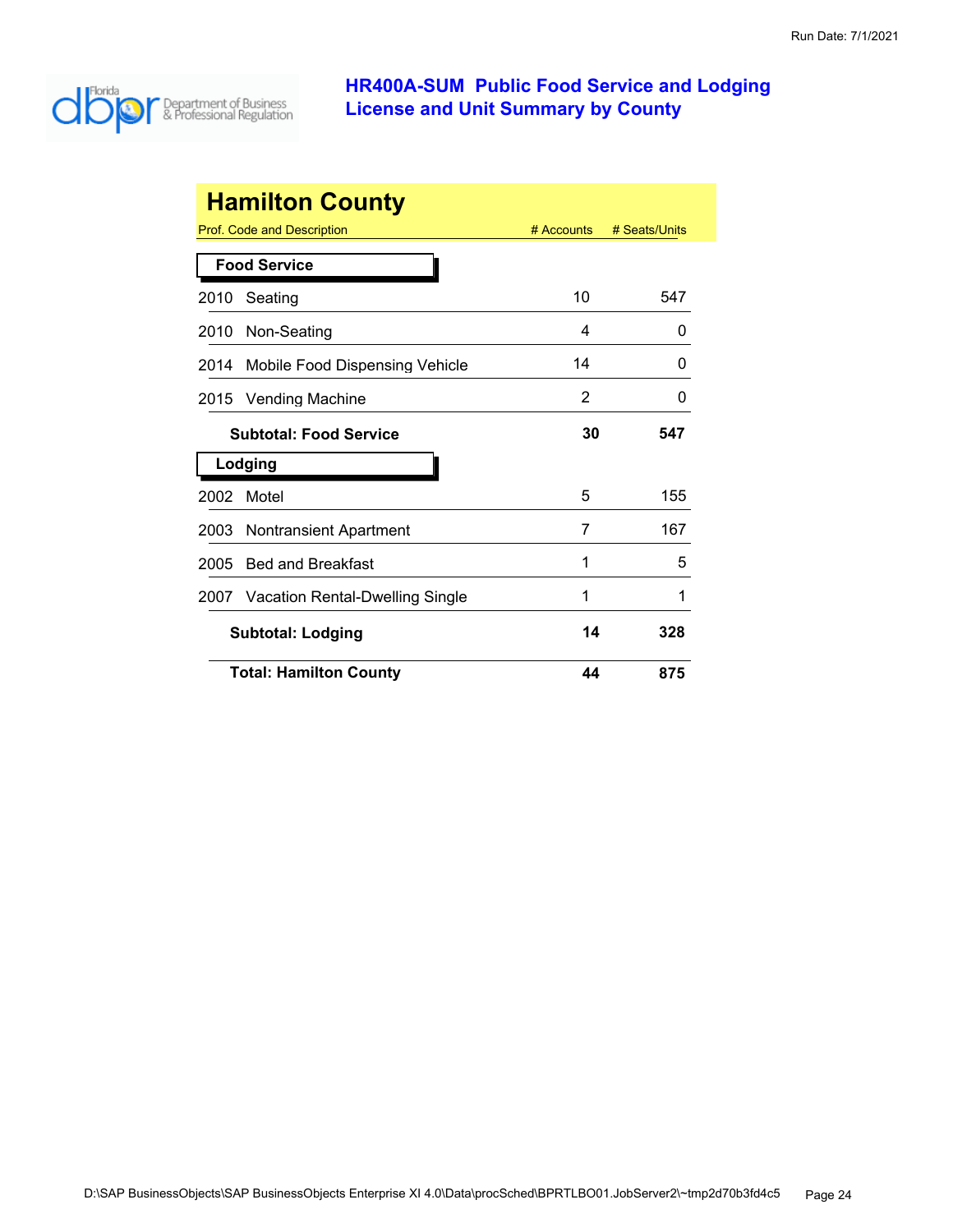

|      | <b>Hardee County</b>           |              |               |
|------|--------------------------------|--------------|---------------|
|      | Prof. Code and Description     | $#$ Accounts | # Seats/Units |
|      | <b>Food Service</b>            |              |               |
| 2010 | Seating                        | 34           | 2,064         |
| 2010 | Non-Seating                    | 3            | $\mathbf{0}$  |
| 2014 | Mobile Food Dispensing Vehicle | 13           | $\mathbf{I}$  |
|      | <b>Subtotal: Food Service</b>  | 50           | 2,064         |
|      | Lodging                        |              |               |
| 2001 | Hotel                          | 1            | 48            |
| 2002 | Motel                          | 3            | 49            |
| 2003 | Nontransient Apartment         | 13           | 652           |
|      | <b>Subtotal: Lodging</b>       | 17           | 749           |
|      | <b>Total: Hardee County</b>    | 67           | 2,813         |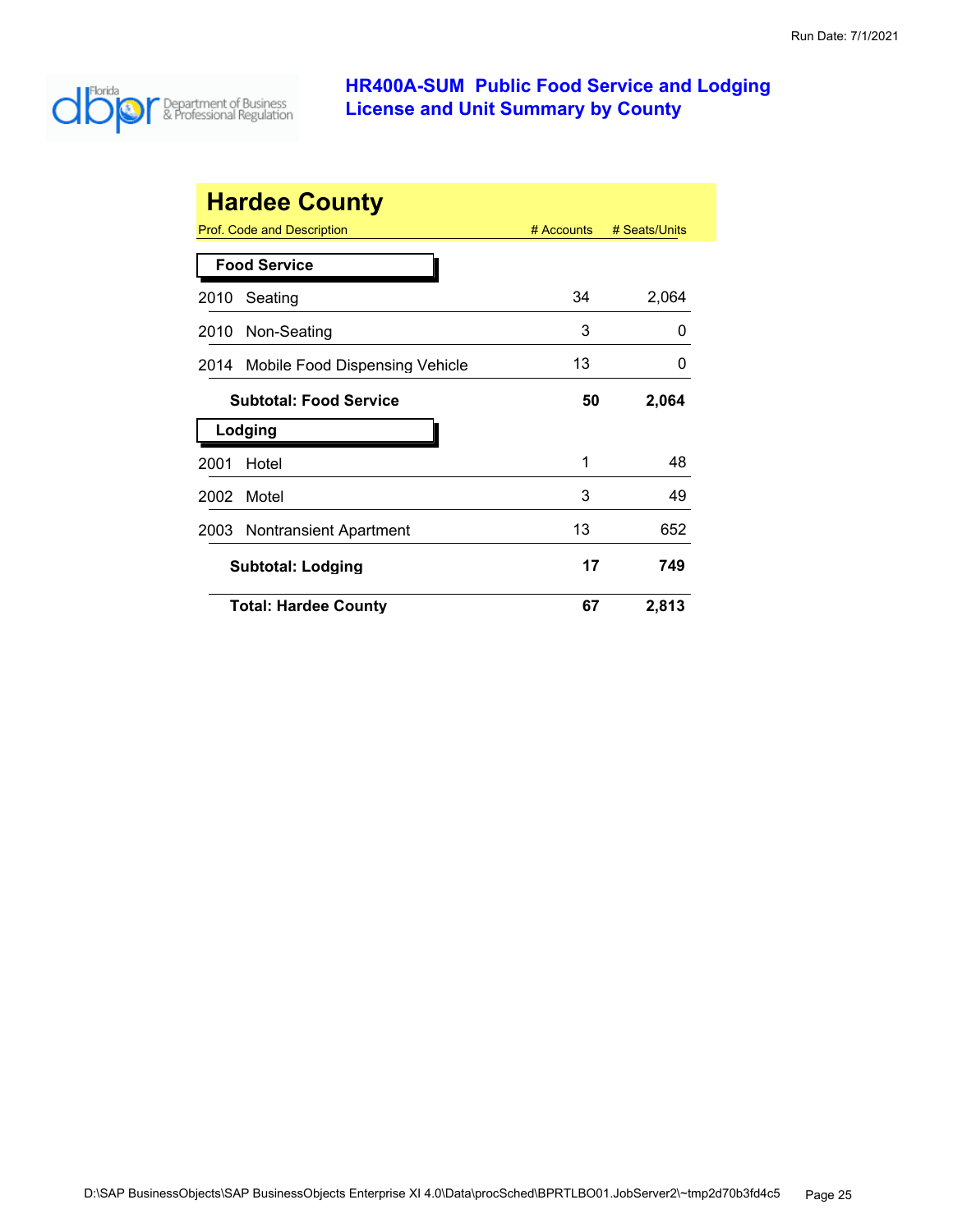

|      | <b>Hendry County</b>                   |            |               |
|------|----------------------------------------|------------|---------------|
|      | Prof. Code and Description             | # Accounts | # Seats/Units |
|      | <b>Food Service</b>                    |            |               |
| 2010 | Seating                                | 64         | 4,474         |
| 2010 | Non-Seating                            | 10         | 0             |
| 2014 | Mobile Food Dispensing Vehicle         | 26         | 0             |
|      | <b>Subtotal: Food Service</b>          | 100        | 4,474         |
|      | Lodging                                |            |               |
| 2001 | Hotel                                  | 4          | 249           |
| 2002 | Motel                                  | 9          | 247           |
| 2003 | Nontransient Apartment                 | 18         | 583           |
| 2006 | Vacation Rental-Condo Group            | 1          | 62            |
| 2007 | <b>Vacation Rental-Dwelling Single</b> | 2          | 6             |
|      | <b>Subtotal: Lodging</b>               | 34         | 1,147         |
|      | <b>Total: Hendry County</b>            | 134        | 5,621         |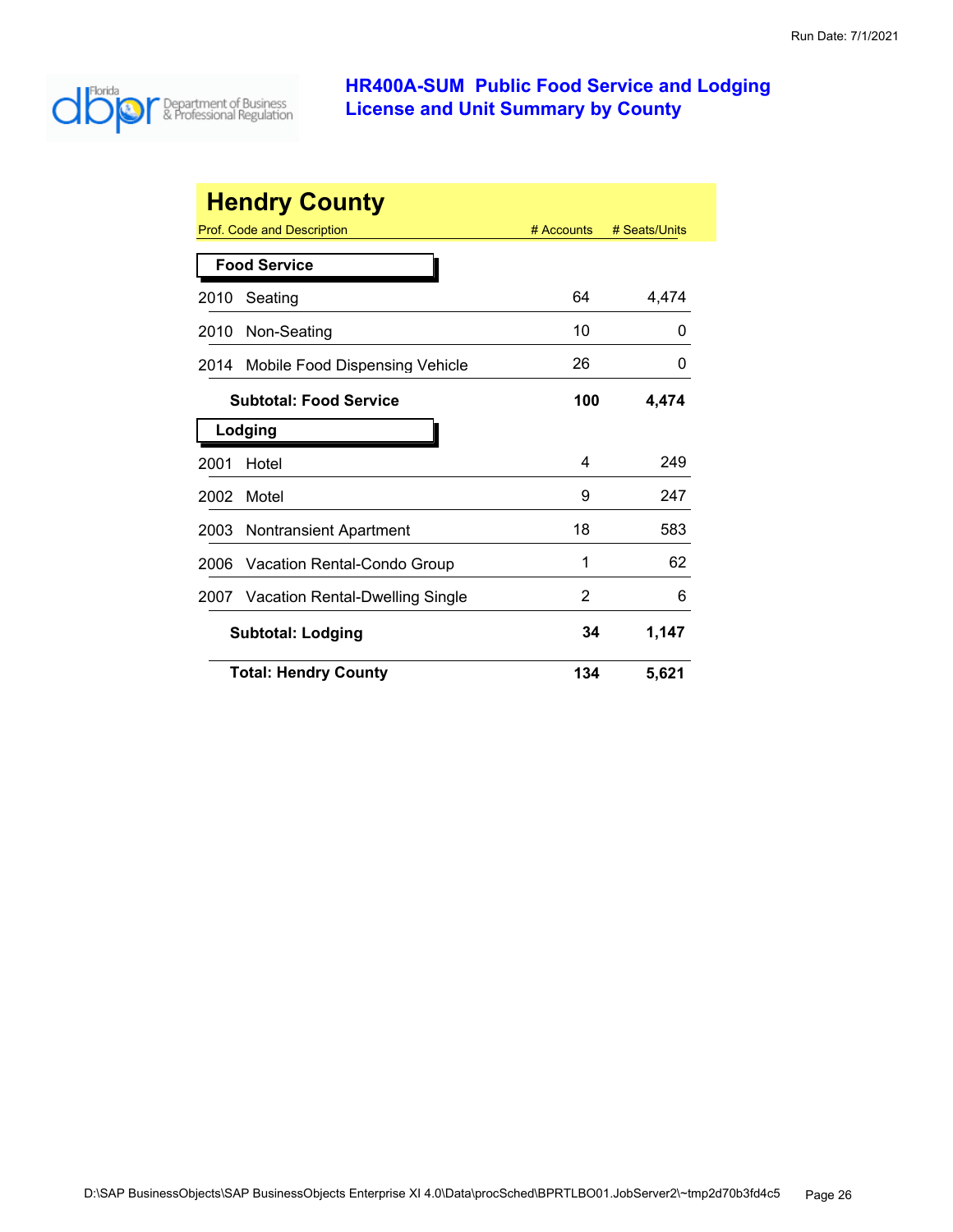

|      | <b>Hernando County</b>                     |            |               |
|------|--------------------------------------------|------------|---------------|
|      | Prof. Code and Description                 | # Accounts | # Seats/Units |
|      | <b>Food Service</b>                        |            |               |
| 2010 | Seating                                    | 304        | 27,132        |
| 2010 | Non-Seating                                | 25         | 0             |
| 2013 | Catering                                   | 6          | 0             |
| 2014 | Mobile Food Dispensing Vehicle             | 52         | 0             |
| 2014 | Hot Dog Cart                               | 6          | 0             |
| 2015 | <b>Vending Machine</b>                     | 2          | 0             |
|      | <b>Subtotal: Food Service</b>              | 395        | 27,132        |
|      | Lodging                                    |            |               |
| 2001 | Hotel                                      | 6          | 415           |
| 2002 | Motel                                      | 11         | 633           |
| 2003 | <b>Transient Apartment</b>                 | 3          | 11            |
| 2003 | <b>Nontransient Apartment</b>              | 59         | 3,623         |
| 2005 | <b>Bed and Breakfast</b>                   | 3          | 10            |
| 2006 | Vacation Rental-Condo Single               | 2          | 2             |
| 2007 | <b>Vacation Rental-Dwelling Single</b>     | 34         | 41            |
| 2007 | <b>Vacation Rental-Dwelling Collective</b> | 7          | 10            |
|      | <b>Subtotal: Lodging</b>                   | 125        | 4,745         |
|      | <b>Total: Hernando County</b>              | 520        | 31,877        |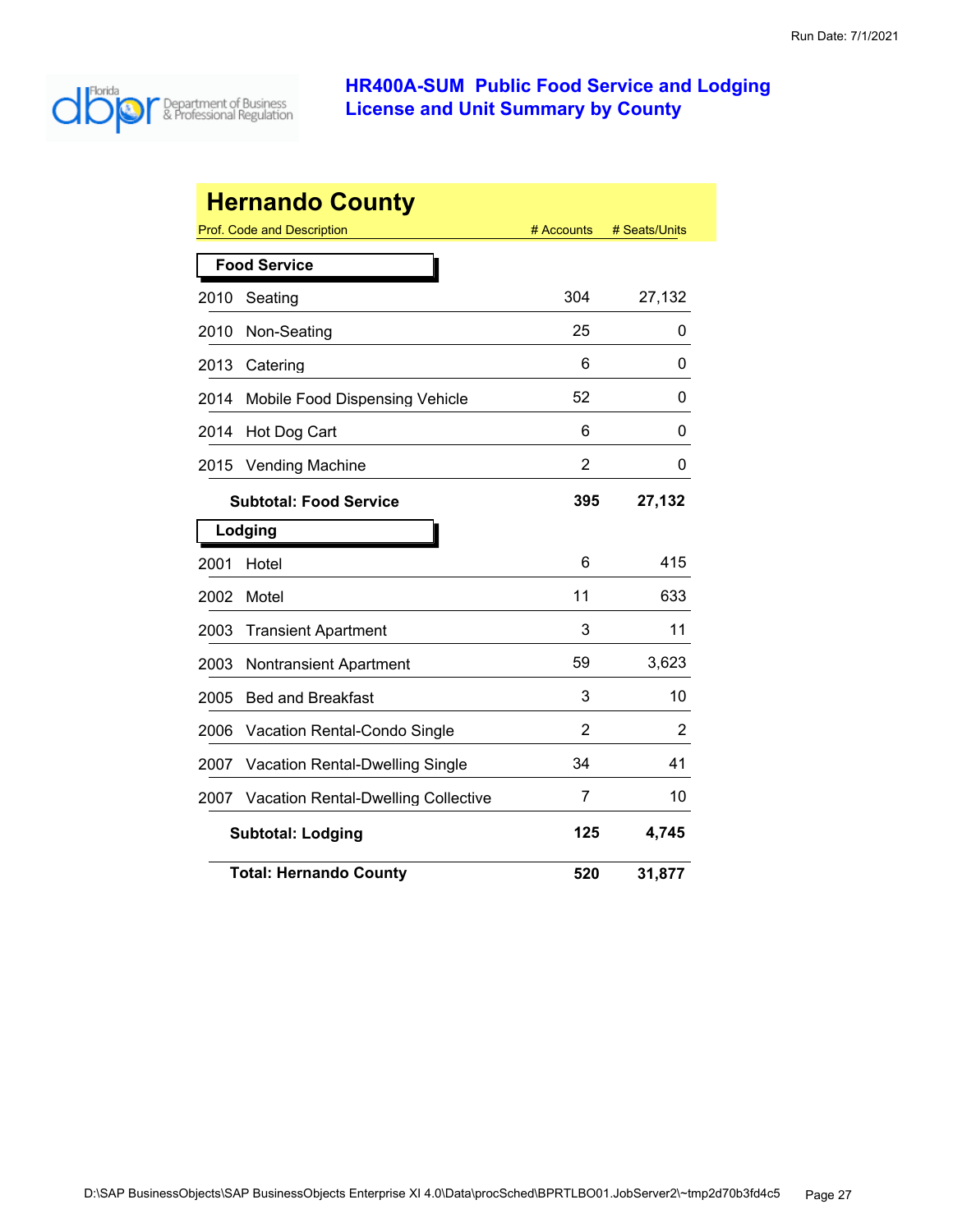

|      | <b>Highlands County</b>                |            |               |
|------|----------------------------------------|------------|---------------|
|      | Prof. Code and Description             | # Accounts | # Seats/Units |
|      | <b>Food Service</b>                    |            |               |
| 2010 | Seating                                | 163        | 14,883        |
| 2010 | Non-Seating                            | 11         | 0             |
| 2014 | Mobile Food Dispensing Vehicle         | 31         | O             |
| 2015 | <b>Vending Machine</b>                 | 3          | 0             |
|      | <b>Subtotal: Food Service</b>          | 208        | 14,883        |
|      | Lodging                                |            |               |
| 2001 | Hotel                                  | 9          | 903           |
| 2002 | Motel                                  | 12         | 364           |
| 2003 | <b>Transient Apartment</b>             | 10         | 215           |
| 2003 | <b>Nontransient Apartment</b>          | 69         | 2,351         |
| 2006 | Vacation Rental-Condo Single           | 2          | 2             |
| 2006 | Vacation Rental-Condo Group            | 4          | 76            |
| 2006 | Vacation Rental-Condo Collective       | 2          | 80            |
| 2007 | <b>Vacation Rental-Dwelling Single</b> | 8          | 11            |
|      | <b>Subtotal: Lodging</b>               | 116        | 4,002         |
|      | <b>Total: Highlands County</b>         | 324        | 18,885        |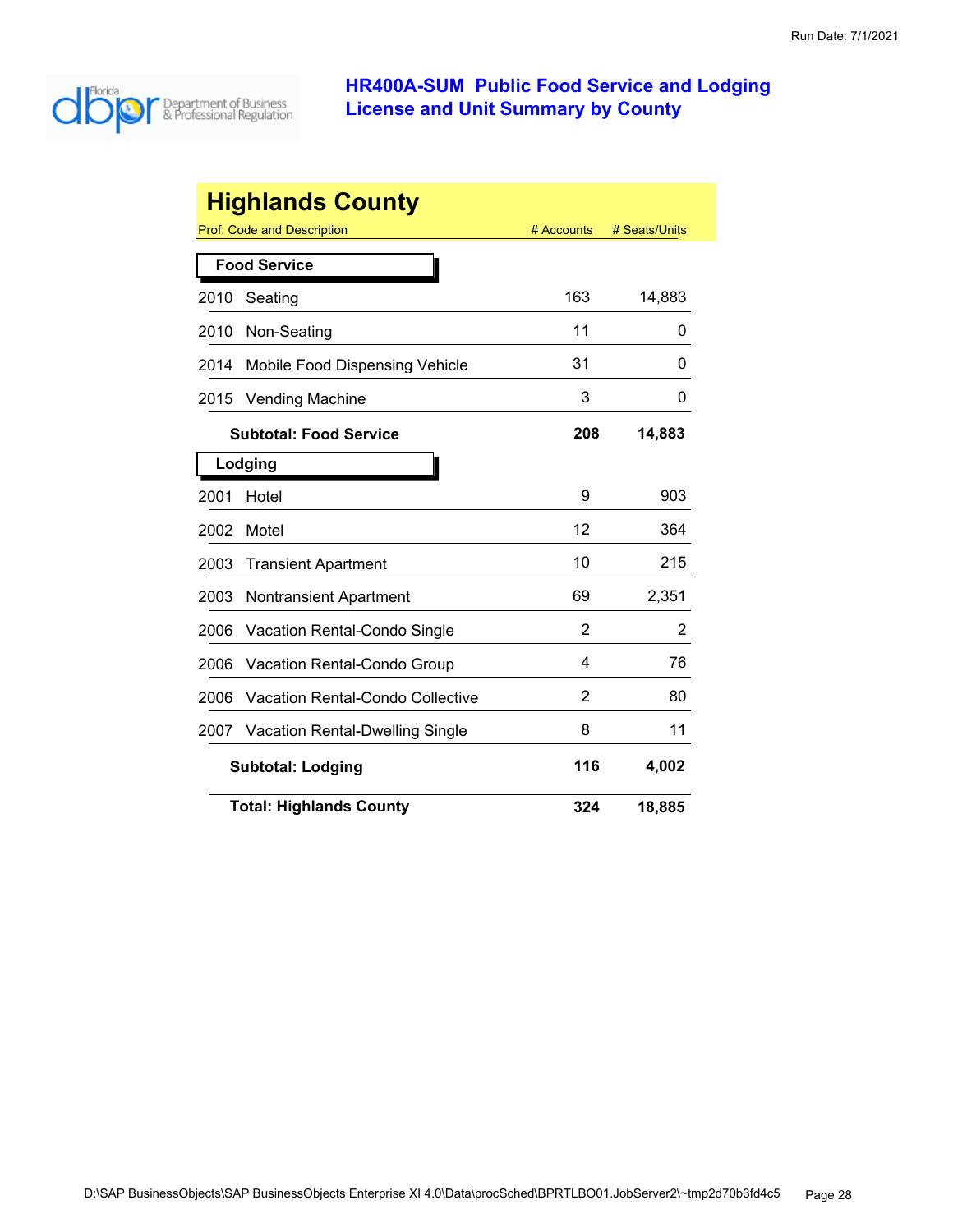

|      | <b>Hillsborough County</b>                 |            |               |
|------|--------------------------------------------|------------|---------------|
|      | Prof. Code and Description                 | # Accounts | # Seats/Units |
|      | <b>Food Service</b>                        |            |               |
| 2010 | Seating                                    | 2,731      | 255,477       |
| 2010 | Non-Seating                                | 427        | 0             |
| 2012 | Theme Park Food Cart                       | 4          | 31            |
| 2013 | Catering                                   | 107        | 0             |
| 2014 | Mobile Food Dispensing Vehicle             | 611        | 0             |
| 2014 | Hot Dog Cart                               | 26         | 0             |
| 2015 | <b>Vending Machine</b>                     | 41         | 0             |
|      | <b>Subtotal: Food Service</b>              | 3,947      | 255,508       |
|      | Lodging                                    |            |               |
| 2001 | Hotel                                      | 130        | 20,273        |
| 2002 | Motel                                      | 97         | 5,340         |
| 2003 | <b>Transient Apartment</b>                 | 23         | 1,905         |
| 2003 | <b>Nontransient Apartment</b>              | 881        | 127,068       |
| 2005 | <b>Bed and Breakfast</b>                   | 7          | 27            |
| 2006 | Vacation Rental-Condo Single               | 31         | 35            |
| 2006 | Vacation Rental-Condo Group                | 9          | 558           |
| 2006 | Vacation Rental-Condo Collective           | 4          | 16            |
| 2007 | <b>Vacation Rental-Dwelling Single</b>     | 134        | 143           |
| 2007 | <b>Vacation Rental-Dwelling Group</b>      | 5          | 40            |
| 2007 | <b>Vacation Rental-Dwelling Collective</b> | 23         | 261           |
|      | <b>Subtotal: Lodging</b>                   | 1,344      | 155,666       |
|      | <b>Total: Hillsborough County</b>          | 5,291      | 411,174       |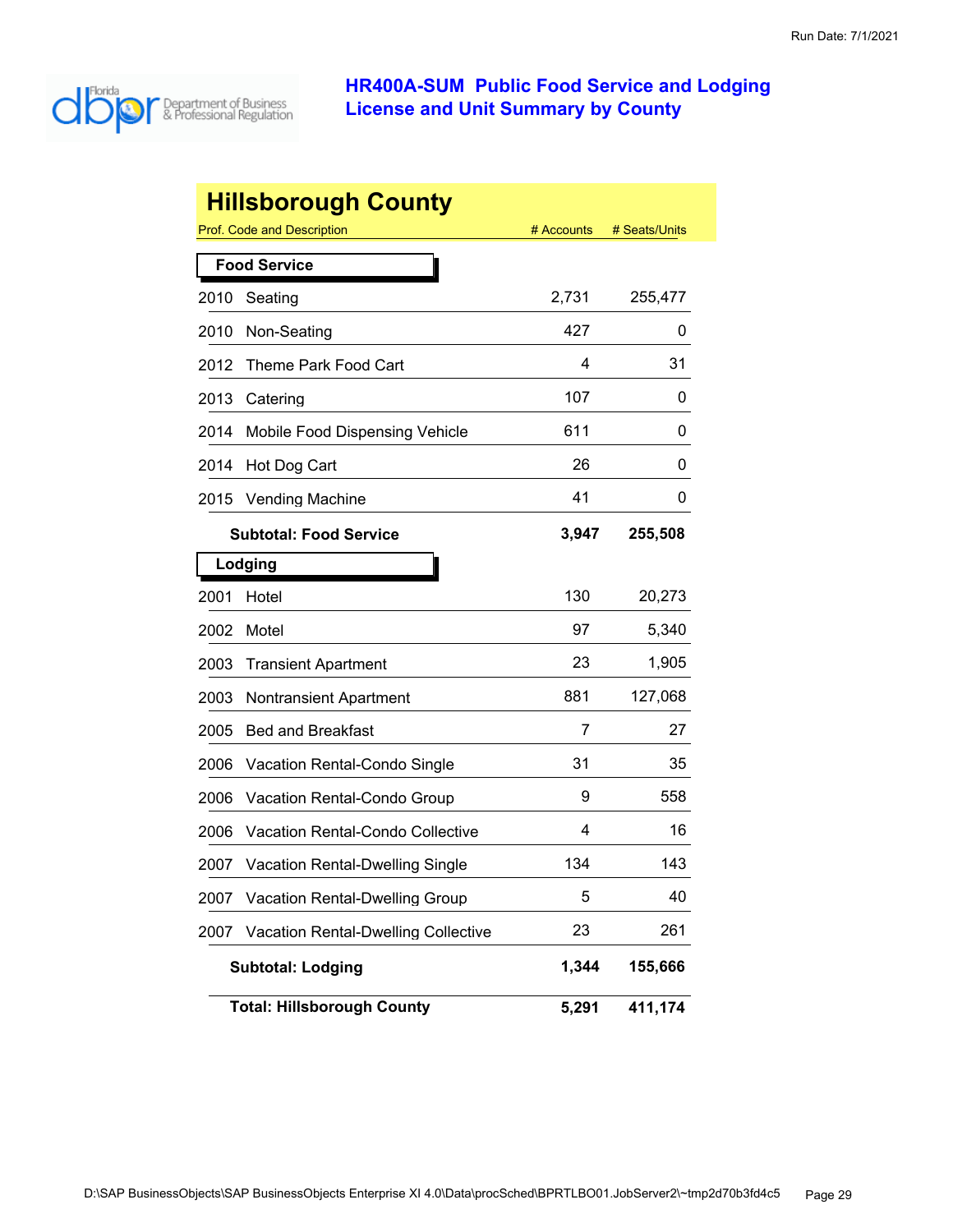

|      | <b>Holmes County</b><br>Prof. Code and Description | $#$ Accounts | # Seats/Units |
|------|----------------------------------------------------|--------------|---------------|
|      | <b>Food Service</b>                                |              |               |
| 2010 | Seating                                            | 19           | 1,422         |
| 2010 | Non-Seating                                        | 1            | O             |
| 2014 | Mobile Food Dispensing Vehicle                     | 5            | O             |
|      | <b>Subtotal: Food Service</b>                      | 25           | 1,422         |
|      | Lodging                                            |              |               |
| 2002 | Motel                                              | 5            | 243           |
| 2003 | Nontransient Apartment                             | 10           | 139           |
| 2007 | Vacation Rental-Dwelling Single                    | 1            | 2             |
|      | <b>Subtotal: Lodging</b>                           | 16           | 384           |
|      | <b>Total: Holmes County</b>                        | 41           | 1,806         |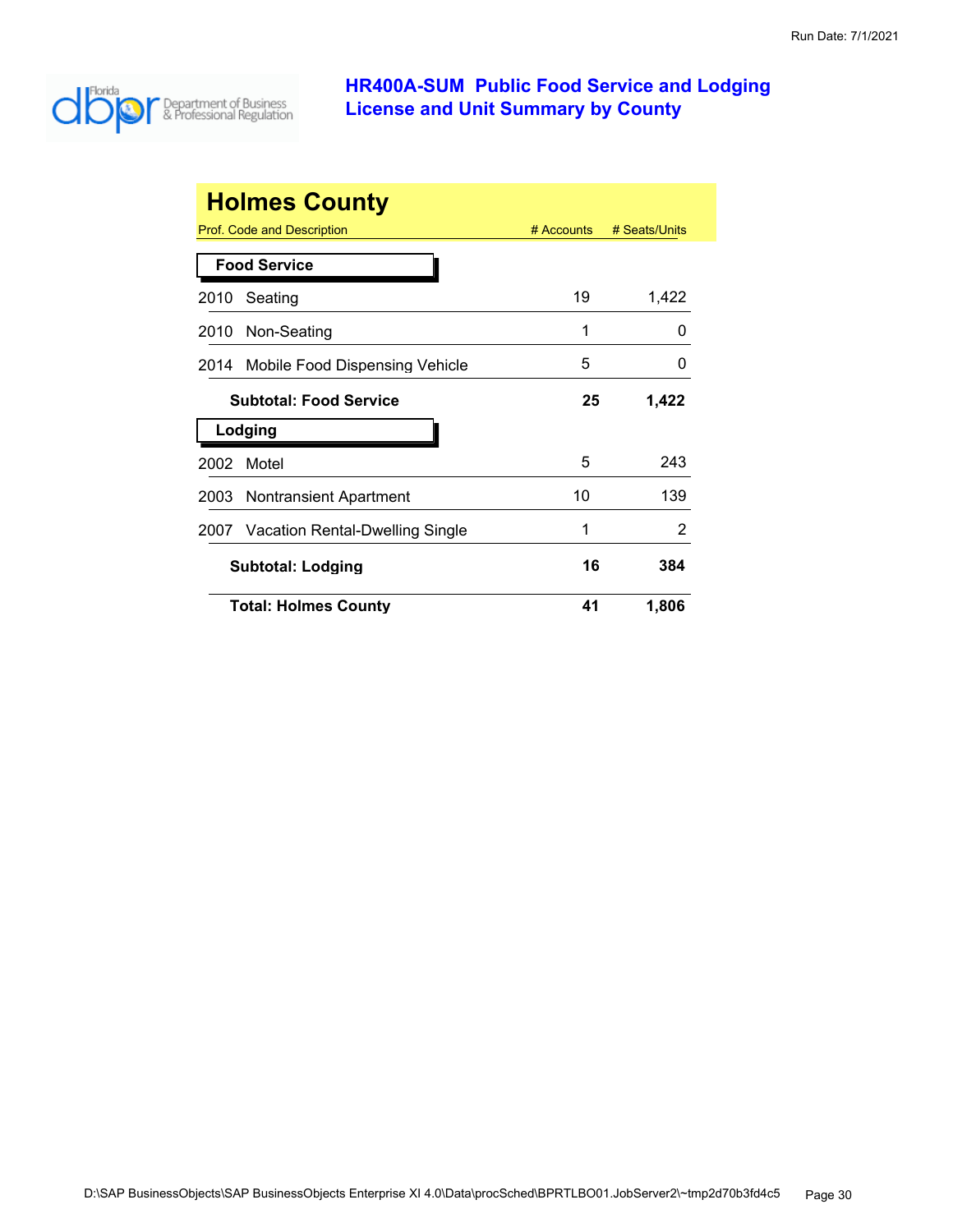

|      | <b>Indian River County</b>                 |            |               |
|------|--------------------------------------------|------------|---------------|
|      | Prof. Code and Description                 | # Accounts | # Seats/Units |
|      | <b>Food Service</b>                        |            |               |
| 2010 | Seating                                    | 339        | 32,073        |
| 2010 | Non-Seating                                | 33         | 0             |
| 2013 | Catering                                   | 4          | 0             |
| 2014 | Mobile Food Dispensing Vehicle             | 17         | 0             |
| 2014 | Hot Dog Cart                               | 3          | 0             |
| 2015 | <b>Vending Machine</b>                     | 1          | 0             |
|      | <b>Subtotal: Food Service</b>              | 397        | 32,073        |
|      | Lodging                                    |            |               |
| 2001 | Hotel                                      | 13         | 1,059         |
| 2002 | Motel                                      | 26         | 1,099         |
| 2003 | <b>Transient Apartment</b>                 | 6          | 101           |
| 2003 | Nontransient Apartment                     | 86         | 4,663         |
| 2005 | <b>Bed and Breakfast</b>                   | 1          | 3             |
| 2006 | Vacation Rental-Condo Single               | 11         | 11            |
| 2006 | Vacation Rental-Condo Group                | 5          | 298           |
| 2006 | <b>Vacation Rental-Condo Collective</b>    | 4          | 25            |
| 2007 | <b>Vacation Rental-Dwelling Single</b>     | 158        | 166           |
| 2007 | Vacation Rental-Dwelling Group             | 3          | 13            |
| 2007 | <b>Vacation Rental-Dwelling Collective</b> | 12         | 34            |
|      | <b>Subtotal: Lodging</b>                   | 325        | 7,472         |
|      | <b>Total: Indian River County</b>          | 722        | 39,545        |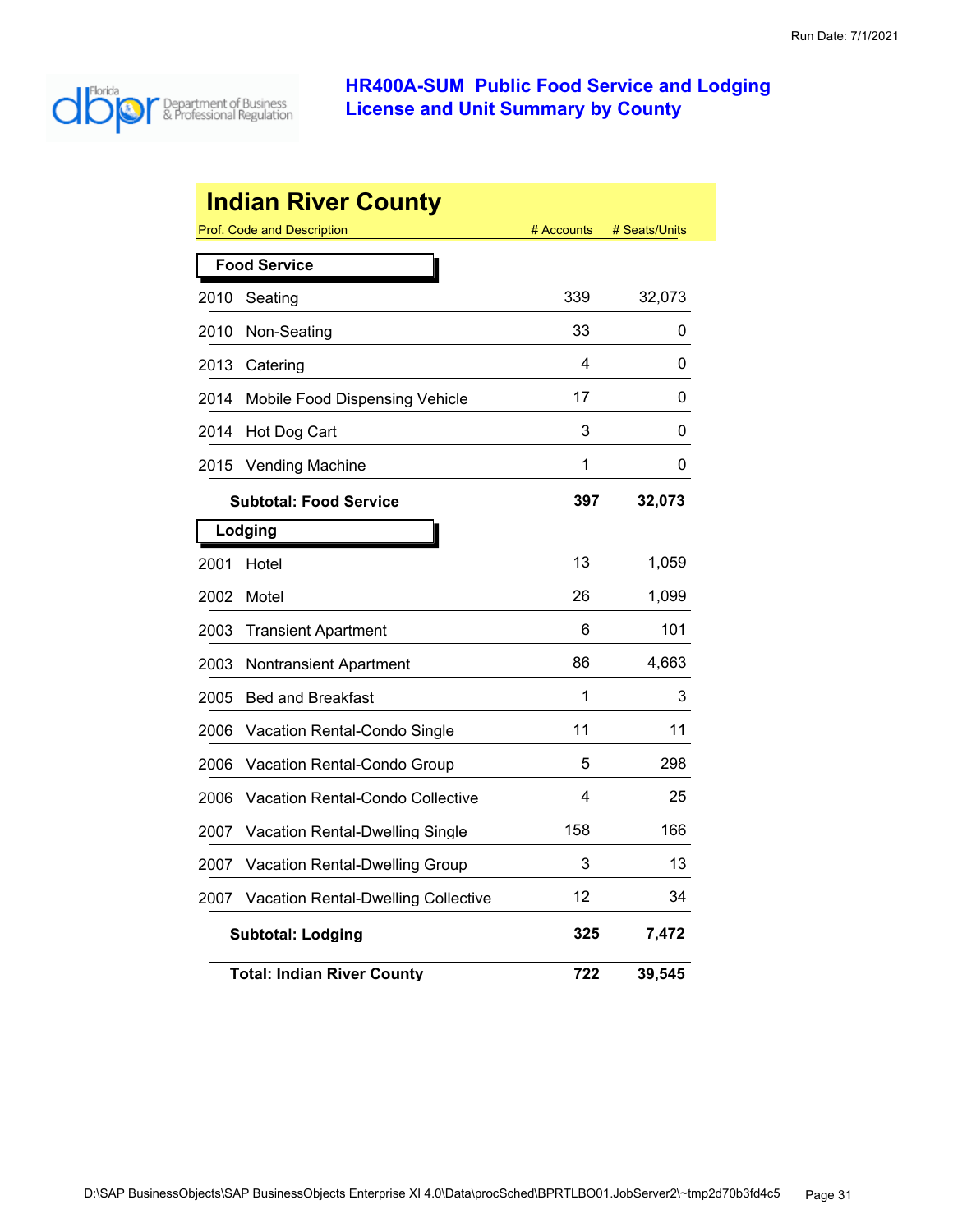

|      | <b>Jackson County</b>                  |                |               |
|------|----------------------------------------|----------------|---------------|
|      | Prof. Code and Description             | # Accounts     | # Seats/Units |
|      | <b>Food Service</b>                    |                |               |
| 2010 | Seating                                | 83             | 5,783         |
| 2010 | Non-Seating                            | 4              | 0             |
| 2013 | Catering                               | 2              | 0             |
| 2014 | Mobile Food Dispensing Vehicle         | 8              | 0             |
| 2014 | Hot Dog Cart                           | $\overline{2}$ | 0             |
|      | <b>Subtotal: Food Service</b>          | 99             | 5,783         |
|      | Lodging                                |                |               |
| 2001 | Hotel                                  | 3              | 221           |
| 2002 | Motel                                  | 13             | 650           |
| 2003 | <b>Nontransient Apartment</b>          | 29             | 998           |
| 2005 | <b>Bed and Breakfast</b>               | 1              | 5             |
| 2007 | <b>Vacation Rental-Dwelling Single</b> | 1              | 10            |
|      | <b>Subtotal: Lodging</b>               | 47             | 1,884         |
|      | <b>Total: Jackson County</b>           | 146            | 7,667         |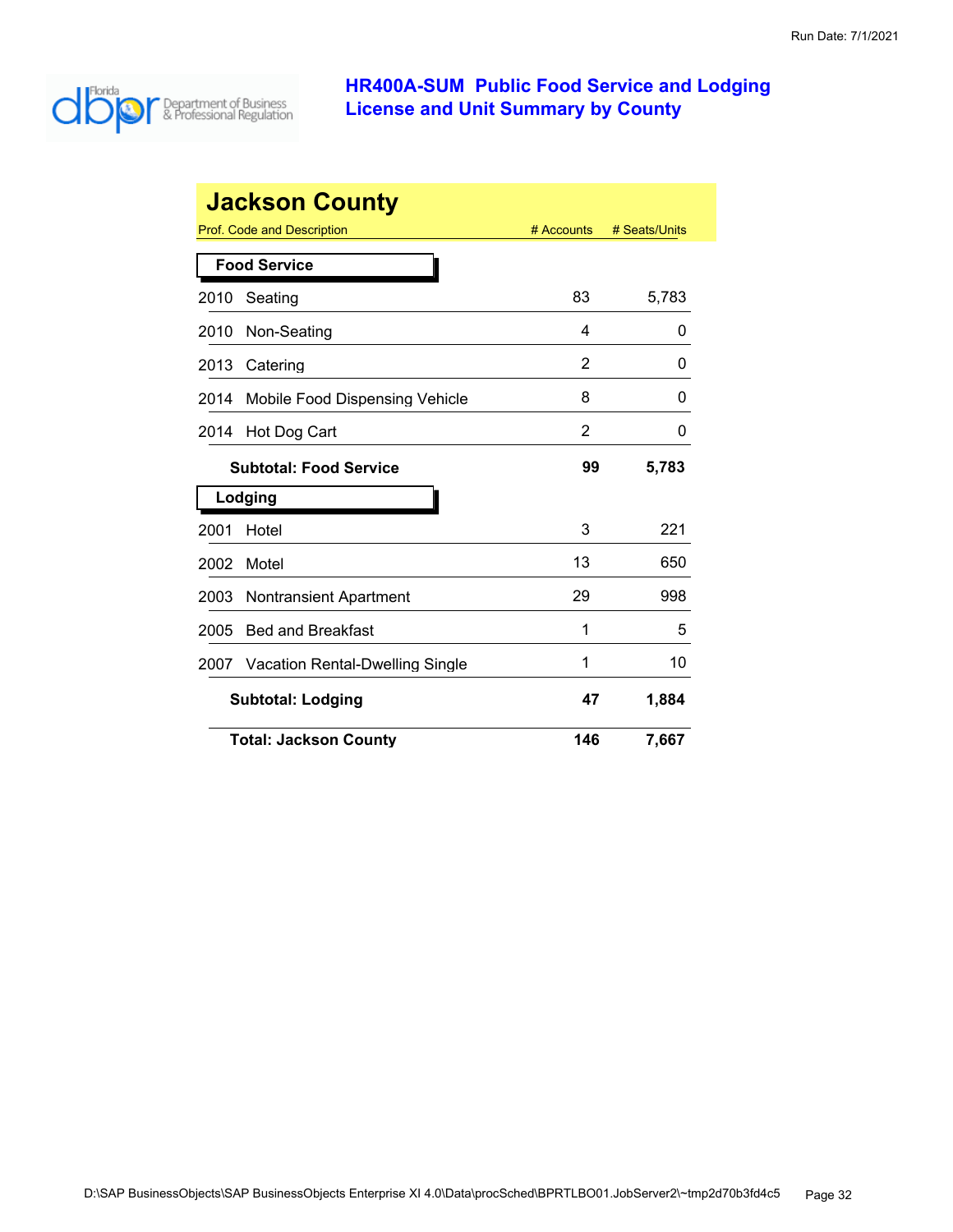

|      | <b>Jefferson County</b>              |              |               |
|------|--------------------------------------|--------------|---------------|
|      | <b>Prof. Code and Description</b>    | $#$ Accounts | # Seats/Units |
|      | <b>Food Service</b>                  |              |               |
| 2010 | Seating                              | 26           | 1,234         |
| 2010 | Non-Seating                          | 2            | 0             |
| 2014 | Mobile Food Dispensing Vehicle       | 8            | O             |
| 2015 | <b>Vending Machine</b>               | 2            | 0             |
|      | <b>Subtotal: Food Service</b>        | 38           | 1,234         |
|      | Lodging                              |              |               |
| 2002 | Motel                                | 5            | 179           |
| 2003 | <b>Nontransient Apartment</b>        | 7            | 199           |
| 2005 | <b>Bed and Breakfast</b>             | 4            | 15            |
|      | 2007 Vacation Rental-Dwelling Single | 3            | 7             |
|      | <b>Subtotal: Lodging</b>             | 19           | 400           |
|      | <b>Total: Jefferson County</b>       | 57           | 1,634         |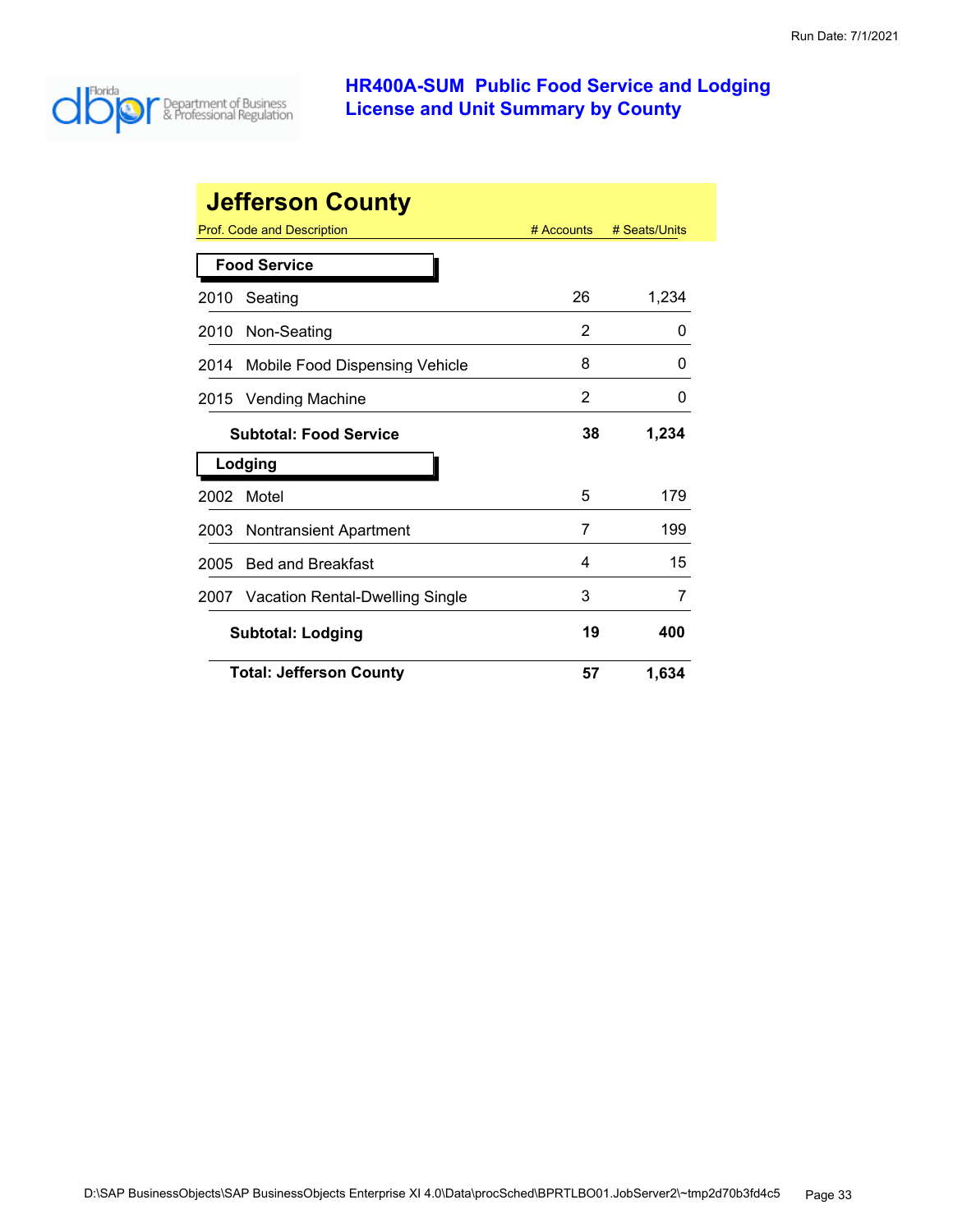

|      | <b>Lafayette County</b>         |              |               |
|------|---------------------------------|--------------|---------------|
|      | Prof. Code and Description      | $#$ Accounts | # Seats/Units |
|      | <b>Food Service</b>             |              |               |
| 2010 | Seating                         | 5            | 423           |
| 2014 | Mobile Food Dispensing Vehicle  | 3            | $\mathbf{0}$  |
|      | <b>Subtotal: Food Service</b>   | 8            | 423           |
|      | Lodging                         |              |               |
| 2002 | Motel                           | 2            | 27            |
| 2003 | <b>Nontransient Apartment</b>   | 1            | 36            |
| 2005 | <b>Bed and Breakfast</b>        | 1            | 12            |
| 2007 | Vacation Rental-Dwelling Single | 2            | 2             |
|      | <b>Subtotal: Lodging</b>        | 6            | 77            |
|      | <b>Total: Lafayette County</b>  | 14           | 500           |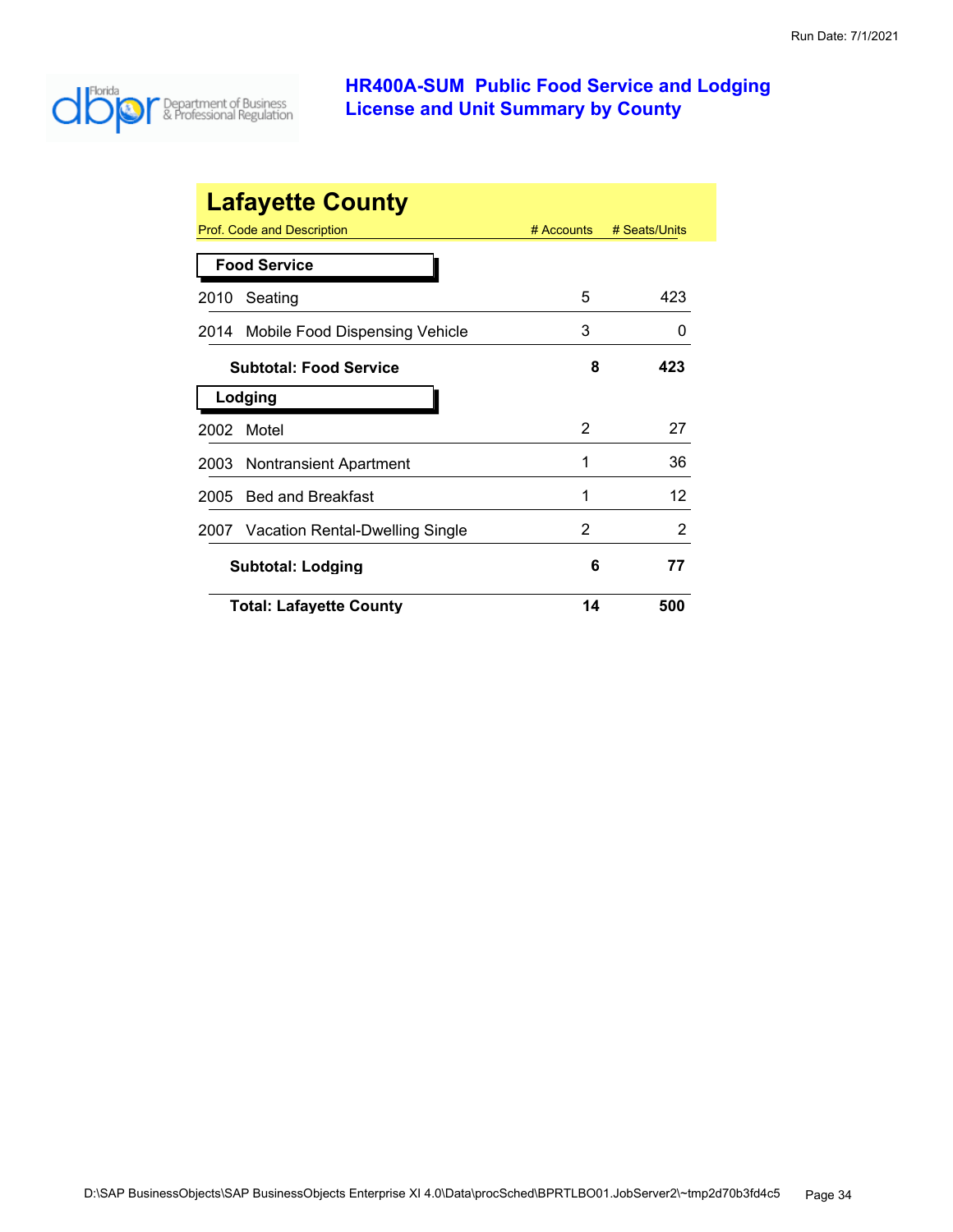

|      | <b>Lake County</b>                    |            |               |
|------|---------------------------------------|------------|---------------|
|      | <b>Prof. Code and Description</b>     | # Accounts | # Seats/Units |
|      | <b>Food Service</b>                   |            |               |
| 2010 | Seating                               | 626        | 56,543        |
| 2010 | Non-Seating                           | 62         | 0             |
| 2013 | Catering                              | 17         | 0             |
| 2014 | Mobile Food Dispensing Vehicle        | 93         | 0             |
| 2014 | Hot Dog Cart                          | 7          | 0             |
| 2015 | <b>Vending Machine</b>                | 7          | 0             |
|      | <b>Subtotal: Food Service</b>         | 812        | 56,543        |
|      | Lodging                               |            |               |
| 2001 | Hotel                                 | 22         | 1,685         |
| 2002 | Motel                                 | 27         | 1,037         |
| 2003 | <b>Transient Apartment</b>            | 8          | 97            |
| 2003 | Nontransient Apartment                | 191        | 14,537        |
| 2005 | <b>Bed and Breakfast</b>              | 7          | 35            |
| 2006 | Vacation Rental-Condo Single          | 25         | 582           |
| 2006 | Vacation Rental-Condo Group           | 3          | 101           |
| 2006 | Vacation Rental-Condo Collective      | 1          | 2             |
| 2007 | Vacation Rental-Dwelling Single       | 549        | 696           |
| 2007 | <b>Vacation Rental-Dwelling Group</b> | 10         | 55            |
| 2007 | Vacation Rental-Dwelling Collective   | 52         | 437           |
|      | <b>Subtotal: Lodging</b>              | 895        | 19,264        |
|      | <b>Total: Lake County</b>             | 1,707      | 75,807        |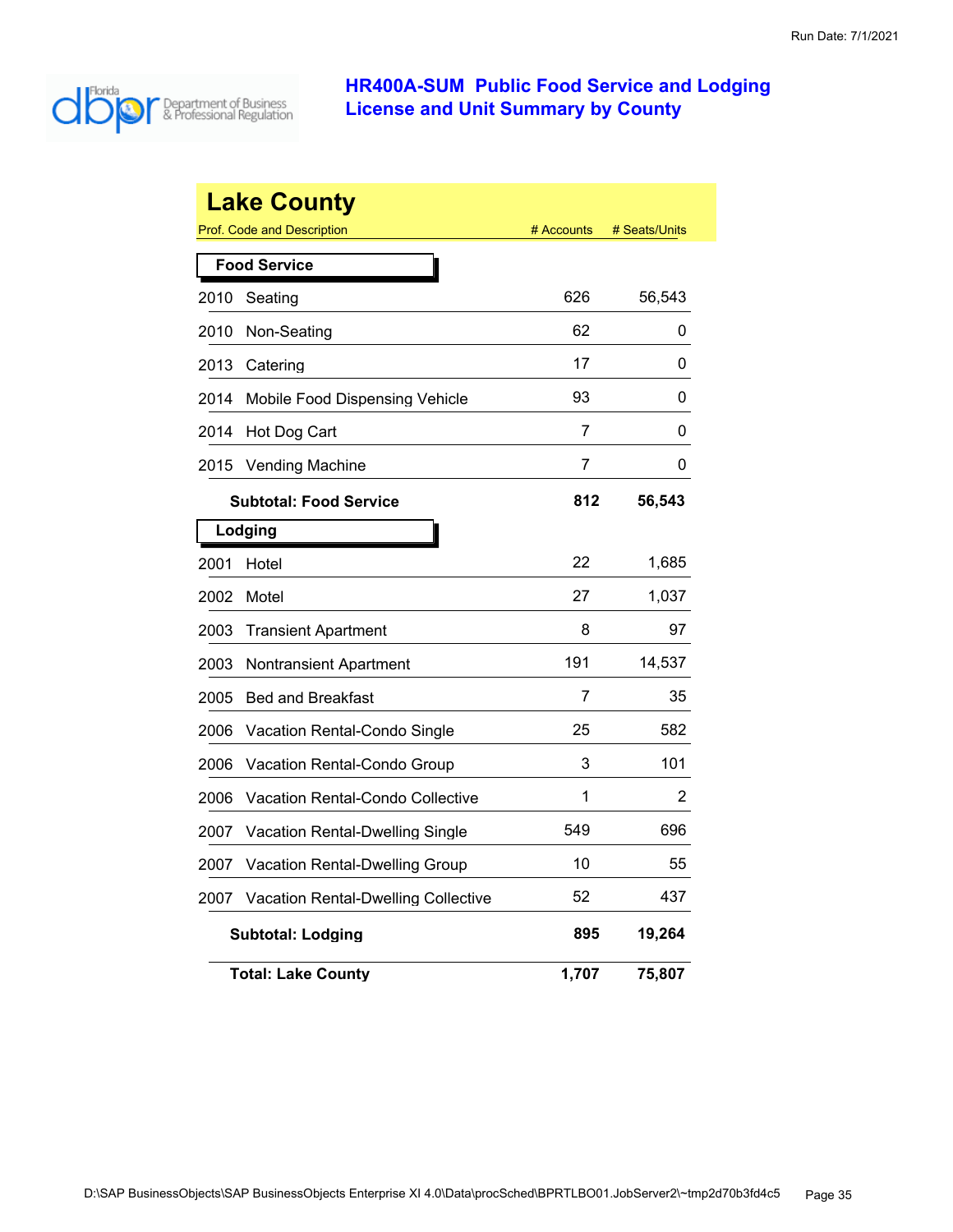

|      | <b>Lee County</b>                          |            |               |
|------|--------------------------------------------|------------|---------------|
|      | <b>Prof. Code and Description</b>          | # Accounts | # Seats/Units |
|      | <b>Food Service</b>                        |            |               |
| 2010 | Seating                                    | 1,641      | 178,849       |
| 2010 | Non-Seating                                | 250        | 0             |
| 2013 | Catering                                   | 44         | 0             |
| 2014 | Mobile Food Dispensing Vehicle             | 229        | 0             |
| 2014 | Hot Dog Cart                               | 19         | 0             |
| 2015 | <b>Vending Machine</b>                     | 6          | 0             |
|      | <b>Subtotal: Food Service</b>              | 2,189      | 178,849       |
|      | Lodging                                    |            |               |
| 2001 | Hotel                                      | 77         | 8,569         |
| 2002 | Motel                                      | 110        | 4,107         |
| 2003 | <b>Transient Apartment</b>                 | 36         | 211           |
| 2003 | <b>Nontransient Apartment</b>              | 279        | 25,296        |
| 2005 | <b>Bed and Breakfast</b>                   | 6          | 36            |
| 2006 | <b>Vacation Rental-Condo Single</b>        | 114        | 129           |
| 2006 | Vacation Rental-Condo Group                | 57         | 2,362         |
| 2006 | Vacation Rental-Condo Collective           | 64         | 1,819         |
| 2007 | <b>Vacation Rental-Dwelling Single</b>     | 407        | 467           |
| 2007 | Vacation Rental-Dwelling Group             | 18         | 132           |
| 2007 | <b>Vacation Rental-Dwelling Collective</b> | 132        | 2,101         |
|      | <b>Subtotal: Lodging</b>                   | 1,300      | 45,229        |
|      | Total: Lee Countv                          | 3,489      | 224,078       |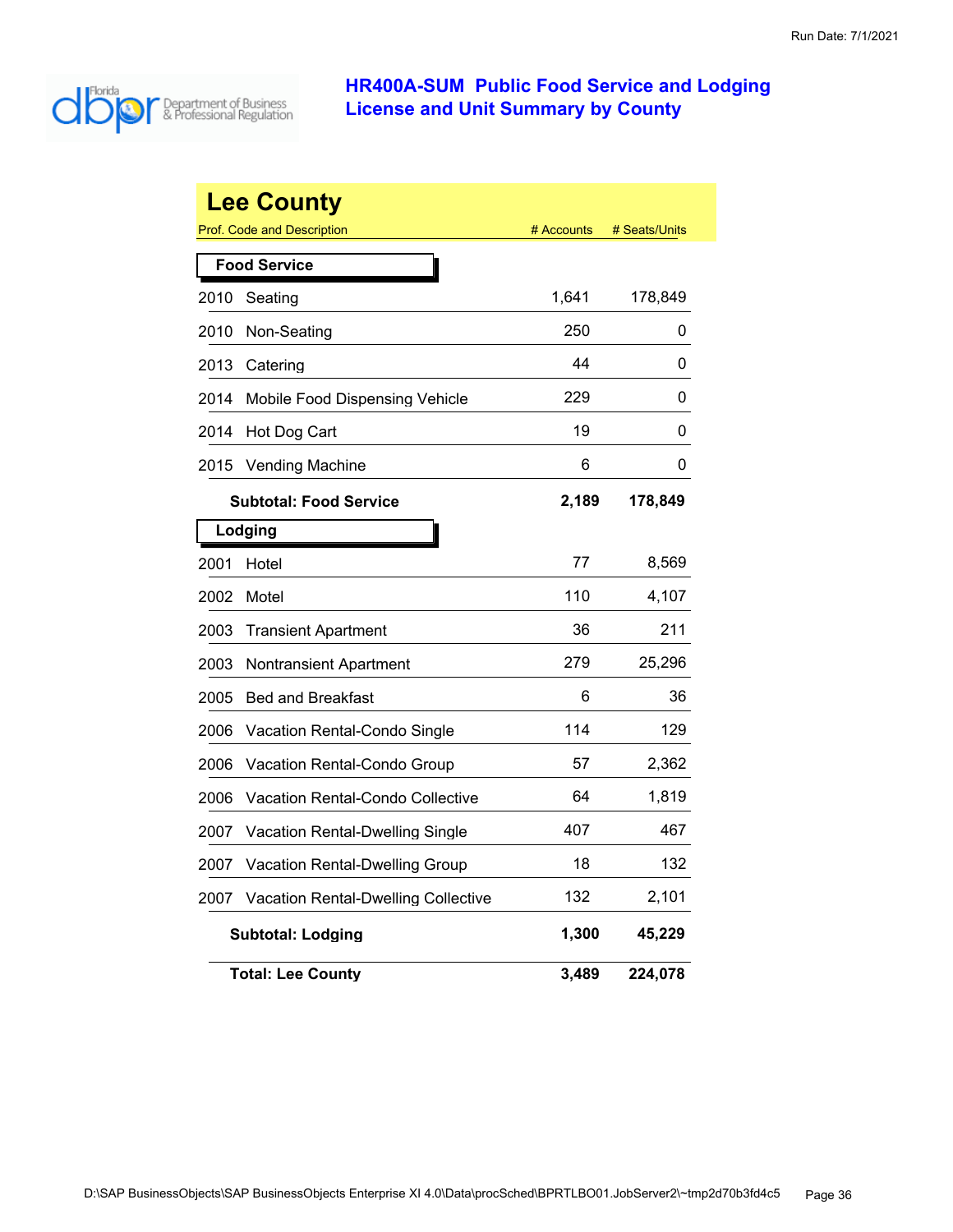

|      | <b>Leon County</b><br><b>Prof. Code and Description</b> | # Accounts | # Seats/Units |  |  |
|------|---------------------------------------------------------|------------|---------------|--|--|
|      | <b>Food Service</b>                                     |            |               |  |  |
| 2010 | Seating                                                 | 666        | 62,027        |  |  |
| 2010 | Non-Seating                                             | 54         | 0             |  |  |
| 2013 | Catering                                                | 20         | 0             |  |  |
| 2014 | Mobile Food Dispensing Vehicle                          | 84         | 0             |  |  |
| 2014 | Hot Dog Cart                                            | 4          | 0             |  |  |
| 2015 | <b>Vending Machine</b>                                  | 10         | 0             |  |  |
|      | <b>Subtotal: Food Service</b>                           | 838        | 62,027        |  |  |
|      | Lodging                                                 |            |               |  |  |
| 2001 | Hotel                                                   | 43         | 4,663         |  |  |
| 2002 | Motel                                                   | 25         | 1,896         |  |  |
| 2003 | <b>Transient Apartment</b>                              | 6          | 932           |  |  |
| 2003 | Nontransient Apartment                                  | 431        | 32,500        |  |  |
| 2006 | Vacation Rental-Condo Single                            | 14         | 17            |  |  |
| 2006 | Vacation Rental-Condo Group                             | 2          | 4             |  |  |
| 2006 | <b>Vacation Rental-Condo Collective</b>                 | 2          | 4             |  |  |
| 2007 | Vacation Rental-Dwelling Single                         | 26         | 59            |  |  |
| 2007 | Vacation Rental-Dwelling Group                          | 3          | 12            |  |  |
| 2007 | <b>Vacation Rental-Dwelling Collective</b>              | 5          | 21            |  |  |
|      | <b>Subtotal: Lodging</b>                                | 557        | 40,108        |  |  |
|      | <b>Total: Leon County</b>                               | 1,395      | 102,135       |  |  |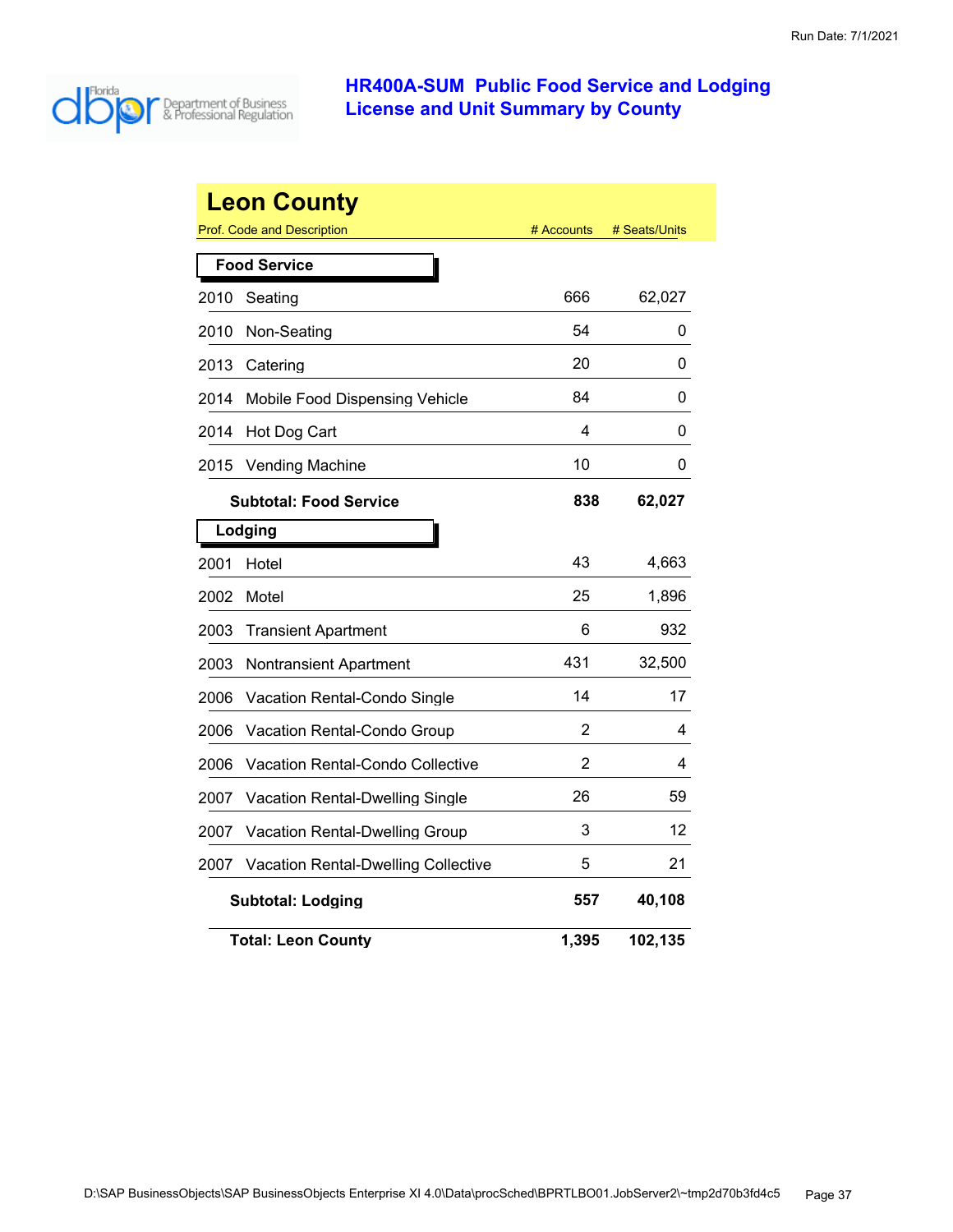

| <b>Levy County</b>                           |                                            |                |               |  |
|----------------------------------------------|--------------------------------------------|----------------|---------------|--|
|                                              | Prof. Code and Description                 | # Accounts     | # Seats/Units |  |
|                                              | <b>Food Service</b>                        |                |               |  |
| 2010                                         | Seating                                    | 76             | 5,336         |  |
| 2010                                         | Non-Seating                                | 7              | 0             |  |
| 2014                                         | Mobile Food Dispensing Vehicle             | 9              | 0             |  |
| 2014                                         | Hot Dog Cart                               | 3              | 0             |  |
| 2015                                         | <b>Vending Machine</b>                     | 1              | 0             |  |
| 96<br>5,336<br><b>Subtotal: Food Service</b> |                                            |                |               |  |
|                                              | Lodging                                    |                |               |  |
| 2001                                         | Hotel                                      | 1              | 10            |  |
| 2002                                         | Motel                                      | 17             | 326           |  |
| 2003                                         | <b>Transient Apartment</b>                 | $\overline{2}$ | 10            |  |
| 2003                                         | <b>Nontransient Apartment</b>              | 17             | 462           |  |
| 2005                                         | <b>Bed and Breakfast</b>                   | 2              | 17            |  |
| 2006                                         | Vacation Rental-Condo Group                | 7              | 178           |  |
| 2007                                         | <b>Vacation Rental-Dwelling Single</b>     | 10             | 20            |  |
| 2007                                         | <b>Vacation Rental-Dwelling Collective</b> | 2              | 33            |  |
|                                              | 58<br>1,056<br><b>Subtotal: Lodging</b>    |                |               |  |
| <b>Total: Levy County</b>                    | 6,392                                      |                |               |  |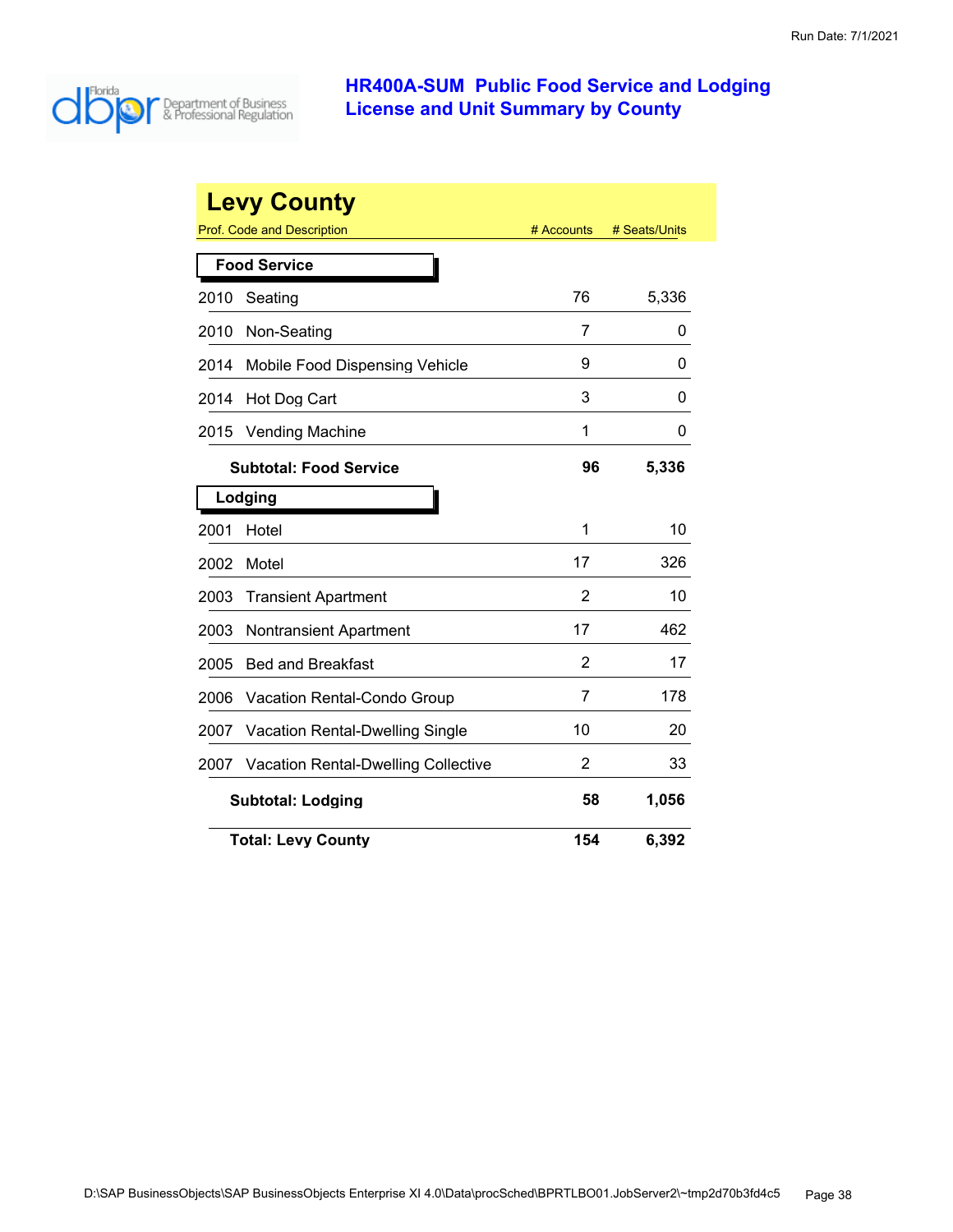

| <b>Liberty County</b>               |              |               |
|-------------------------------------|--------------|---------------|
| Prof. Code and Description          | $#$ Accounts | # Seats/Units |
| <b>Food Service</b>                 |              |               |
| Seating<br>2010                     | 3            | 307           |
| 2014 Mobile Food Dispensing Vehicle | 1            |               |
| <b>Subtotal: Food Service</b>       | 4            | 307           |
| Lodging                             |              |               |
| Motel<br>2002                       | 1            | 12            |
| <b>Subtotal: Lodging</b>            | 1            | 12            |
| <b>Total: Liberty County</b>        | 5            | 319           |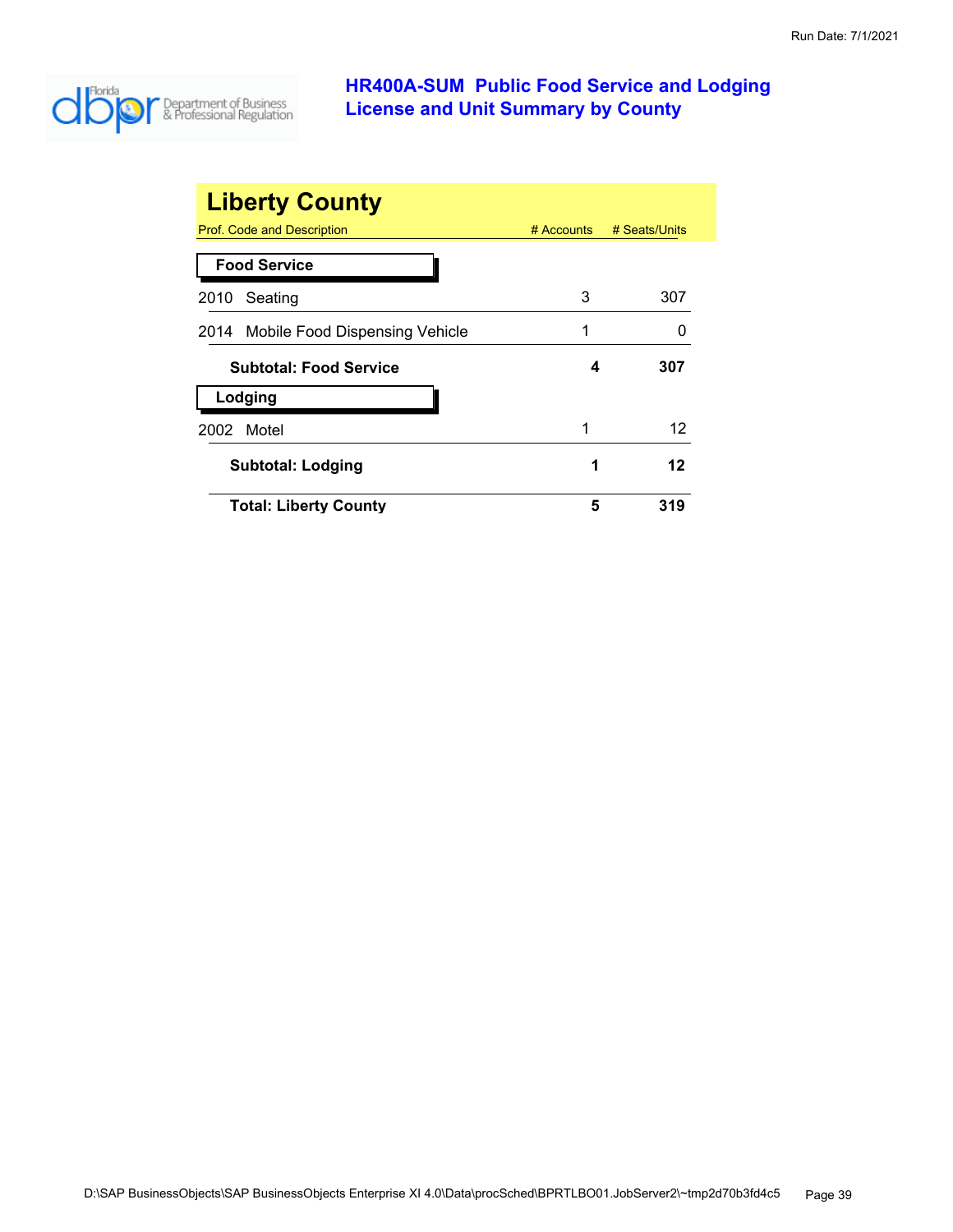

| <b>Madison County</b> |                                 |            |               |  |
|-----------------------|---------------------------------|------------|---------------|--|
|                       | Prof. Code and Description      | # Accounts | # Seats/Units |  |
|                       | <b>Food Service</b>             |            |               |  |
| 2010                  | Seating                         | 23         | 1,184         |  |
| 2010                  | Non-Seating                     | 1          | 0             |  |
| 2014                  | Mobile Food Dispensing Vehicle  | 9          | O             |  |
| 2015                  | <b>Vending Machine</b>          | 2          | 0             |  |
|                       | <b>Subtotal: Food Service</b>   | 35         | 1,184         |  |
|                       | Lodging                         |            |               |  |
| 2001                  | Hotel                           | 1          | 58            |  |
| 2002                  | Motel                           | 3          | 138           |  |
| 2003                  | <b>Nontransient Apartment</b>   | 9          | 398           |  |
| 2005                  | <b>Bed and Breakfast</b>        | 2          | 10            |  |
| 2007                  | Vacation Rental-Dwelling Single | 1          | 1             |  |
|                       | <b>Subtotal: Lodging</b>        | 16         | 605           |  |
|                       | <b>Total: Madison County</b>    | 51         | 1,789         |  |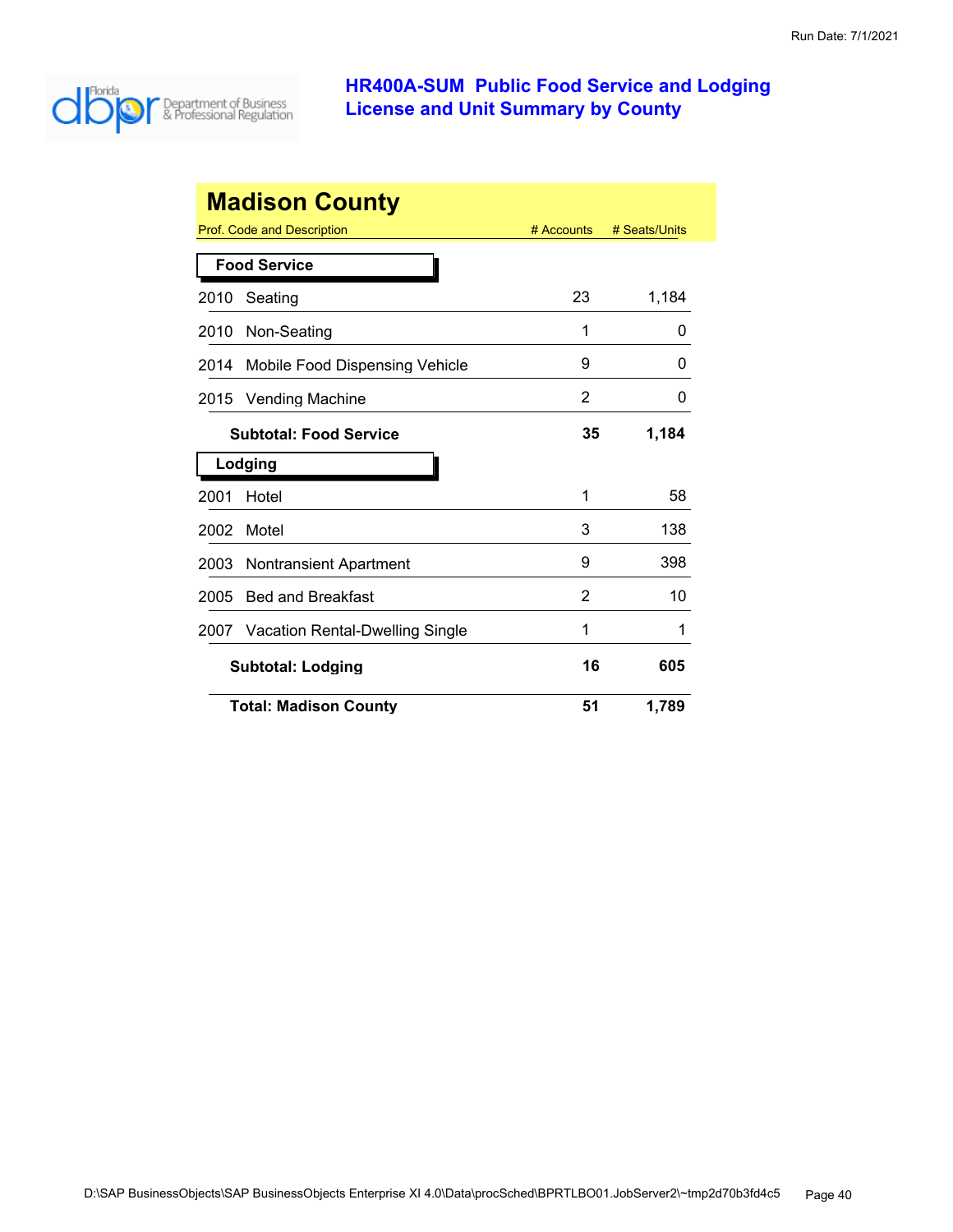

|      | <b>Manatee County</b>                      |            |               |
|------|--------------------------------------------|------------|---------------|
|      | <b>Prof. Code and Description</b>          | # Accounts | # Seats/Units |
|      | <b>Food Service</b>                        |            |               |
| 2010 | Seating                                    | 728        | 66,345        |
| 2010 | Non-Seating                                | 78         | 0             |
| 2013 | Catering                                   | 5          | 0             |
| 2014 | Mobile Food Dispensing Vehicle             | 114        | 0             |
| 2014 | Hot Dog Cart                               | 6          | 0             |
| 2015 | <b>Vending Machine</b>                     | 15         | 0             |
|      | <b>Subtotal: Food Service</b>              | 946        | 66,345        |
|      | Lodging                                    |            |               |
| 2001 | Hotel                                      | 22         | 2,284         |
| 2002 | Motel                                      | 48         | 2,048         |
| 2003 | <b>Transient Apartment</b>                 | 34         | 365           |
| 2003 | <b>Nontransient Apartment</b>              | 146        | 19,832        |
| 2005 | <b>Bed and Breakfast</b>                   | 2          | 12            |
| 2006 | <b>Vacation Rental-Condo Single</b>        | 213        | 253           |
| 2006 | Vacation Rental-Condo Group                | 39         | 1,054         |
| 2006 | <b>Vacation Rental-Condo Collective</b>    | 44         | 765           |
| 2007 | <b>Vacation Rental-Dwelling Single</b>     | 453        | 562           |
| 2007 | Vacation Rental-Dwelling Group             | 28         | 117           |
| 2007 | <b>Vacation Rental-Dwelling Collective</b> | 102        | 2,223         |
|      | <b>Subtotal: Lodging</b>                   | 1,131      | 29,515        |
|      | <b>Total: Manatee County</b>               | 2,077      | 95,860        |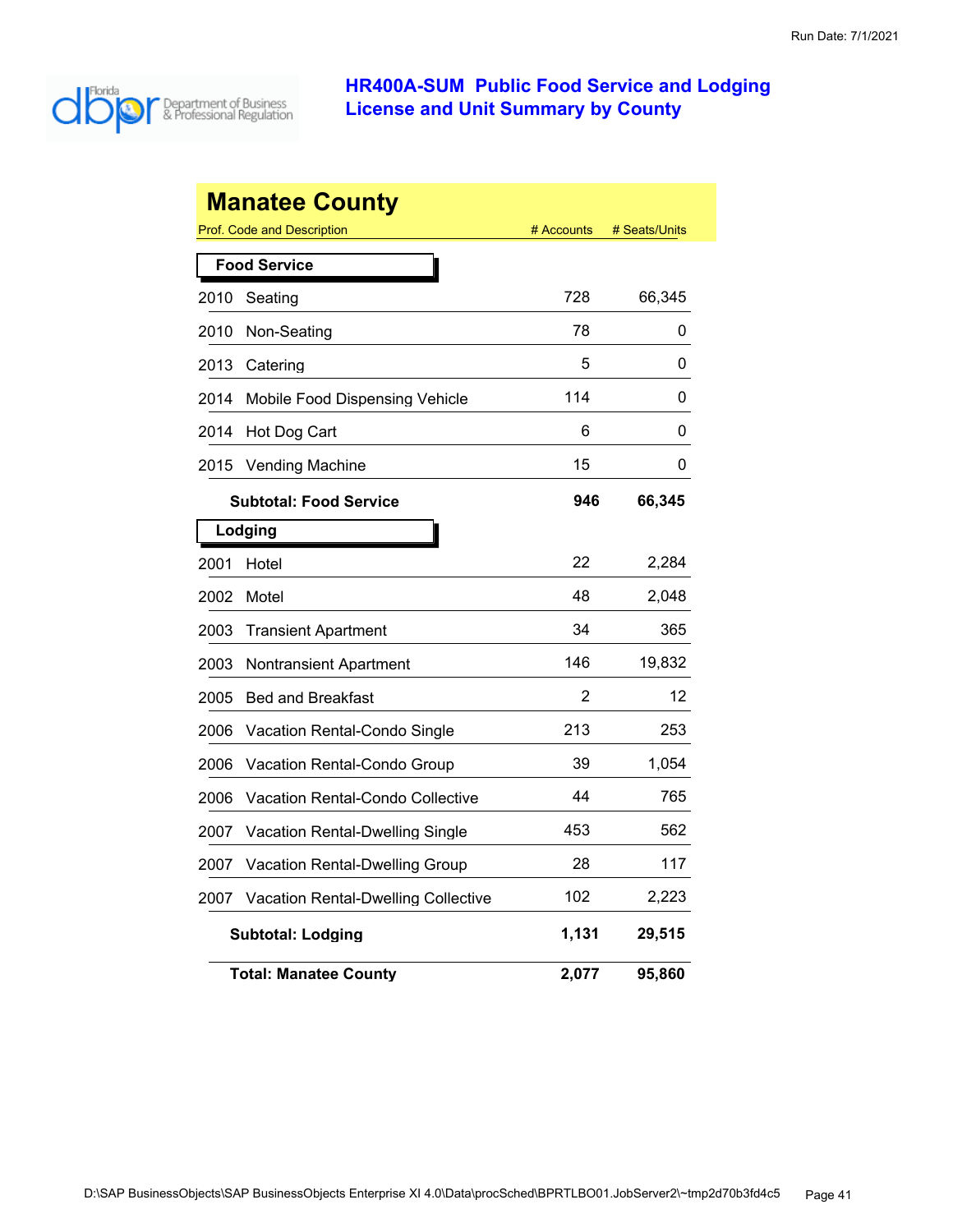

| <b>Marion County</b> |                                            |            |               |  |
|----------------------|--------------------------------------------|------------|---------------|--|
|                      | <b>Prof. Code and Description</b>          | # Accounts | # Seats/Units |  |
|                      | <b>Food Service</b>                        |            |               |  |
| 2010                 | Seating                                    | 559        | 48,823        |  |
| 2010                 | Non-Seating                                | 61         | 0             |  |
| 2013                 | Catering                                   | 17         | 0             |  |
| 2014                 | Mobile Food Dispensing Vehicle             | 118        | 0             |  |
| 2014                 | Hot Dog Cart                               | 19         | 0             |  |
| 2015                 | <b>Vending Machine</b>                     | 12         | 0             |  |
|                      | <b>Subtotal: Food Service</b>              | 786        | 48,823        |  |
|                      | Lodging                                    |            |               |  |
| 2001                 | Hotel                                      | 26         | 2,514         |  |
| 2002                 | Motel                                      | 50         | 1,741         |  |
| 2003                 | <b>Transient Apartment</b>                 | 7          | 42            |  |
| 2003                 | <b>Nontransient Apartment</b>              | 135        | 9,388         |  |
| 2005                 | <b>Bed and Breakfast</b>                   | 1          | 7             |  |
| 2006                 | Vacation Rental-Condo Single               | 3          | 3             |  |
| 2007                 | Vacation Rental-Dwelling Single            | 29         | 29            |  |
| 2007                 | Vacation Rental-Dwelling Group             | 1          | 12            |  |
| 2007                 | <b>Vacation Rental-Dwelling Collective</b> | 5          | 30            |  |
|                      | <b>Subtotal: Lodging</b>                   | 257        | 13,766        |  |
|                      | <b>Total: Marion County</b>                | 1,043      | 62,589        |  |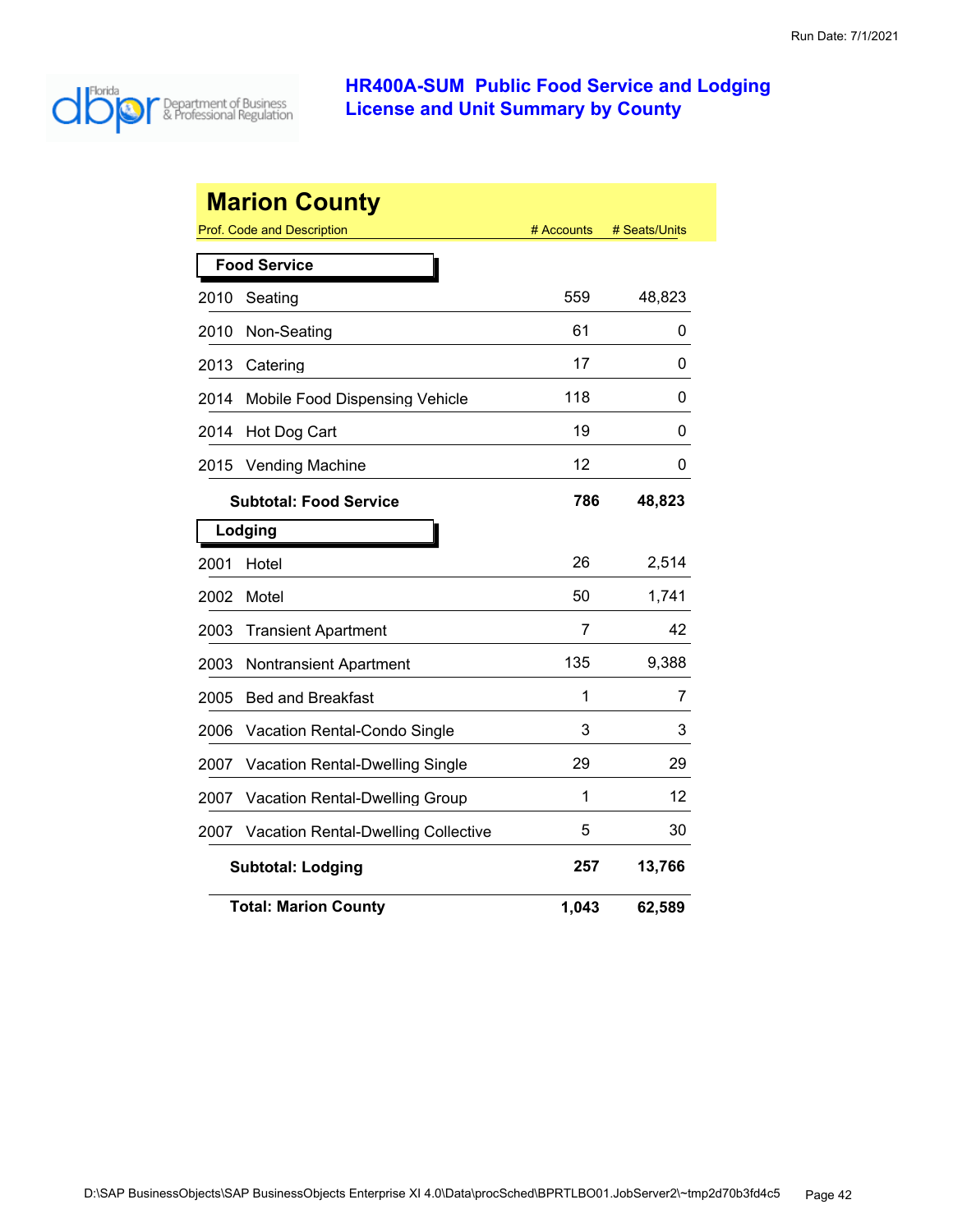

|                     | <b>Martin County</b><br><b>Prof. Code and Description</b> | # Accounts | # Seats/Units |
|---------------------|-----------------------------------------------------------|------------|---------------|
| <b>Food Service</b> |                                                           |            |               |
| 2010                | Seating                                                   | 421        | 40,912        |
| 2010                | Non-Seating                                               | 37         | 0             |
| 2013                | Catering                                                  | 13         | 0             |
| 2014                | Mobile Food Dispensing Vehicle                            | 37         | 0             |
| 2014                | Hot Dog Cart                                              | 6          | 0             |
| 2015                | <b>Vending Machine</b>                                    | 5          | 0             |
|                     | <b>Subtotal: Food Service</b>                             | 519        | 40,912        |
|                     | Lodging                                                   |            |               |
| 2001                | Hotel                                                     | 14         | 1,256         |
| 2002                | Motel                                                     | 13         | 451           |
| 2003                | <b>Transient Apartment</b>                                | 7          | 174           |
| 2003                | Nontransient Apartment                                    | 79         | 3,799         |
| 2005                | <b>Bed and Breakfast</b>                                  | 3          | 19            |
| 2006                | Vacation Rental-Condo Single                              | 3          | 3             |
| 2006                | Vacation Rental-Condo Group                               | 4          | 314           |
| 2006                | <b>Vacation Rental-Condo Collective</b>                   | 3          | 3             |
| 2007                | <b>Vacation Rental-Dwelling Single</b>                    | 26         | 26            |
| 2007                | Vacation Rental-Dwelling Group                            | 2          | 11            |
| 2007                | <b>Vacation Rental-Dwelling Collective</b>                | 2          | 9             |
|                     | <b>Subtotal: Lodging</b>                                  | 156        | 6,065         |
|                     | <b>Total: Martin County</b>                               | 675        | 46,977        |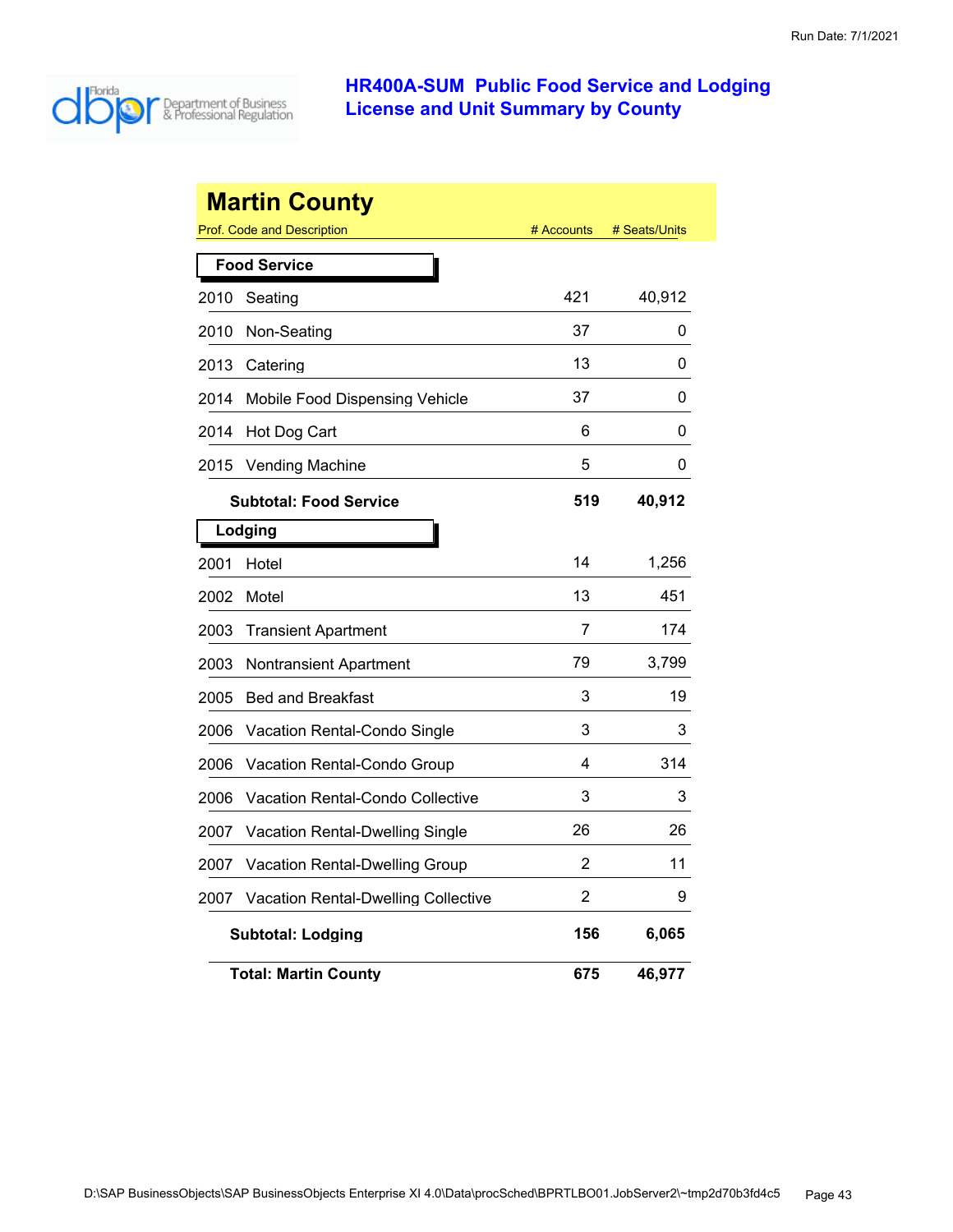

|      | <b>Monroe County</b>                    |            |               |
|------|-----------------------------------------|------------|---------------|
|      | Prof. Code and Description              | # Accounts | # Seats/Units |
|      | <b>Food Service</b>                     |            |               |
| 2010 | Seating                                 | 555        | 52,292        |
| 2010 | Non-Seating                             | 58         | 0             |
| 2013 | Catering                                | 10         | 0             |
| 2014 | Mobile Food Dispensing Vehicle          | 68         | 0             |
| 2014 | Hot Dog Cart                            | 8          | 0             |
|      | <b>Subtotal: Food Service</b>           | 699        | 52,292        |
|      | Lodging                                 |            |               |
| 2001 | Hotel                                   | 67         | 4,754         |
| 2002 | Motel                                   | 126        | 4,673         |
| 2003 | <b>Transient Apartment</b>              | 87         | 494           |
| 2003 | <b>Nontransient Apartment</b>           | 109        | 2,939         |
| 2005 | <b>Bed and Breakfast</b>                | 53         | 494           |
| 2006 | Vacation Rental-Condo Single            | 437        | 596           |
| 2006 | Vacation Rental-Condo Group             | 53         | 1,315         |
| 2006 | <b>Vacation Rental-Condo Collective</b> | 59         | 1,064         |
| 2007 | Vacation Rental-Dwelling Single         | 897        | 1,035         |
| 2007 | <b>Vacation Rental-Dwelling Group</b>   | 43         | 250           |
| 2007 | Vacation Rental-Dwelling Collective     | 123        | 1,749         |
| 2022 | Timeshare Project-Timeshare Proj Group  | 2          | 60            |
|      | <b>Subtotal: Lodging</b>                | 2,056      | 19,423        |
|      | <b>Total: Monroe Countv</b>             | 2,755      | 71,715        |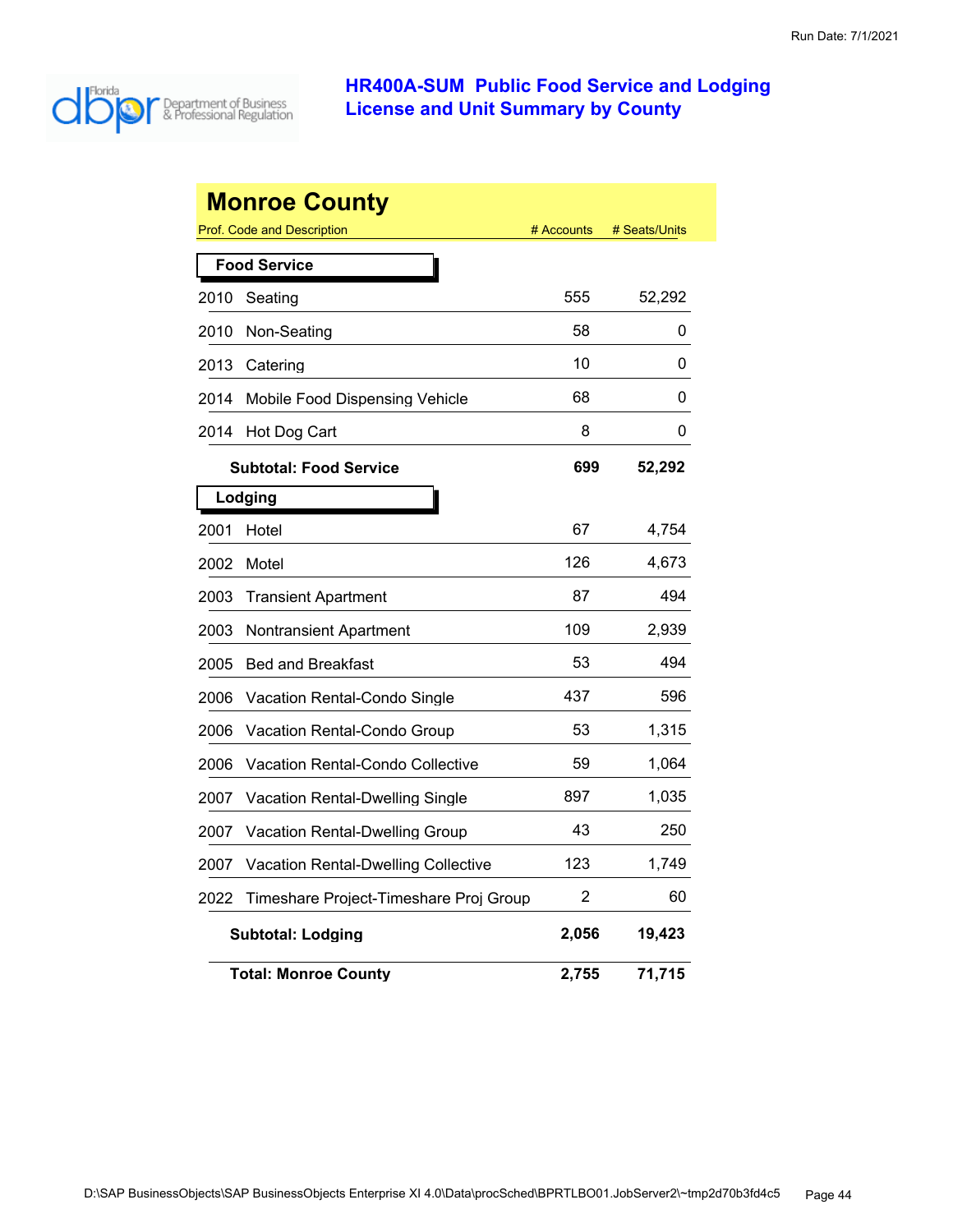

|      | <b>Nassau County</b>                       |                |               |
|------|--------------------------------------------|----------------|---------------|
|      | Prof. Code and Description                 | # Accounts     | # Seats/Units |
|      | <b>Food Service</b>                        |                |               |
| 2010 | Seating                                    | 211            | 20,525        |
| 2010 | Non-Seating                                | 17             | 0             |
| 2013 | Catering                                   | 2              | 0             |
| 2014 | Mobile Food Dispensing Vehicle             | 9              | 0             |
| 2014 | Hot Dog Cart                               | 1              | 0             |
| 2015 | <b>Vending Machine</b>                     | $\overline{2}$ | 0             |
|      | <b>Subtotal: Food Service</b>              | 242            | 20,525        |
|      | Lodging                                    |                |               |
| 2001 | Hotel                                      | 16             | 1,912         |
| 2002 | Motel                                      | 13             | 408           |
| 2003 | <b>Transient Apartment</b>                 | 5              | 8             |
| 2003 | <b>Nontransient Apartment</b>              | 36             | 2,220         |
| 2005 | <b>Bed and Breakfast</b>                   | 5              | 55            |
| 2006 | <b>Vacation Rental-Condo Single</b>        | 119            | 122           |
| 2006 | Vacation Rental-Condo Group                | 13             | 485           |
| 2006 | Vacation Rental-Condo Collective           | 23             | 467           |
| 2007 | Vacation Rental-Dwelling Single            | 59             | 74            |
| 2007 | Vacation Rental-Dwelling Group             | 3              | 22            |
| 2007 | <b>Vacation Rental-Dwelling Collective</b> | 9              | 104           |
|      | <b>Subtotal: Lodging</b>                   | 301            | 5,877         |
|      | Total: Nassau Countv                       | 543            | 26,402        |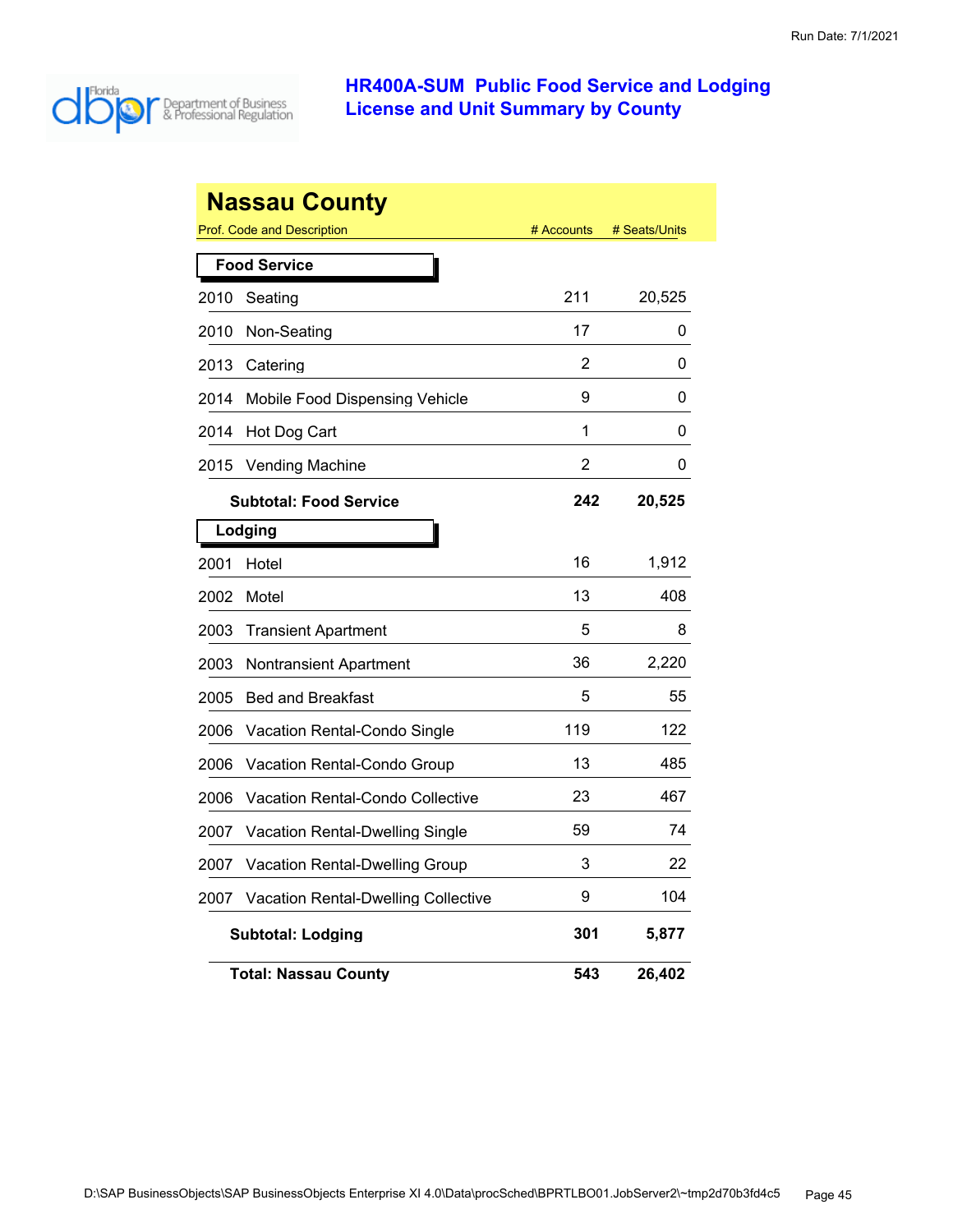

|      | <b>Okaloosa County</b>                     |            |               |
|------|--------------------------------------------|------------|---------------|
|      | <b>Prof. Code and Description</b>          | # Accounts | # Seats/Units |
|      | <b>Food Service</b>                        |            |               |
| 2010 | Seating                                    | 605        | 62,953        |
| 2010 | Non-Seating                                | 50         | 0             |
| 2013 | Catering                                   | 2          | 0             |
| 2014 | Mobile Food Dispensing Vehicle             | 68         | 0             |
| 2014 | Hot Dog Cart                               | 6          | 0             |
| 2015 | <b>Vending Machine</b>                     | 2          | 0             |
|      | <b>Subtotal: Food Service</b>              | 733        | 62,953        |
|      | Lodging                                    |            |               |
| 2001 | Hotel                                      | 34         | 3,243         |
| 2002 | Motel                                      | 36         | 2,951         |
| 2003 | <b>Transient Apartment</b>                 | 1          | 39            |
| 2003 | Nontransient Apartment                     | 144        | 7,795         |
| 2005 | <b>Bed and Breakfast</b>                   | 1          | 5             |
| 2006 | Vacation Rental-Condo Single               | 111        | 549           |
| 2006 | Vacation Rental-Condo Group                | 43         | 3,380         |
| 2006 | Vacation Rental-Condo Collective           | 91         | 2,567         |
| 2007 | Vacation Rental-Dwelling Single            | 281        | 530           |
| 2007 | Vacation Rental-Dwelling Group             | 14         | 34            |
| 2007 | <b>Vacation Rental-Dwelling Collective</b> | 87         | 949           |
|      | <b>Subtotal: Lodging</b>                   | 843        | 22,042        |
|      | <b>Total: Okaloosa County</b>              | 1,576      | 84,995        |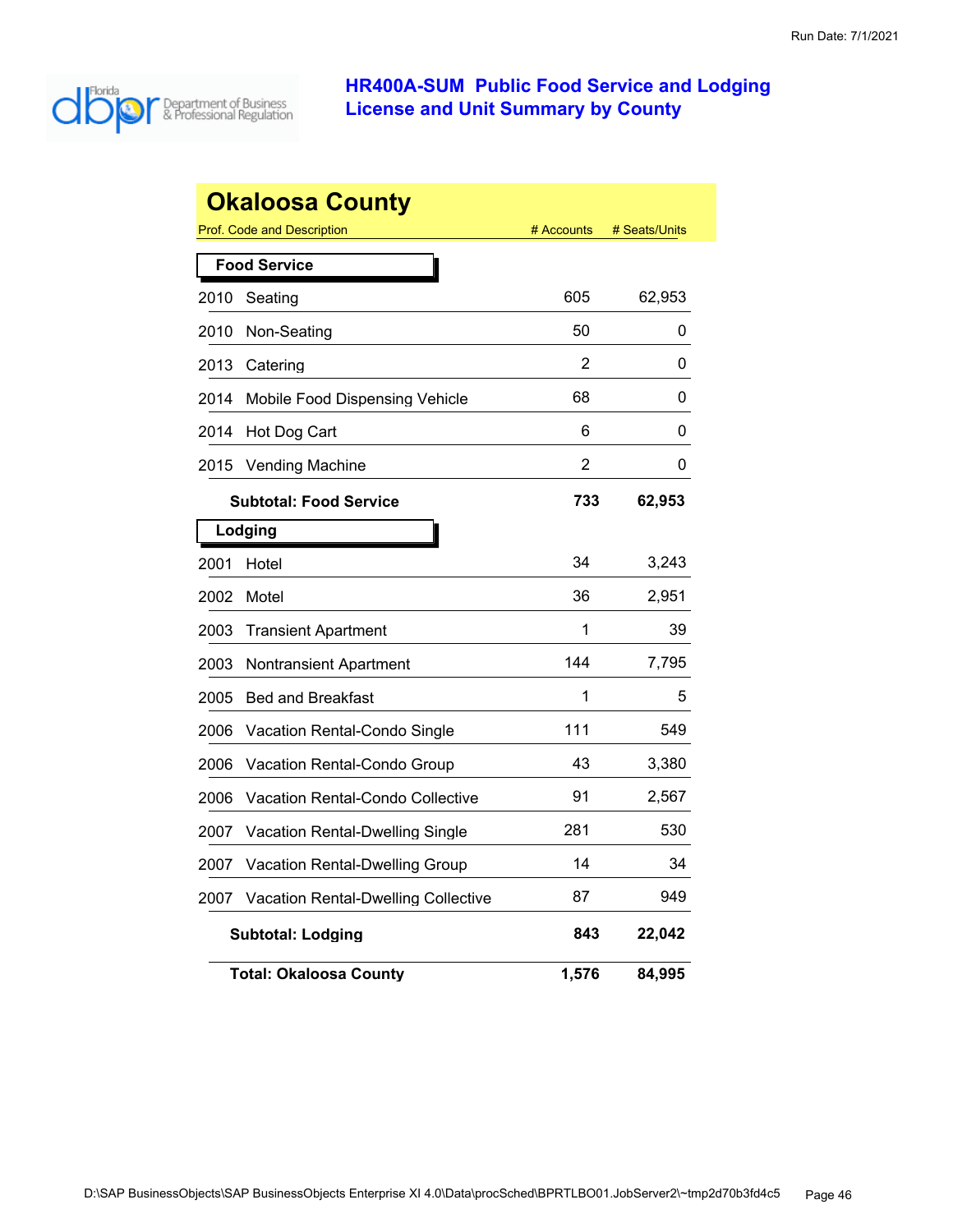

|      | <b>Okeechobee County</b>               |            |               |
|------|----------------------------------------|------------|---------------|
|      | Prof. Code and Description             | # Accounts | # Seats/Units |
|      | <b>Food Service</b>                    |            |               |
| 2010 | Seating                                | 72         | 6,585         |
| 2010 | Non-Seating                            | 6          | 0             |
| 2013 | Catering                               | 1          | 0             |
| 2014 | Mobile Food Dispensing Vehicle         | 24         | 0             |
| 2014 | Hot Dog Cart                           | 2          | 0             |
|      | <b>Subtotal: Food Service</b>          | 105        | 6,585         |
|      | Lodging                                |            |               |
| 2001 | Hotel                                  | 1          | 85            |
| 2002 | Motel                                  | 14         | 508           |
| 2003 | <b>Transient Apartment</b>             | 3          | 31            |
| 2003 | <b>Nontransient Apartment</b>          | 7          | 329           |
| 2007 | <b>Vacation Rental-Dwelling Single</b> | 2          | 2             |
|      | <b>Subtotal: Lodging</b>               | 27         | 955           |
|      | <b>Total: Okeechobee County</b>        | 132        | 7,540         |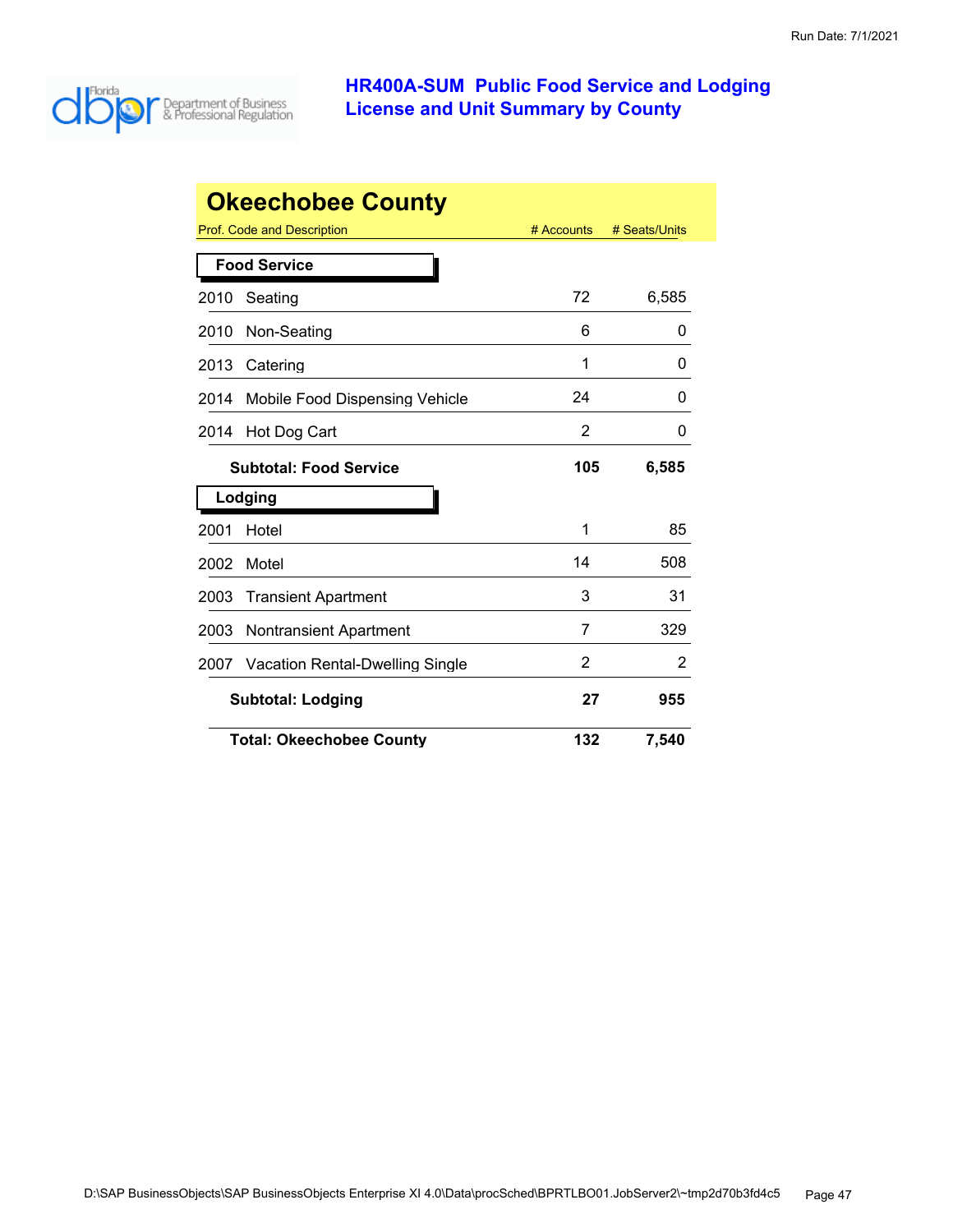

|      | <b>Orange County</b>                       |            |               |
|------|--------------------------------------------|------------|---------------|
|      | Prof. Code and Description                 | # Accounts | # Seats/Units |
|      | <b>Food Service</b>                        |            |               |
| 2010 | Seating                                    | 3,579      | 459,876       |
| 2010 | Non-Seating                                | 715        | 0             |
| 2012 | Theme Park Food Cart                       | 16         | 323           |
| 2013 | Catering                                   | 126        | 0             |
| 2014 | Mobile Food Dispensing Vehicle             | 660        | 0             |
| 2014 | Hot Dog Cart                               | 97         | 0             |
| 2015 | <b>Vending Machine</b>                     | 145        | Ü             |
|      | Subtotal: Food Service                     | 5,338      | 460,199       |
|      | Lodging                                    |            |               |
| 2001 | Hotel                                      | 253        | 78,911        |
| 2002 | Motel                                      | 75         | 19,657        |
| 2003 | <b>Transient Apartment</b>                 | 5          | 646           |
| 2003 | <b>Nontransient Apartment</b>              | 843        | 148,683       |
| 2005 | <b>Bed and Breakfast</b>                   | 4          | 28            |
| 2006 | Vacation Rental-Condo Single               | 98         | 802           |
| 2006 | Vacation Rental-Condo Group                | 53         | 14,928        |
| 2006 | Vacation Rental-Condo Collective           | 27         | 304           |
| 2007 | <b>Vacation Rental-Dwelling Single</b>     | 101        | 115           |
| 2007 | <b>Vacation Rental-Dwelling Group</b>      | 7          | 114           |
| 2007 | <b>Vacation Rental-Dwelling Collective</b> | 47         | 902           |
| 2022 | Timeshare Project-Timeshare Proj Group     | 10         | 4,404         |
|      | <b>Subtotal: Lodging</b>                   | 1,523      | 269,494       |
|      | <b>Total: Orange County</b>                | 6,861      | 729,693       |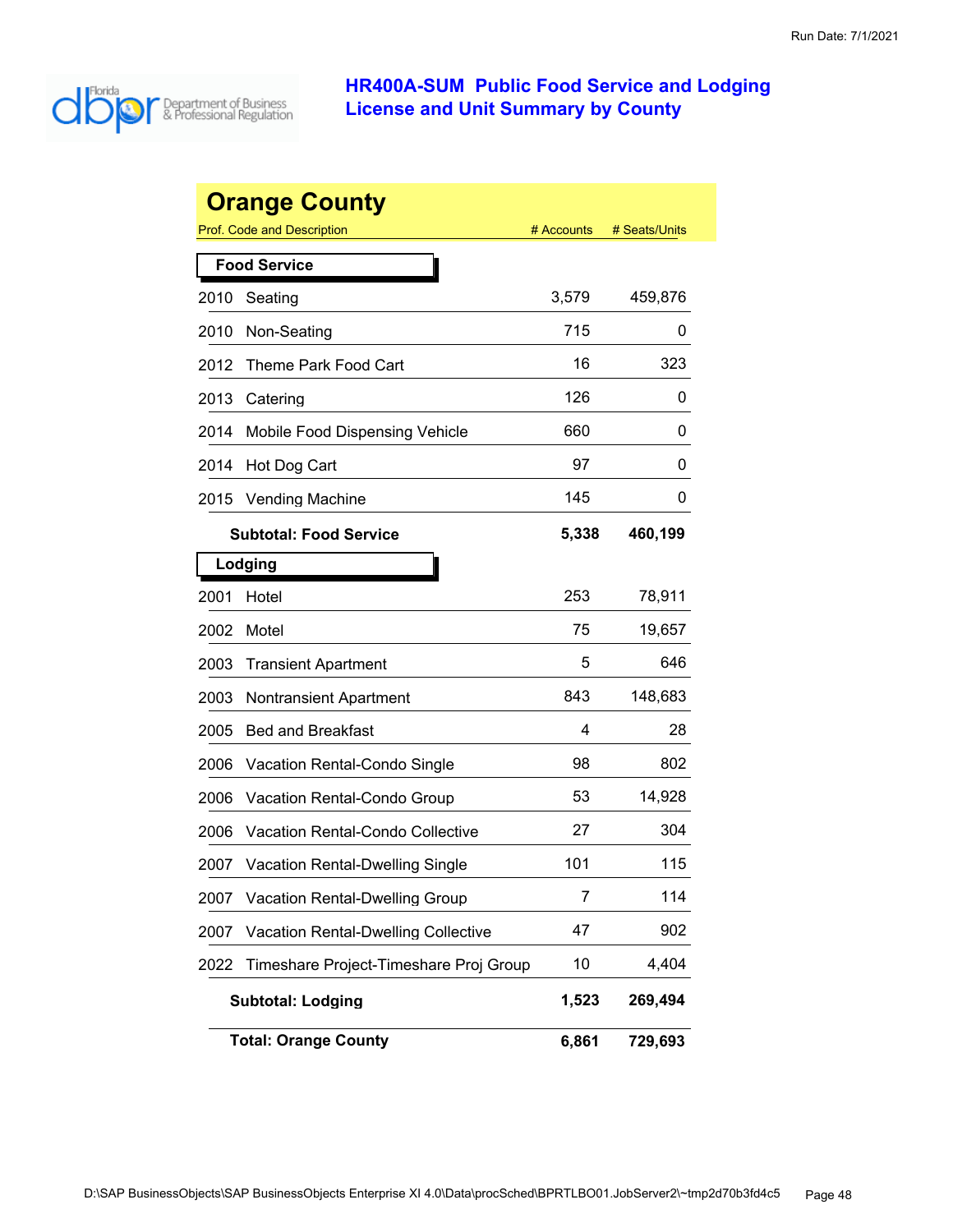

|      | <b>Osceola County</b>                      |            |               |
|------|--------------------------------------------|------------|---------------|
|      | <b>Prof. Code and Description</b>          | # Accounts | # Seats/Units |
|      | <b>Food Service</b>                        |            |               |
| 2010 | Seating                                    | 835        | 97,392        |
| 2010 | Non-Seating                                | 93         | 0             |
| 2012 | Theme Park Food Cart                       | 1          | 1             |
| 2013 | Catering                                   | 9          | 0             |
| 2014 | Mobile Food Dispensing Vehicle             | 119        | 0             |
| 2014 | Hot Dog Cart                               | 12         | 0             |
| 2015 | <b>Vending Machine</b>                     | 12         | 0             |
|      | <b>Subtotal: Food Service</b>              | 1,081      | 97,393        |
|      | Lodging                                    |            |               |
| 2001 | Hotel                                      | 33         | 12,688        |
| 2002 | Motel                                      | 83         | 9,509         |
| 2003 | <b>Transient Apartment</b>                 | 7          | 385           |
| 2003 | Nontransient Apartment                     | 168        | 22,652        |
| 2005 | <b>Bed and Breakfast</b>                   | 1          | 4             |
| 2006 | Vacation Rental-Condo Single               | 833        | 3,216         |
| 2006 | Vacation Rental-Condo Group                | 59         | 6,599         |
| 2006 | Vacation Rental-Condo Collective           | 84         | 903           |
| 2007 | <b>Vacation Rental-Dwelling Single</b>     | 4,873      | 5,222         |
| 2007 | <b>Vacation Rental-Dwelling Group</b>      | 47         | 1,136         |
| 2007 | <b>Vacation Rental-Dwelling Collective</b> | 396        | 5,479         |
| 2022 | Timeshare Project-Timeshare Proj Group     | 1          | 2,402         |
|      | <b>Subtotal: Lodging</b>                   | 6,585      | 70,195        |
|      | <b>Total: Osceola County</b>               | 7,666      | 167,588       |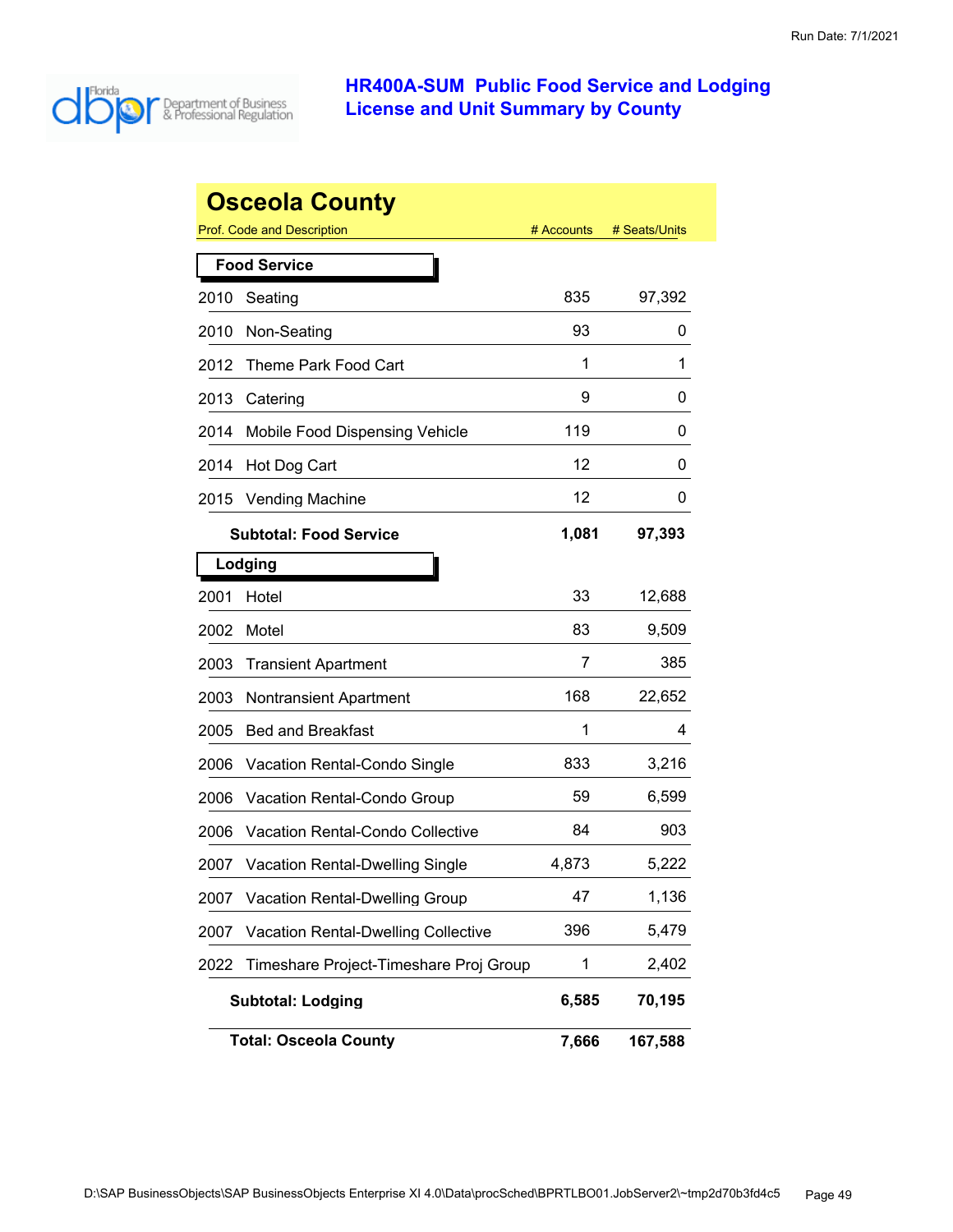

| <b>Palm Beach County</b> |                                            |            |               |  |
|--------------------------|--------------------------------------------|------------|---------------|--|
|                          | <b>Prof. Code and Description</b>          | # Accounts | # Seats/Units |  |
|                          | <b>Food Service</b>                        |            |               |  |
| 2010                     | Seating                                    | 3,026      | 303,512       |  |
| 2010                     | Non-Seating                                | 388        | 0             |  |
| 2013                     | Catering                                   | 96         | 0             |  |
| 2014                     | Mobile Food Dispensing Vehicle             | 258        | 0             |  |
| 2014                     | Hot Dog Cart                               | 18         | 0             |  |
| 2015                     | <b>Vending Machine</b>                     | 17         | 0             |  |
|                          | <b>Subtotal: Food Service</b>              | 3,803      | 303,512       |  |
|                          | Lodging                                    |            |               |  |
| 2001                     | Hotel                                      | 104        | 15,308        |  |
| 2002                     | Motel                                      | 82         | 3,669         |  |
| 2003                     | <b>Transient Apartment</b>                 | 40         | 1,594         |  |
| 2003                     | <b>Nontransient Apartment</b>              | 1,087      | 75,395        |  |
| 2005                     | <b>Bed and Breakfast</b>                   | 8          | 84            |  |
| 2006                     | Vacation Rental-Condo Single               | 99         | 366           |  |
| 2006                     | Vacation Rental-Condo Group                | 25         | 1,184         |  |
| 2006                     | Vacation Rental-Condo Collective           | 19         | 277           |  |
| 2006                     | Vacation Rental-Condo                      | 1          | 1             |  |
| 2007                     | <b>Vacation Rental-Dwelling Single</b>     | 397        | 481           |  |
| 2007                     | <b>Vacation Rental-Dwelling Group</b>      | 20         | 54            |  |
| 2007                     | <b>Vacation Rental-Dwelling Collective</b> | 42         | 163           |  |
|                          | <b>Subtotal: Lodging</b>                   | 1,924      | 98,576        |  |
|                          | <b>Total: Palm Beach County</b>            | 5,727      | 402,088       |  |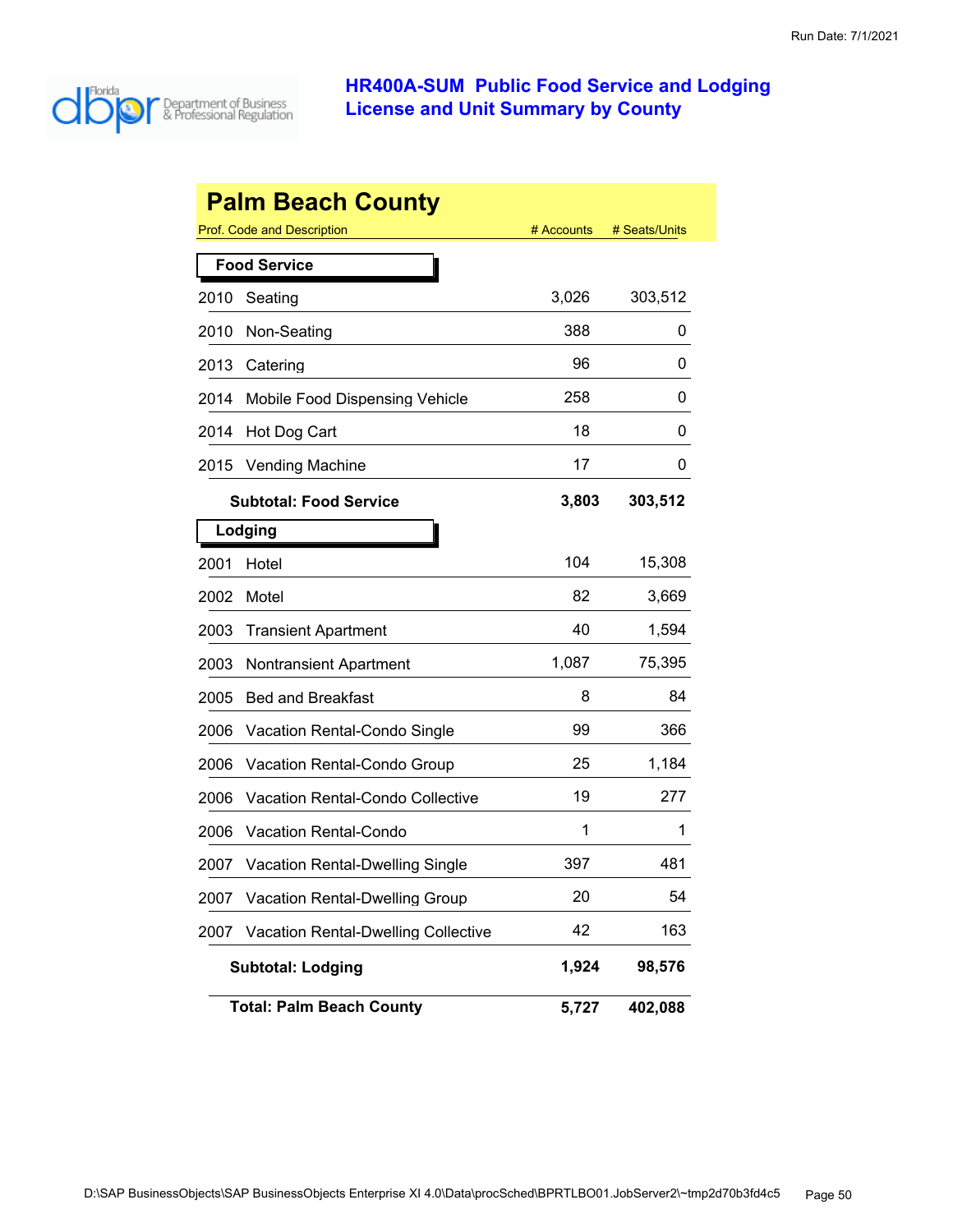

| <b>Pasco County</b> |                                            |            |               |  |  |
|---------------------|--------------------------------------------|------------|---------------|--|--|
|                     | Prof. Code and Description                 | # Accounts | # Seats/Units |  |  |
|                     | <b>Food Service</b>                        |            |               |  |  |
| 2010                | Seating                                    | 758        | 68,504        |  |  |
| 2010                | Non-Seating                                | 53         | 0             |  |  |
| 2013                | Catering                                   | 5          | 0             |  |  |
| 2014                | Mobile Food Dispensing Vehicle             | 93         | 0             |  |  |
| 2014                | Hot Dog Cart                               | 9          | 0             |  |  |
| 2015                | Vending Machine                            | 8          | 0             |  |  |
|                     | <b>Subtotal: Food Service</b>              | 926        | 68,504        |  |  |
|                     | Lodging                                    |            |               |  |  |
| 2001                | Hotel                                      | 20         | 1,727         |  |  |
| 2002                | Motel                                      | 23         | 1,071         |  |  |
| 2003                | <b>Transient Apartment</b>                 | 5          | 45            |  |  |
| 2003                | Nontransient Apartment                     | 185        | 17,251        |  |  |
| 2006                | Vacation Rental-Condo Single               | 18         | 26            |  |  |
| 2006                | Vacation Rental-Condo Group                | 3          | 729           |  |  |
| 2006                | <b>Vacation Rental-Condo Collective</b>    | 3          | 28            |  |  |
| 2007                | Vacation Rental-Dwelling Single            | 63         | 68            |  |  |
| 2007                | Vacation Rental-Dwelling Group             | 5          | 126           |  |  |
| 2007                | <b>Vacation Rental-Dwelling Collective</b> | 16         | 54            |  |  |
|                     | <b>Subtotal: Lodging</b>                   | 341        | 21,125        |  |  |
|                     | Total: Pasco Countv                        | 1,267      | 89,629        |  |  |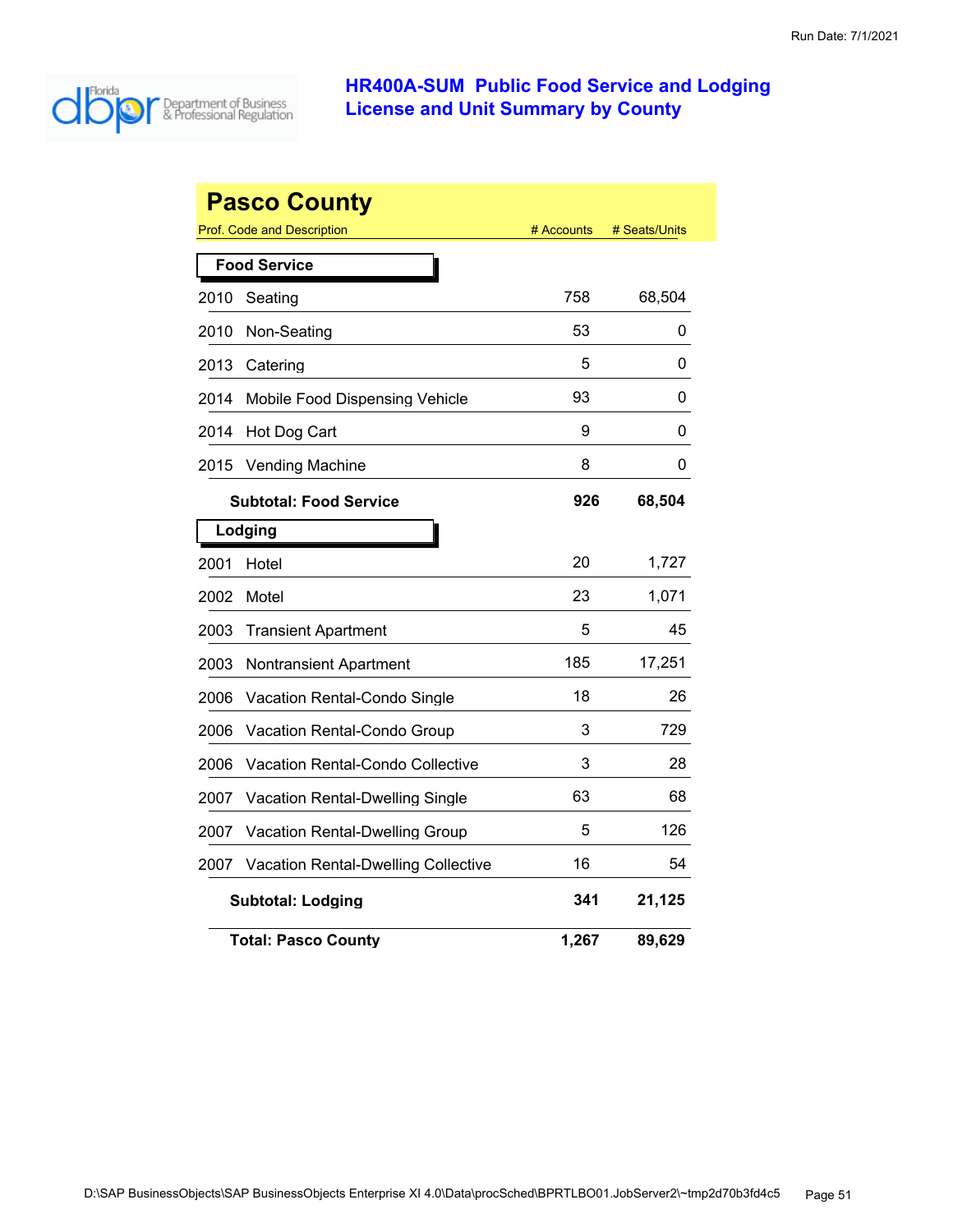

| <b>Pinellas County</b> |                                            |            |               |  |
|------------------------|--------------------------------------------|------------|---------------|--|
|                        | <b>Prof. Code and Description</b>          | # Accounts | # Seats/Units |  |
|                        | <b>Food Service</b>                        |            |               |  |
| 2010                   | Seating                                    | 2,385      | 231,488       |  |
| 2010                   | Non-Seating                                | 257        | 0             |  |
| 2013                   | Catering                                   | 58         | 0             |  |
| 2014                   | Mobile Food Dispensing Vehicle             | 203        | 0             |  |
| 2014                   | Hot Dog Cart                               | 55         | 0             |  |
| 2015                   | <b>Vending Machine</b>                     | 17         | 0             |  |
|                        | <b>Subtotal: Food Service</b>              | 2,975      | 231,488       |  |
|                        | Lodging                                    |            |               |  |
| 2001                   | Hotel                                      | 114        | 12,275        |  |
| 2002                   | Motel                                      | 223        | 9,430         |  |
| 2003                   | <b>Transient Apartment</b>                 | 111        | 2,360         |  |
| 2003                   | Nontransient Apartment                     | 1,236      | 68,996        |  |
| 2005                   | <b>Bed and Breakfast</b>                   | 21         | 107           |  |
| 2006                   | <b>Vacation Rental-Condo Single</b>        | 290        | 361           |  |
| 2006                   | Vacation Rental-Condo Group                | 86         | 2,369         |  |
| 2006                   | Vacation Rental-Condo Collective           | 79         | 2,157         |  |
| 2007                   | Vacation Rental-Dwelling Single            | 420        | 584           |  |
| 2007                   | <b>Vacation Rental-Dwelling Group</b>      | 35         | 164           |  |
| 2007                   | <b>Vacation Rental-Dwelling Collective</b> | 63         | 440           |  |
|                        | <b>Subtotal: Lodging</b>                   | 2,678      | 99,243        |  |
|                        | <b>Total: Pinellas County</b>              | 5,653      | 330,731       |  |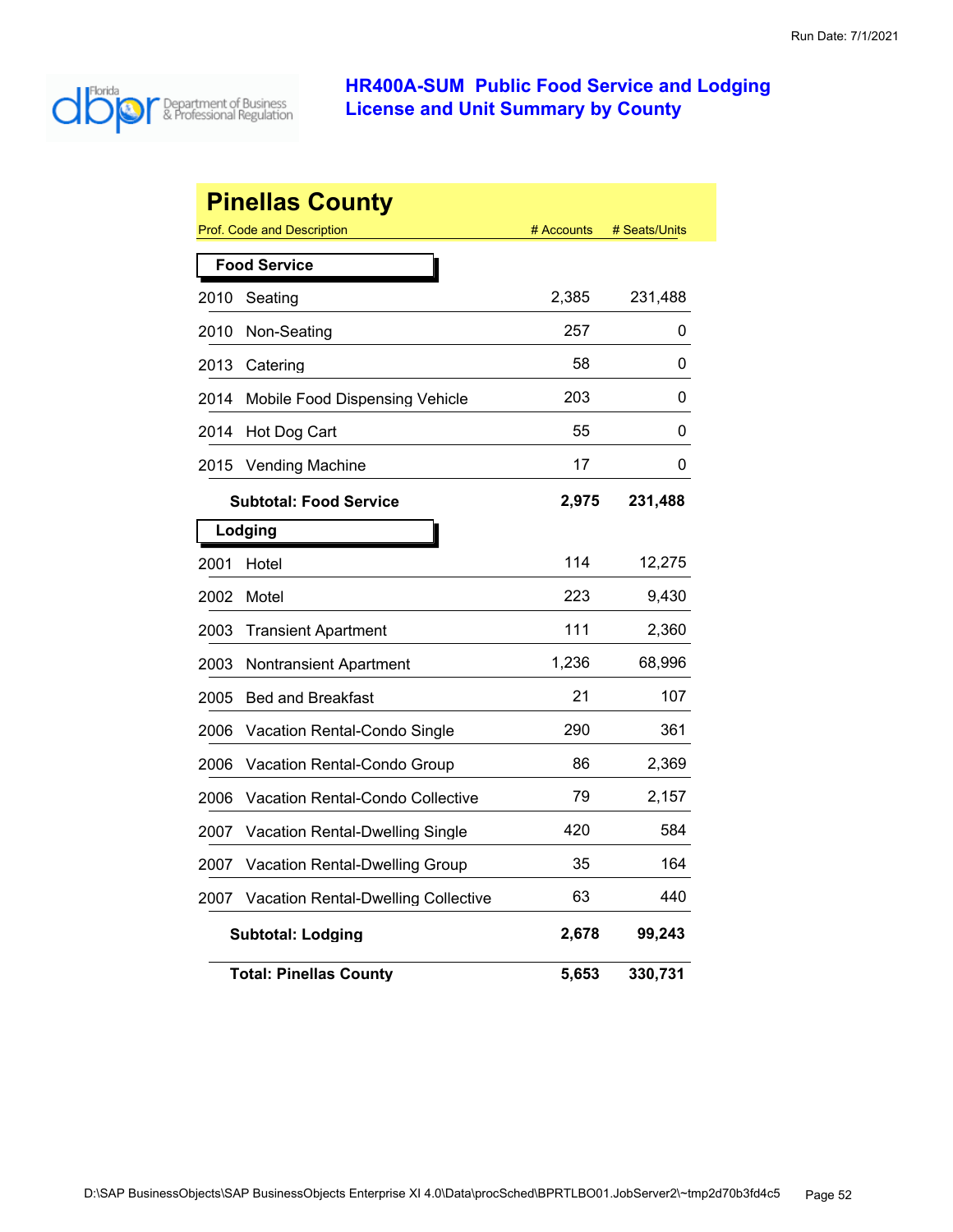

|      | <b>Polk County</b>                                       |            |               |
|------|----------------------------------------------------------|------------|---------------|
|      | <b>Prof. Code and Description</b><br><b>Food Service</b> | # Accounts | # Seats/Units |
| 2010 | Seating                                                  | 1,019      | 91,555        |
| 2010 | Non-Seating                                              | 125        | 0             |
| 2013 | Catering                                                 | 18         | 0             |
| 2014 | Mobile Food Dispensing Vehicle                           | 224        | 0             |
| 2014 | Hot Dog Cart                                             | 8          | 0             |
| 2015 | <b>Vending Machine</b>                                   | 32         | 0             |
|      | <b>Subtotal: Food Service</b>                            | 1,426      | 91,555        |
|      | Lodging                                                  |            |               |
| 2001 | Hotel                                                    | 42         | 4,103         |
| 2002 | Motel                                                    | 79         | 4,161         |
| 2003 | <b>Transient Apartment</b>                               | 14         | 111           |
| 2003 | <b>Nontransient Apartment</b>                            | 345        | 24,020        |
| 2005 | <b>Bed and Breakfast</b>                                 | 6          | 33            |
| 2006 | Vacation Rental-Condo Single                             | 225        | 245           |
| 2006 | Vacation Rental-Condo Group                              | 5          | 68            |
| 2006 | <b>Vacation Rental-Condo Collective</b>                  | 27         | 478           |
| 2007 | <b>Vacation Rental-Dwelling Single</b>                   | 2,365      | 2,448         |
| 2007 | <b>Vacation Rental-Dwelling Group</b>                    | 13         | 474           |
| 2007 | <b>Vacation Rental-Dwelling Collective</b>               | 175        | 2,187         |
| 2022 | Timeshare Project-Timeshare Proj Group                   | 1          | 92            |
|      | <b>Subtotal: Lodging</b>                                 | 3,297      | 38,420        |
|      | <b>Total: Polk County</b>                                | 4,723      | 129,975       |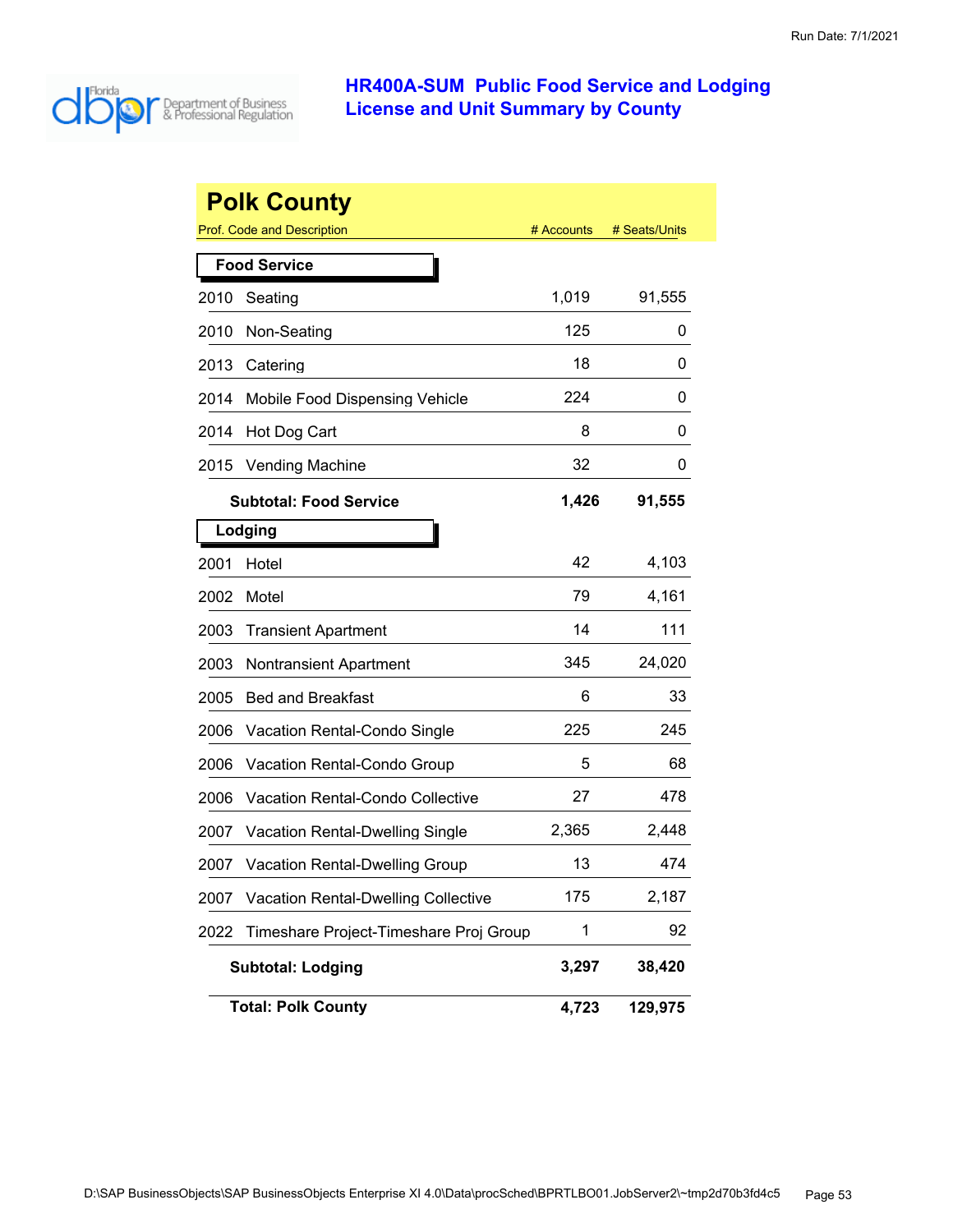

| <b>Putnam County</b>          |                                            |            |               |  |  |
|-------------------------------|--------------------------------------------|------------|---------------|--|--|
|                               | Prof. Code and Description                 | # Accounts | # Seats/Units |  |  |
|                               | <b>Food Service</b>                        |            |               |  |  |
| 2010                          | Seating                                    | 112        | 7,921         |  |  |
| 2010                          | Non-Seating                                | 8          | 0             |  |  |
| 2013                          | Catering                                   | 3          | 0             |  |  |
| 2014                          | Mobile Food Dispensing Vehicle             | 21         | 0             |  |  |
| 2014                          | Hot Dog Cart                               | 1          | 0             |  |  |
| 2015                          | <b>Vending Machine</b>                     | 2          | 0             |  |  |
| <b>Subtotal: Food Service</b> |                                            | 147        | 7,921         |  |  |
|                               | Lodging                                    |            |               |  |  |
| 2001                          | Hotel                                      | 4          | 229           |  |  |
| 2002                          | Motel                                      | 16         | 427           |  |  |
| 2003                          | <b>Transient Apartment</b>                 | 1          | 11            |  |  |
| 2003                          | <b>Nontransient Apartment</b>              | 29         | 1,314         |  |  |
| 2005                          | <b>Bed and Breakfast</b>                   | 3          | 12            |  |  |
| 2006                          | Vacation Rental-Condo Group                | 2          | 20            |  |  |
| 2007                          | <b>Vacation Rental-Dwelling Single</b>     | 17         | 17            |  |  |
| 2007                          | <b>Vacation Rental-Dwelling Collective</b> | 1          | 1             |  |  |
|                               | <b>Subtotal: Lodging</b>                   | 73         | 2,031         |  |  |
|                               | <b>Total: Putnam County</b>                | 220        | 9,952         |  |  |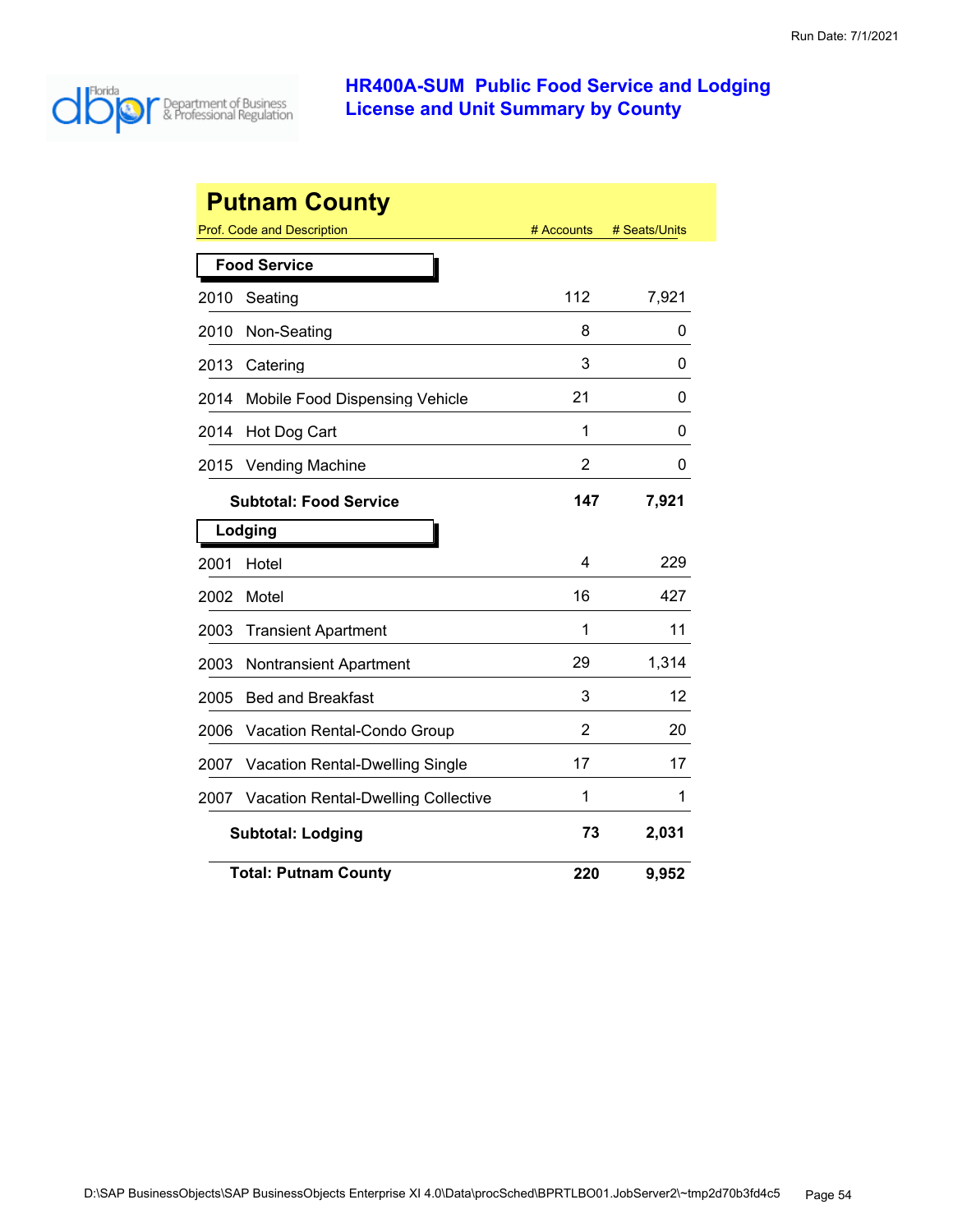

| <b>Santa Rosa County</b> |                                                           |     |        |  |  |  |
|--------------------------|-----------------------------------------------------------|-----|--------|--|--|--|
|                          | Prof. Code and Description<br># Accounts<br># Seats/Units |     |        |  |  |  |
|                          | <b>Food Service</b>                                       |     |        |  |  |  |
| 2010                     | Seating                                                   | 241 | 19,011 |  |  |  |
| 2010                     | Non-Seating                                               | 18  | 0      |  |  |  |
| 2013                     | Catering                                                  | 2   | 0      |  |  |  |
| 2014                     | Mobile Food Dispensing Vehicle                            | 53  | 0      |  |  |  |
| 2014                     | Hot Dog Cart                                              | 3   | 0      |  |  |  |
| 2015                     | <b>Vending Machine</b>                                    | 2   | 0      |  |  |  |
|                          | <b>Subtotal: Food Service</b>                             | 319 | 19,011 |  |  |  |
|                          | Lodging                                                   |     |        |  |  |  |
| 2001                     | Hotel                                                     | 7   | 688    |  |  |  |
| 2002                     | Motel                                                     | 8   | 467    |  |  |  |
| 2003                     | <b>Nontransient Apartment</b>                             | 59  | 2,805  |  |  |  |
| 2006                     | <b>Vacation Rental-Condo Single</b>                       | 37  | 40     |  |  |  |
| 2006                     | Vacation Rental-Condo Group                               | 5   | 75     |  |  |  |
| 2006                     | Vacation Rental-Condo Collective                          | 13  | 257    |  |  |  |
| 2007                     | Vacation Rental-Dwelling Single                           | 50  | 89     |  |  |  |
| 2007                     | <b>Vacation Rental-Dwelling Group</b>                     | 2   | 15     |  |  |  |
| 2007                     | <b>Vacation Rental-Dwelling Collective</b>                | 12  | 139    |  |  |  |
|                          | <b>Subtotal: Lodging</b>                                  | 193 | 4,575  |  |  |  |
|                          | <b>Total: Santa Rosa County</b>                           | 512 | 23,586 |  |  |  |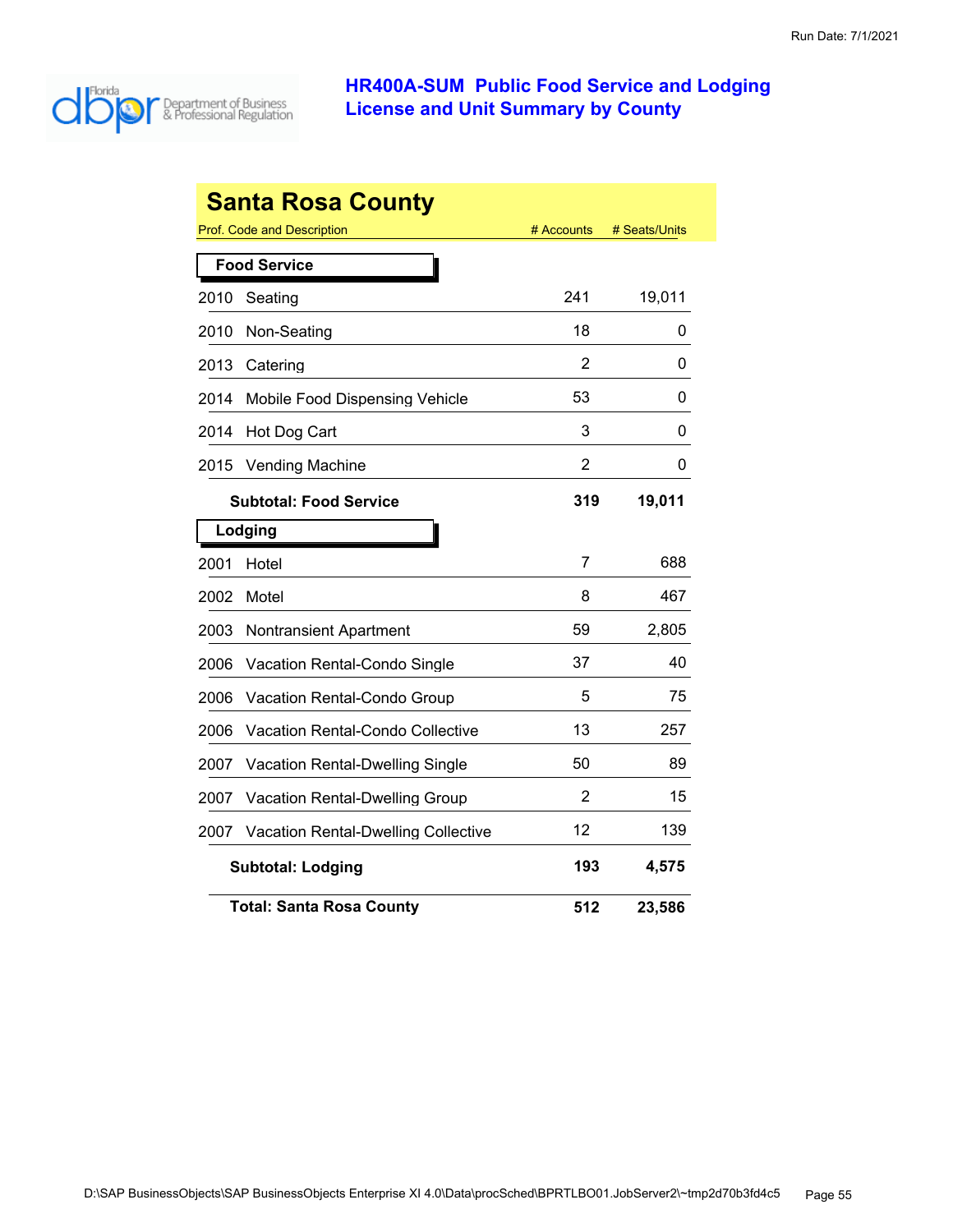

| <b>Sarasota County</b> |                                            |            |               |  |
|------------------------|--------------------------------------------|------------|---------------|--|
|                        | Prof. Code and Description                 | # Accounts | # Seats/Units |  |
|                        | <b>Food Service</b>                        |            |               |  |
| 2010                   | Seating                                    | 1,058      | 136,297       |  |
| 2010                   | Non-Seating                                | 80         | 0             |  |
| 2013                   | Catering                                   | 30         | 0             |  |
| 2014                   | Mobile Food Dispensing Vehicle             | 100        | 0             |  |
| 2014                   | Hot Dog Cart                               | 5          | 0             |  |
| 2015                   | <b>Vending Machine</b>                     | 13         | 0             |  |
|                        | <b>Subtotal: Food Service</b>              | 1,286      | 136,297       |  |
| Lodging                |                                            |            |               |  |
| 2001                   | Hotel                                      | 40         | 4,638         |  |
| 2002                   | Motel                                      | 58         | 2,185         |  |
| 2003                   | <b>Transient Apartment</b>                 | 43         | 783           |  |
| 2003                   | <b>Nontransient Apartment</b>              | 196        | 15,570        |  |
| 2005                   | <b>Bed and Breakfast</b>                   | 1          | 9             |  |
| 2006                   | Vacation Rental-Condo Single               | 61         | 88            |  |
| 2006                   | Vacation Rental-Condo Group                | 66         | 2,819         |  |
| 2006                   | Vacation Rental-Condo Collective           | 35         | 622           |  |
| 2007                   | <b>Vacation Rental-Dwelling Single</b>     | 188        | 230           |  |
| 2007                   | <b>Vacation Rental-Dwelling Group</b>      | 15         | 78            |  |
| 2007                   | <b>Vacation Rental-Dwelling Collective</b> | 57         | 646           |  |
|                        | <b>Subtotal: Lodging</b>                   | 760        | 27,668        |  |
|                        | Total: Sarasota Countv                     | 2,046      | 163,965       |  |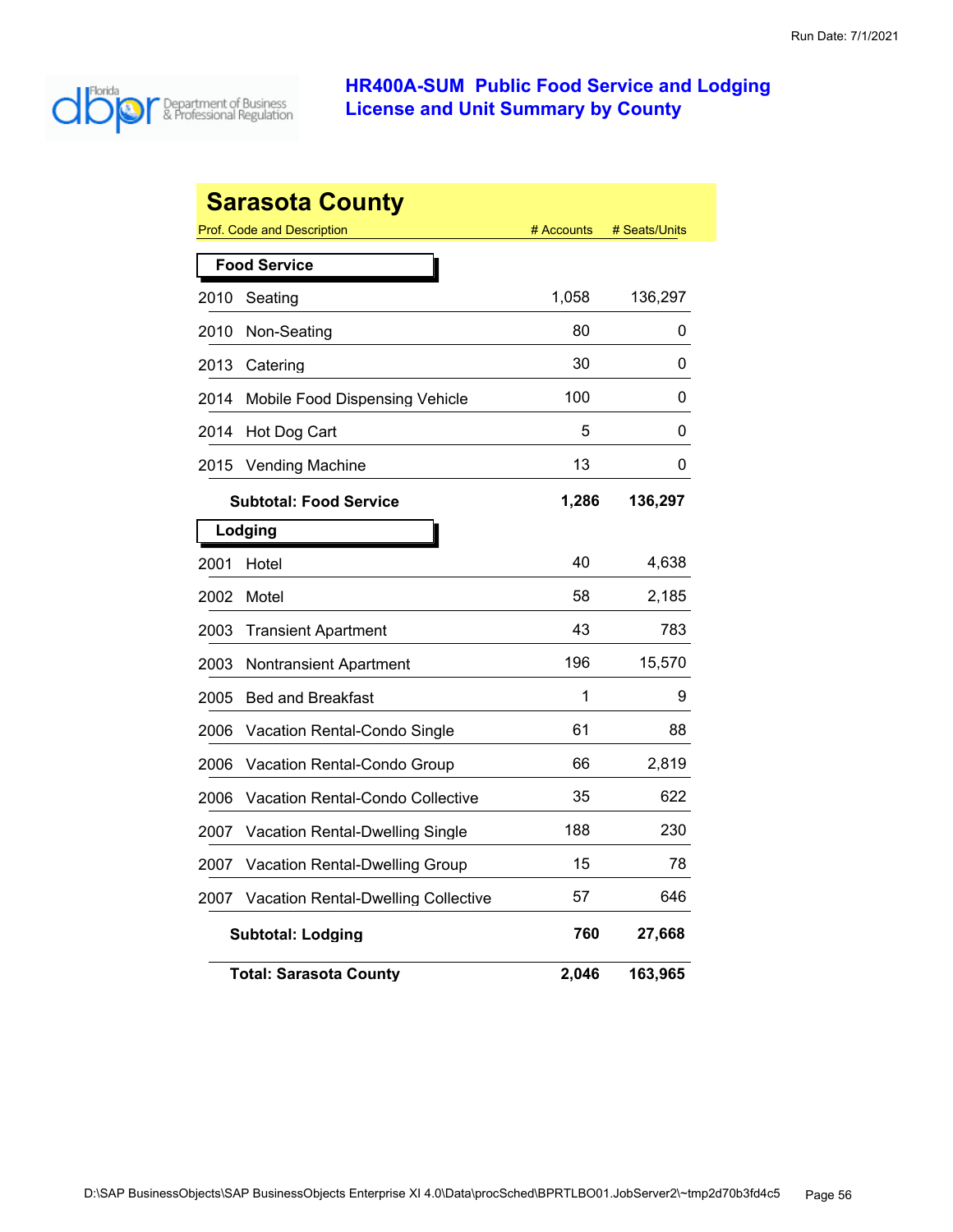

| <b>Seminole County</b> |                                            |            |               |  |  |
|------------------------|--------------------------------------------|------------|---------------|--|--|
|                        | <b>Prof. Code and Description</b>          | # Accounts | # Seats/Units |  |  |
|                        | <b>Food Service</b>                        |            |               |  |  |
| 2010                   | Seating                                    | 826        | 81,013        |  |  |
| 2010                   | Non-Seating                                | 116        | 0             |  |  |
| 2013                   | Catering                                   | 18         | 0             |  |  |
| 2014                   | Mobile Food Dispensing Vehicle             | 52         | 0             |  |  |
| 2014                   | Hot Dog Cart                               | 5          | 0             |  |  |
| 2015                   | <b>Vending Machine</b>                     | 20         | 0             |  |  |
|                        | <b>Subtotal: Food Service</b>              | 1,037      | 81,013        |  |  |
|                        | Lodging                                    |            |               |  |  |
| 2001                   | Hotel                                      | 26         | 3,506         |  |  |
| 2002                   | Motel                                      | 19         | 1,312         |  |  |
| 2003                   | <b>Transient Apartment</b>                 | 1          | 1             |  |  |
| 2003                   | <b>Nontransient Apartment</b>              | 206        | 39,353        |  |  |
| 2005                   | <b>Bed and Breakfast</b>                   | 1          | 4             |  |  |
| 2006                   | Vacation Rental-Condo Single               | 3          | 3             |  |  |
| 2006                   | Vacation Rental-Condo Collective           | 6          | 291           |  |  |
| 2007                   | Vacation Rental-Dwelling Single            | 22         | 26            |  |  |
| 2007                   | Vacation Rental-Dwelling Group             | 3          | 10            |  |  |
| 2007                   | <b>Vacation Rental-Dwelling Collective</b> | 4          | 7             |  |  |
|                        | <b>Subtotal: Lodging</b>                   | 291        | 44,513        |  |  |
|                        | <b>Total: Seminole County</b>              | 1,328      | 125,526       |  |  |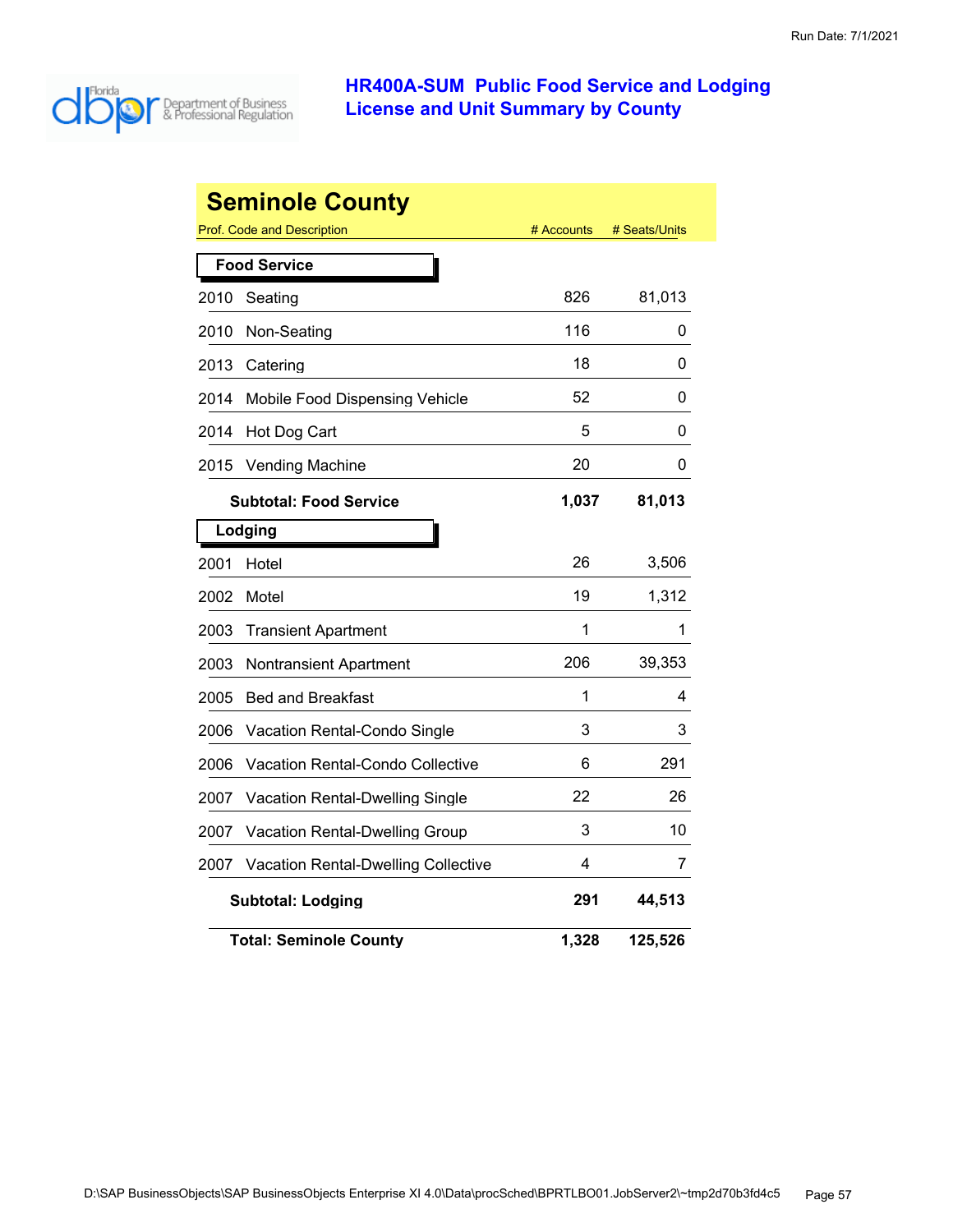

|      | <b>St. Johns County</b>                    |            |               |
|------|--------------------------------------------|------------|---------------|
|      | <b>Prof. Code and Description</b>          | # Accounts | # Seats/Units |
|      | <b>Food Service</b>                        |            |               |
| 2010 | Seating                                    | 665        | 55,097        |
| 2010 | Non-Seating                                | 69         | 0             |
| 2013 | Catering                                   | 6          | 0             |
| 2014 | Mobile Food Dispensing Vehicle             | 55         | 0             |
| 2014 | Hot Dog Cart                               | 3          | 0             |
| 2015 | <b>Vending Machine</b>                     | 14         | 0             |
|      | <b>Subtotal: Food Service</b>              | 812        | 55,097        |
|      | Lodging                                    |            |               |
| 2001 | Hotel                                      | 35         | 3,639         |
| 2002 | Motel                                      | 54         | 2,532         |
| 2003 | <b>Transient Apartment</b>                 | 3          | 12            |
| 2003 | Nontransient Apartment                     | 57         | 5,053         |
| 2005 | <b>Bed and Breakfast</b>                   | 27         | 234           |
| 2006 | Vacation Rental-Condo Single               | 82         | 85            |
| 2006 | Vacation Rental-Condo Group                | 21         | 935           |
| 2006 | Vacation Rental-Condo Collective           | 43         | 1,069         |
| 2007 | Vacation Rental-Dwelling Single            | 298        | 397           |
| 2007 | Vacation Rental-Dwelling Group             | 9          | 45            |
| 2007 | <b>Vacation Rental-Dwelling Collective</b> | 51         | 621           |
|      | <b>Subtotal: Lodging</b>                   | 680        | 14,622        |
|      | <b>Total: St. Johns County</b>             | 1,492      | 69,719        |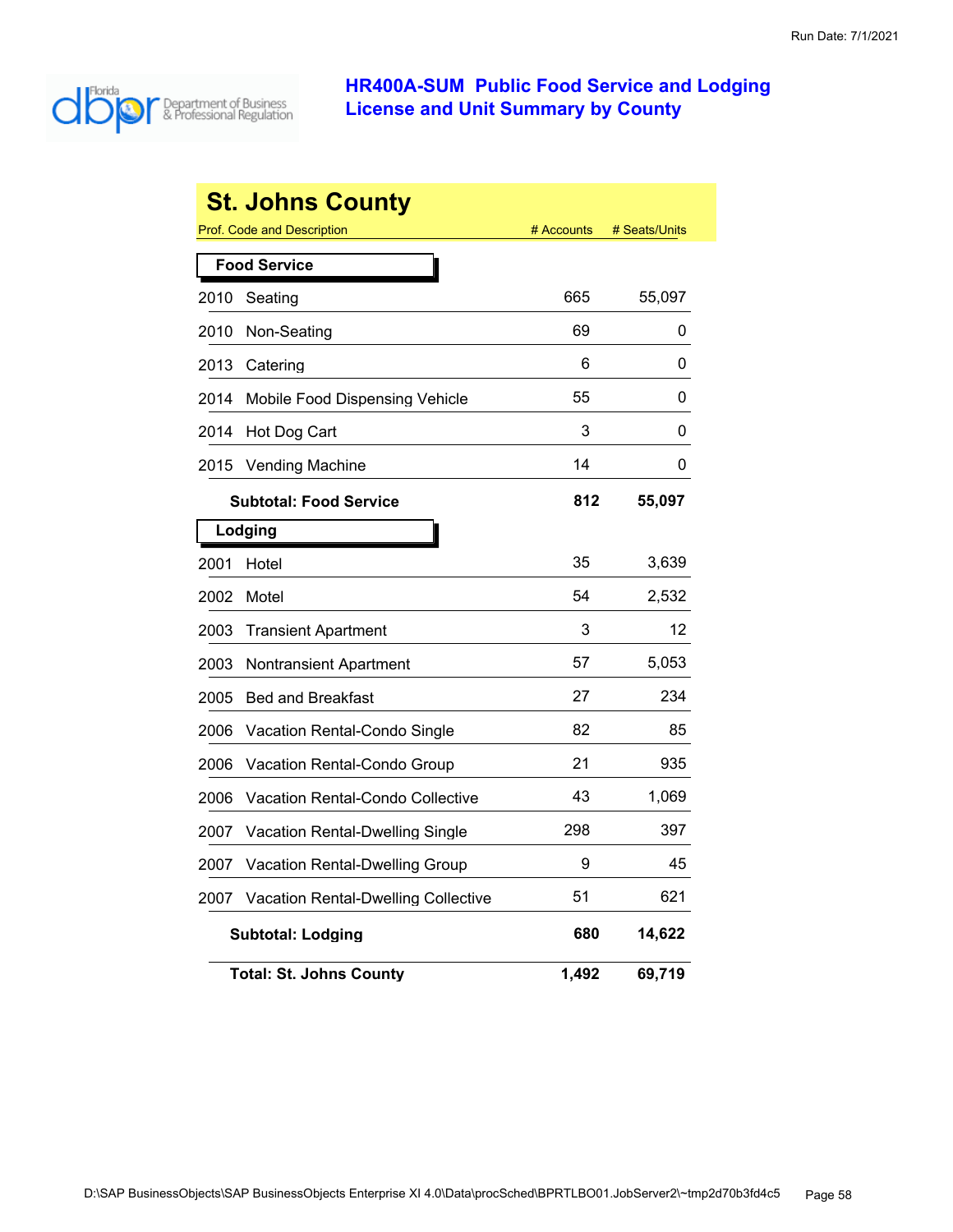

|      | <b>St. Lucie County</b>             |            |               |
|------|-------------------------------------|------------|---------------|
|      | <b>Prof. Code and Description</b>   | # Accounts | # Seats/Units |
|      | <b>Food Service</b>                 |            |               |
| 2010 | Seating                             | 506        | 40,736        |
| 2010 | Non-Seating                         | 63         | 0             |
| 2013 | Catering                            | 16         | 0             |
| 2014 | Mobile Food Dispensing Vehicle      | 90         | 0             |
| 2014 | Hot Dog Cart                        | 5          | 0             |
| 2015 | <b>Vending Machine</b>              | 10         | 0             |
|      | <b>Subtotal: Food Service</b>       | 690        | 40,736        |
|      | Lodging                             |            |               |
| 2001 | Hotel                               | 21         | 2,264         |
| 2002 | Motel                               | 23         | 961           |
| 2003 | <b>Transient Apartment</b>          | 11         | 110           |
| 2003 | Nontransient Apartment              | 109        | 7,722         |
| 2005 | <b>Bed and Breakfast</b>            | 1          | 3             |
| 2006 | Vacation Rental-Condo Single        | 26         | 85            |
| 2006 | Vacation Rental-Condo Group         | 5          | 200           |
| 2006 | Vacation Rental-Condo Collective    | 4          | 120           |
| 2007 | Vacation Rental-Dwelling Single     | 40         | 41            |
| 2007 | Vacation Rental-Dwelling Group      | 1          | 15            |
| 2007 | Vacation Rental-Dwelling Collective | 9          | 19            |
|      | <b>Subtotal: Lodging</b>            | 250        | 11,540        |
|      | <b>Total: St. Lucie County</b>      | 940        | 52,276        |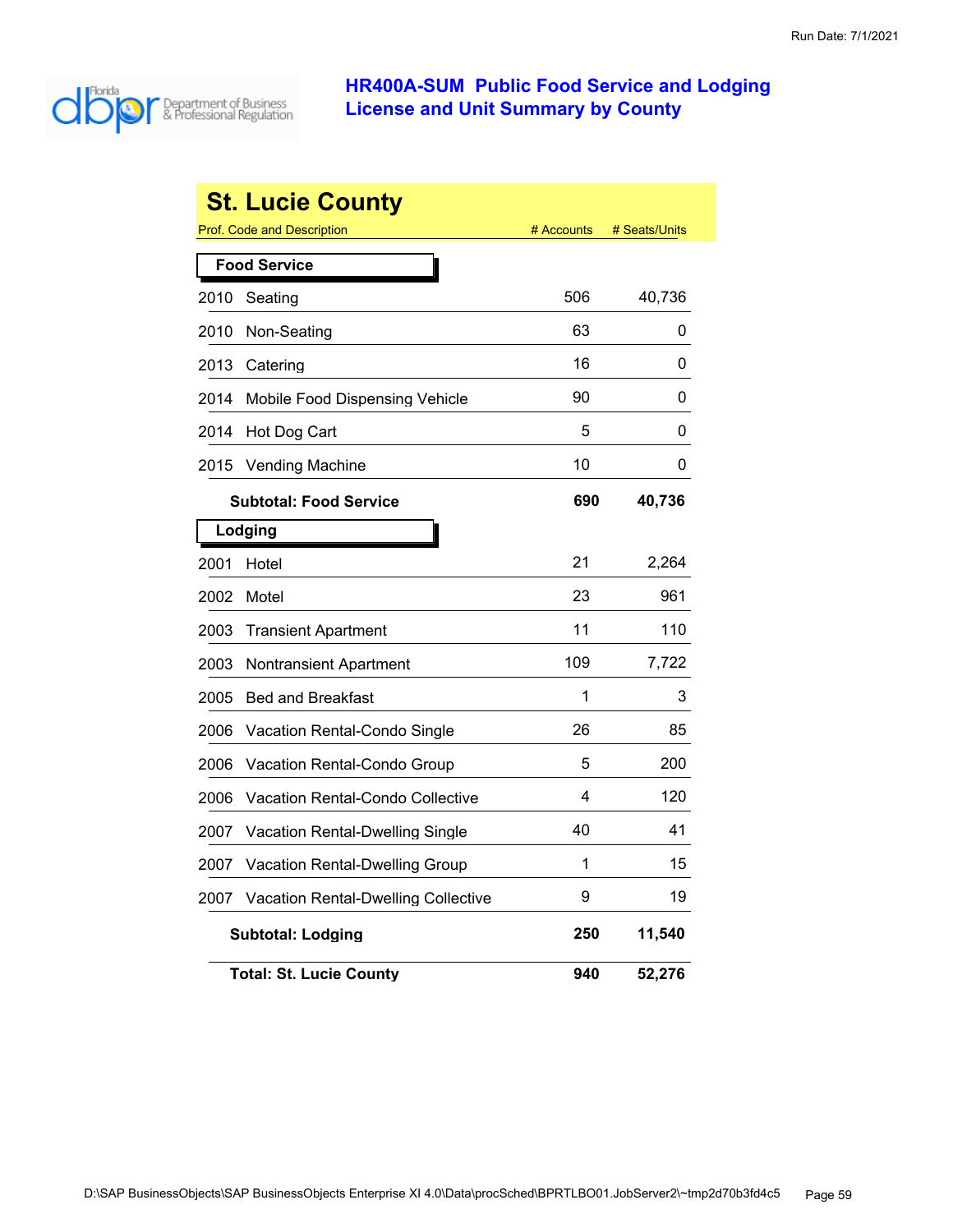

|      | <b>Sumter County</b>                       |                |               |
|------|--------------------------------------------|----------------|---------------|
|      | Prof. Code and Description                 | # Accounts     | # Seats/Units |
|      | <b>Food Service</b>                        |                |               |
| 2010 | Seating                                    | 180            | 18,710        |
| 2010 | Non-Seating                                | 19             | 0             |
| 2014 | Mobile Food Dispensing Vehicle             | 31             | 0             |
| 2014 | Hot Dog Cart                               | 1              | 0             |
| 2015 | <b>Vending Machine</b>                     | 4              | 0             |
|      | <b>Subtotal: Food Service</b>              | 235            | 18,710        |
|      | Lodging                                    |                |               |
| 2001 | Hotel                                      | 5              | 514           |
| 2002 | Motel                                      | 9              | 489           |
| 2003 | <b>Transient Apartment</b>                 | $\overline{2}$ | 18            |
| 2003 | <b>Nontransient Apartment</b>              | 23             | 1,917         |
| 2005 | <b>Bed and Breakfast</b>                   | 2              | 11            |
| 2006 | <b>Vacation Rental-Condo Single</b>        | 1              | 1             |
| 2007 | <b>Vacation Rental-Dwelling Single</b>     | 38             | 38            |
| 2007 | <b>Vacation Rental-Dwelling Group</b>      | 1              | 14            |
| 2007 | <b>Vacation Rental-Dwelling Collective</b> | 17             | 507           |
|      | <b>Subtotal: Lodging</b>                   | 98             | 3,509         |
|      | <b>Total: Sumter County</b>                | 333            | 22,219        |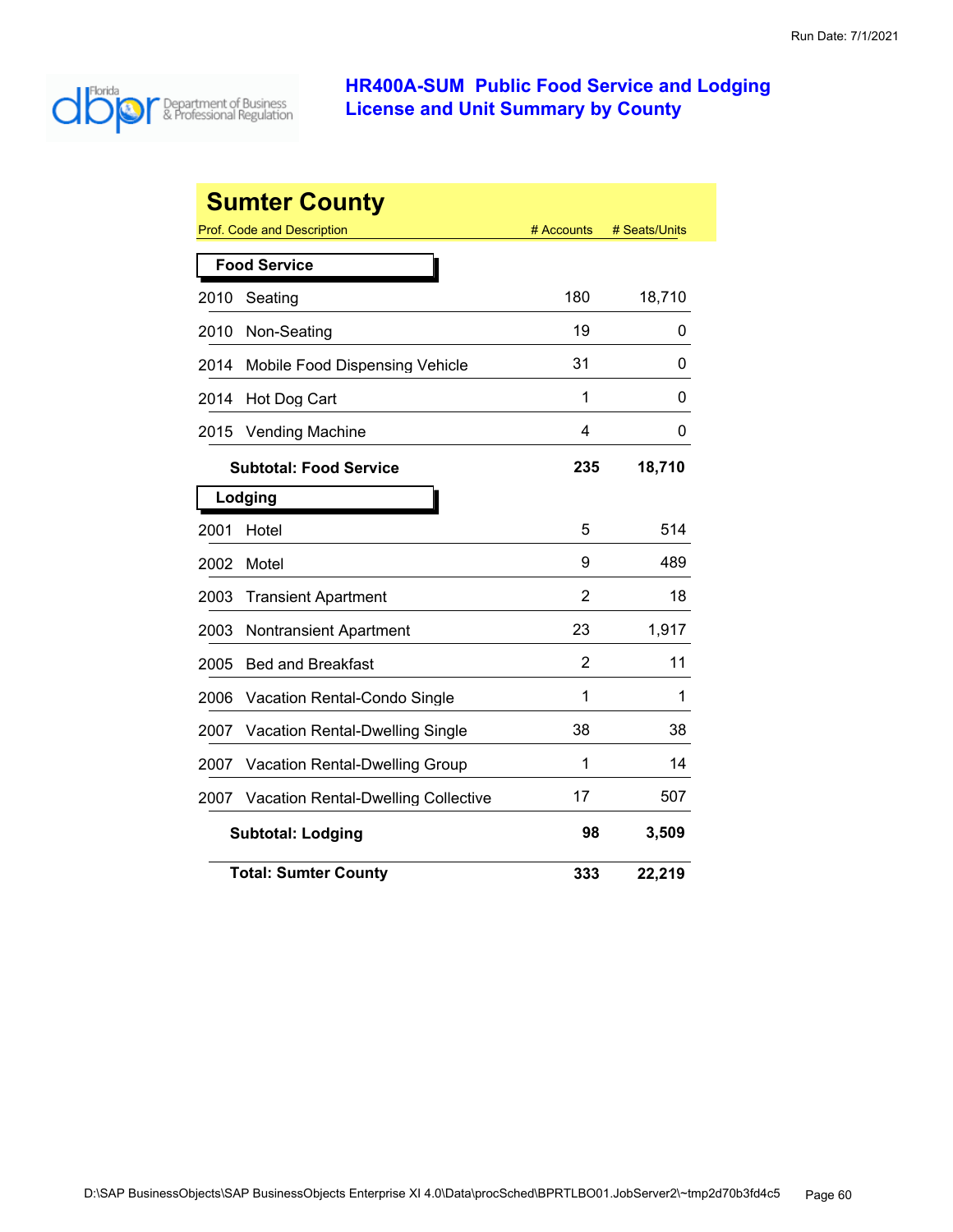

|                                       | <b>Suwannee County</b>                     |                |               |
|---------------------------------------|--------------------------------------------|----------------|---------------|
|                                       | Prof. Code and Description                 | # Accounts     | # Seats/Units |
|                                       | <b>Food Service</b>                        |                |               |
| 2010                                  | Seating                                    | 56             | 4,590         |
| 2010                                  | Non-Seating                                | 5              | 0             |
| 2013                                  | Catering                                   | 1              | 0             |
| 2014                                  | Mobile Food Dispensing Vehicle             | 14             | 0             |
| 2014                                  | Hot Dog Cart                               | 2              | 0             |
| 2015                                  | <b>Vending Machine</b>                     | 3              | 0             |
|                                       | <b>Subtotal: Food Service</b>              | 81             | 4,590         |
|                                       | Lodging                                    |                |               |
| 2001                                  | Hotel                                      | 1              | 69            |
| 2002                                  | Motel                                      | 10             | 276           |
| 2003                                  | <b>Nontransient Apartment</b>              | 11             | 455           |
| 2007                                  | <b>Vacation Rental-Dwelling Single</b>     | 5              | 8             |
| 2007                                  | <b>Vacation Rental-Dwelling Group</b>      | 1              | 3             |
| 2007                                  | <b>Vacation Rental-Dwelling Collective</b> | $\overline{2}$ | 5             |
| <b>Subtotal: Lodging</b><br>30<br>816 |                                            |                |               |
|                                       | <b>Total: Suwannee County</b>              | 111            | 5,406         |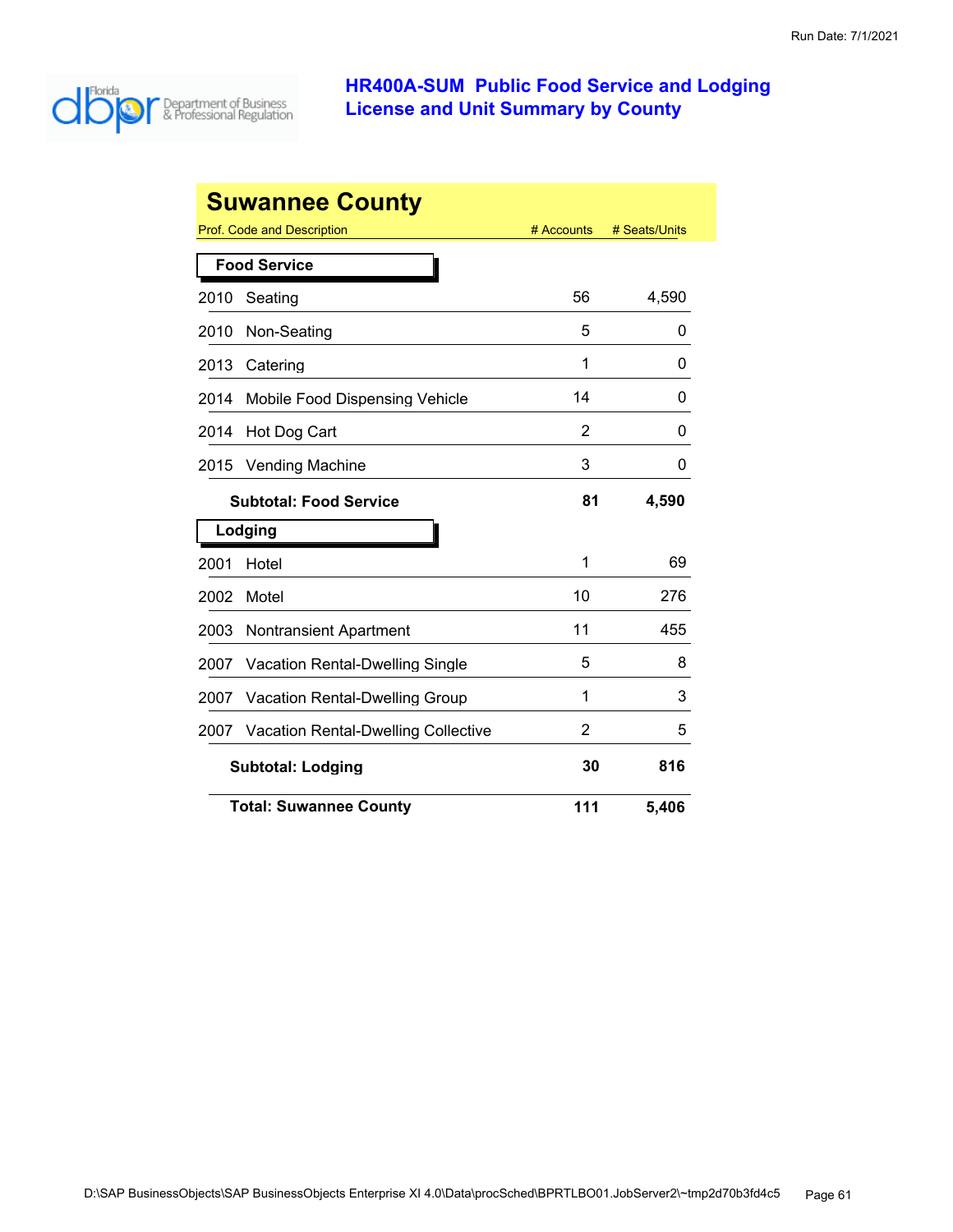

|      | <b>Taylor County</b>                       |                |               |
|------|--------------------------------------------|----------------|---------------|
|      | Prof. Code and Description                 | # Accounts     | # Seats/Units |
|      | <b>Food Service</b>                        |                |               |
| 2010 | Seating                                    | 39             | 3,013         |
| 2010 | Non-Seating                                | 3              | 0             |
| 2014 | Mobile Food Dispensing Vehicle             | 9              | 0             |
| 2014 | Hot Dog Cart                               | 1              | 0             |
|      | <b>Subtotal: Food Service</b>              | 52             | 3,013         |
|      | Lodging                                    |                |               |
| 2001 | Hotel                                      | $\overline{2}$ | 138           |
| 2002 | Motel                                      | 15             | 392           |
| 2003 | <b>Transient Apartment</b>                 | 1              | 9             |
| 2003 | <b>Nontransient Apartment</b>              | 8              | 314           |
| 2006 | <b>Vacation Rental-Condo Single</b>        | 12             | 16            |
| 2006 | Vacation Rental-Condo Group                | 1              | 8             |
| 2007 | <b>Vacation Rental-Dwelling Single</b>     | 33             | 37            |
| 2007 | <b>Vacation Rental-Dwelling Group</b>      | 4              | 38            |
| 2007 | <b>Vacation Rental-Dwelling Collective</b> | 7              | 40            |
|      | <b>Subtotal: Lodging</b>                   | 83             | 992           |
|      | <b>Total: Taylor County</b>                | 135            | 4,005         |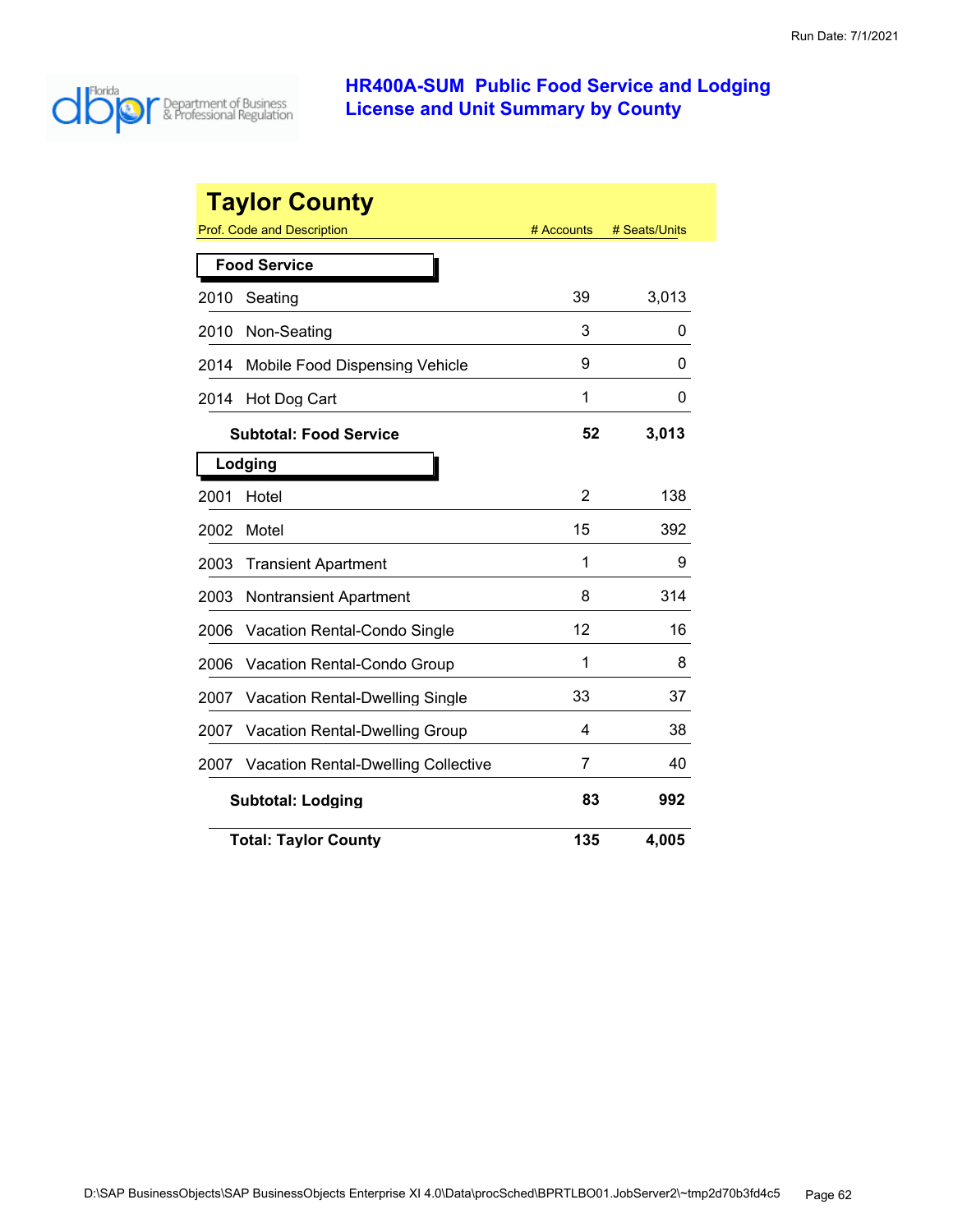

| <b>Union County</b>           |    |                          |
|-------------------------------|----|--------------------------|
| Prof. Code and Description    |    | # Accounts # Seats/Units |
| <b>Food Service</b>           |    |                          |
| 2010 Seating                  | 9  | 616                      |
| 2015 Vending Machine          | 1  |                          |
| <b>Subtotal: Food Service</b> | 10 | 616                      |
| Lodging                       |    |                          |
| 2003 Nontransient Apartment   | 2  | 80                       |
| <b>Subtotal: Lodging</b>      | 2  | 80                       |
| <b>Total: Union County</b>    | 12 | 696                      |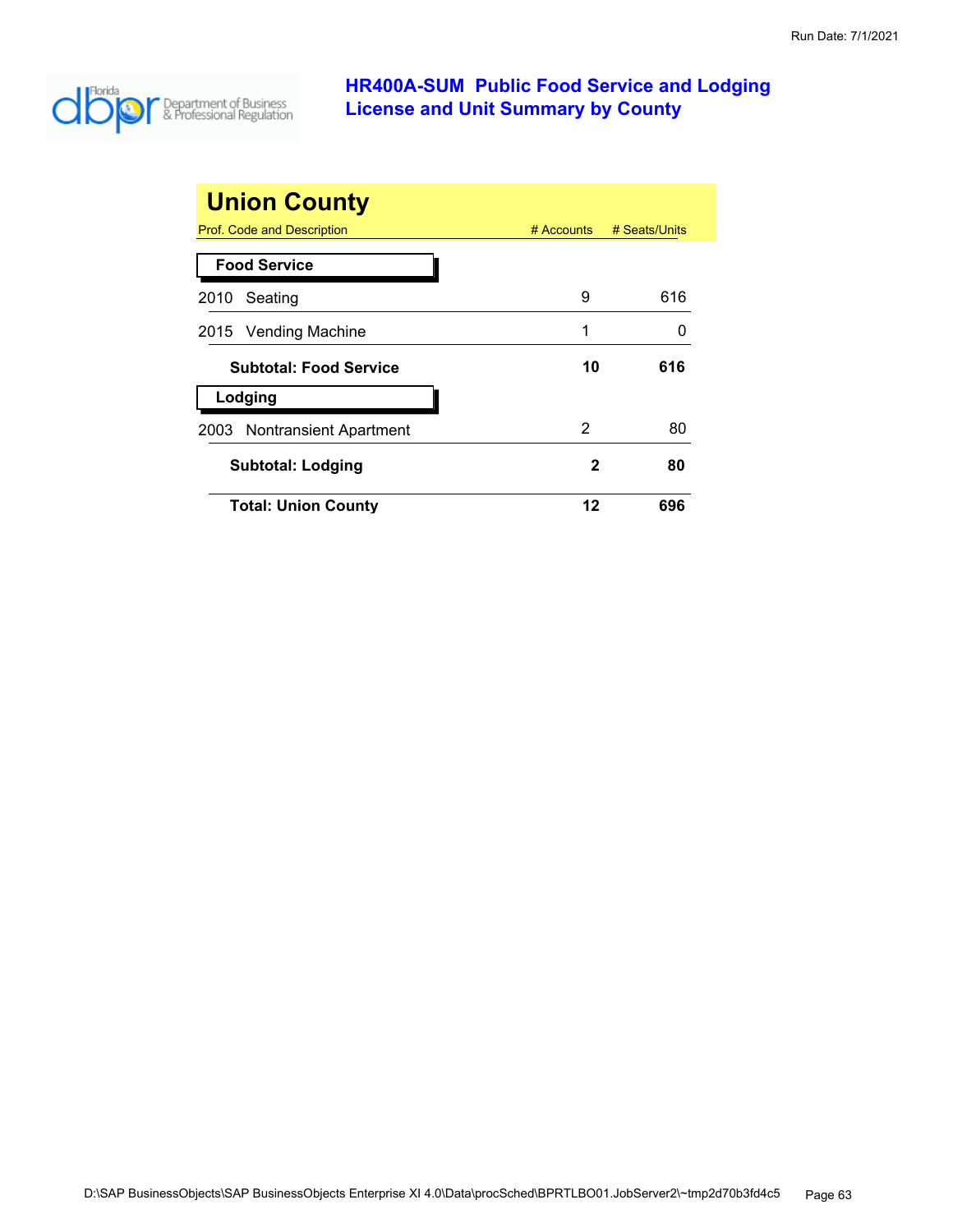

|      | <b>Volusia County</b>                      |            |               |
|------|--------------------------------------------|------------|---------------|
|      | Prof. Code and Description                 | # Accounts | # Seats/Units |
|      | <b>Food Service</b>                        |            |               |
| 2010 | Seating                                    | 1,217      | 114,500       |
| 2010 | Non-Seating                                | 116        | 0             |
| 2013 | Catering                                   | 17         | 0             |
| 2014 | Mobile Food Dispensing Vehicle             | 128        | 0             |
| 2014 | Hot Dog Cart                               | 6          | 0             |
| 2015 | <b>Vending Machine</b>                     | 42         | 0             |
|      | <b>Subtotal: Food Service</b>              | 1,526      | 114,500       |
|      | Lodging                                    |            |               |
| 2001 | Hotel                                      | 47         | 5,639         |
| 2002 | Motel                                      | 171        | 6,960         |
| 2003 | <b>Transient Apartment</b>                 | 14         | 107           |
| 2003 | <b>Nontransient Apartment</b>              | 462        | 27,552        |
| 2005 | <b>Bed and Breakfast</b>                   | 13         | 85            |
| 2006 | Vacation Rental-Condo Single               | 167        | 589           |
| 2006 | Vacation Rental-Condo Group                | 111        | 4,834         |
| 2006 | <b>Vacation Rental-Condo Collective</b>    | 32         | 904           |
| 2007 | <b>Vacation Rental-Dwelling Single</b>     | 202        | 235           |
| 2007 | <b>Vacation Rental-Dwelling Group</b>      | 7          | 220           |
| 2007 | <b>Vacation Rental-Dwelling Collective</b> | 36         | 229           |
| 2022 | Timeshare Project-Timeshare Proj Single    | 1          | 39            |
| 2022 | Timeshare Project-Timeshare Proj Group     | 3          | 310           |
|      | <b>Subtotal: Lodging</b>                   | 1,266      | 47,703        |
|      | <b>Total: Volusia County</b>               | 2,792      | 162,203       |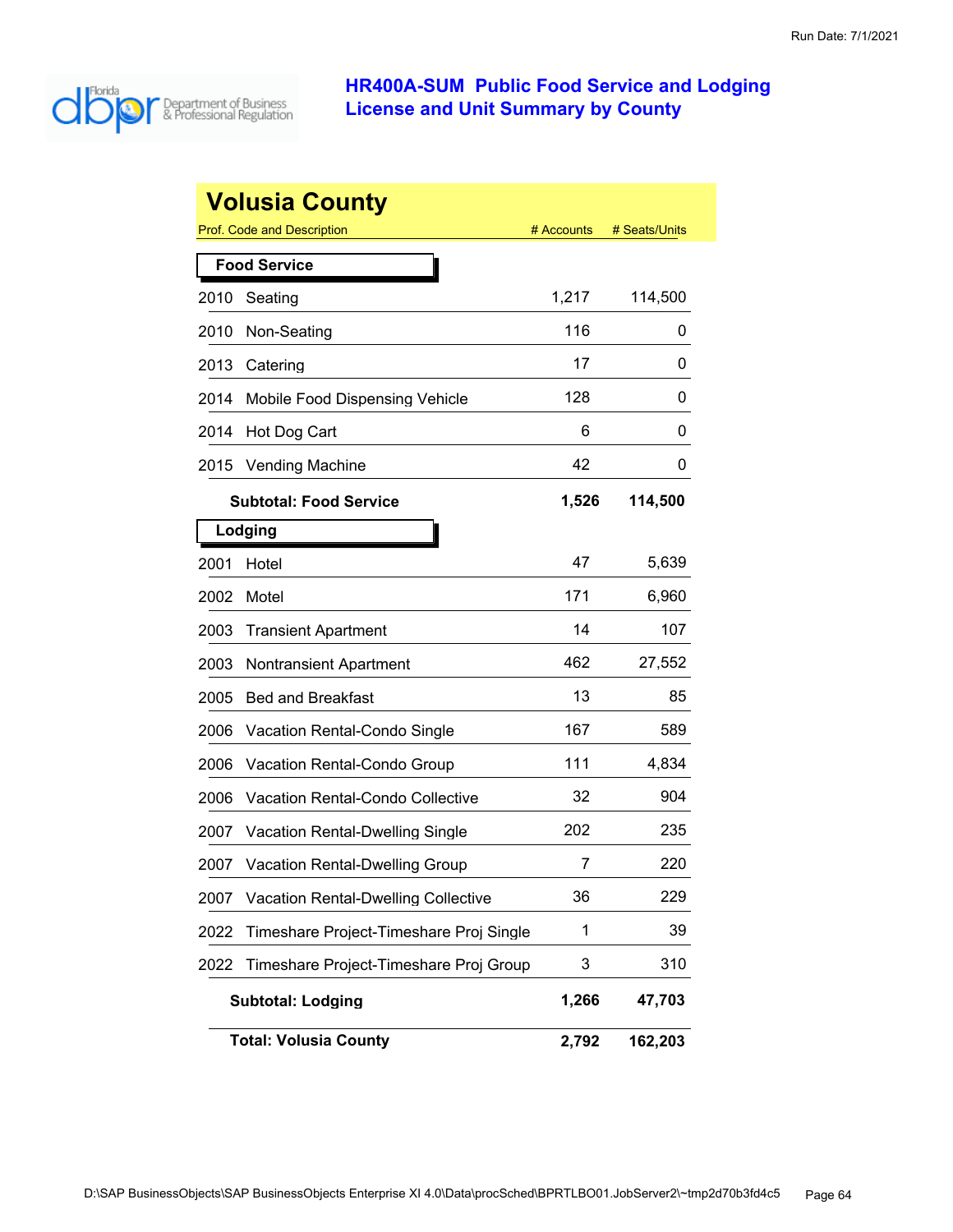

|      | <b>Wakulla County</b>                  |            |               |
|------|----------------------------------------|------------|---------------|
|      | Prof. Code and Description             | # Accounts | # Seats/Units |
|      | <b>Food Service</b>                    |            |               |
| 2010 | Seating                                | 40         | 3,162         |
| 2010 | Non-Seating                            | 1          | 0             |
| 2014 | Mobile Food Dispensing Vehicle         | 15         | O             |
|      | <b>Subtotal: Food Service</b>          | 56         | 3,162         |
|      | Lodging                                |            |               |
| 2001 | Hotel                                  | 3          | 155           |
| 2002 | Motel                                  | 3          | 59            |
| 2003 | <b>Nontransient Apartment</b>          | 2          | 125           |
| 2005 | <b>Bed and Breakfast</b>               | 1          | 7             |
| 2006 | Vacation Rental-Condo Single           | 1          | 1             |
| 2007 | <b>Vacation Rental-Dwelling Single</b> | 21         | 22            |
| 2007 | Vacation Rental-Dwelling Collective    | 2          | 7             |
|      | <b>Subtotal: Lodging</b>               | 33         | 376           |
|      | <b>Total: Wakulla County</b>           | 89         | 3,538         |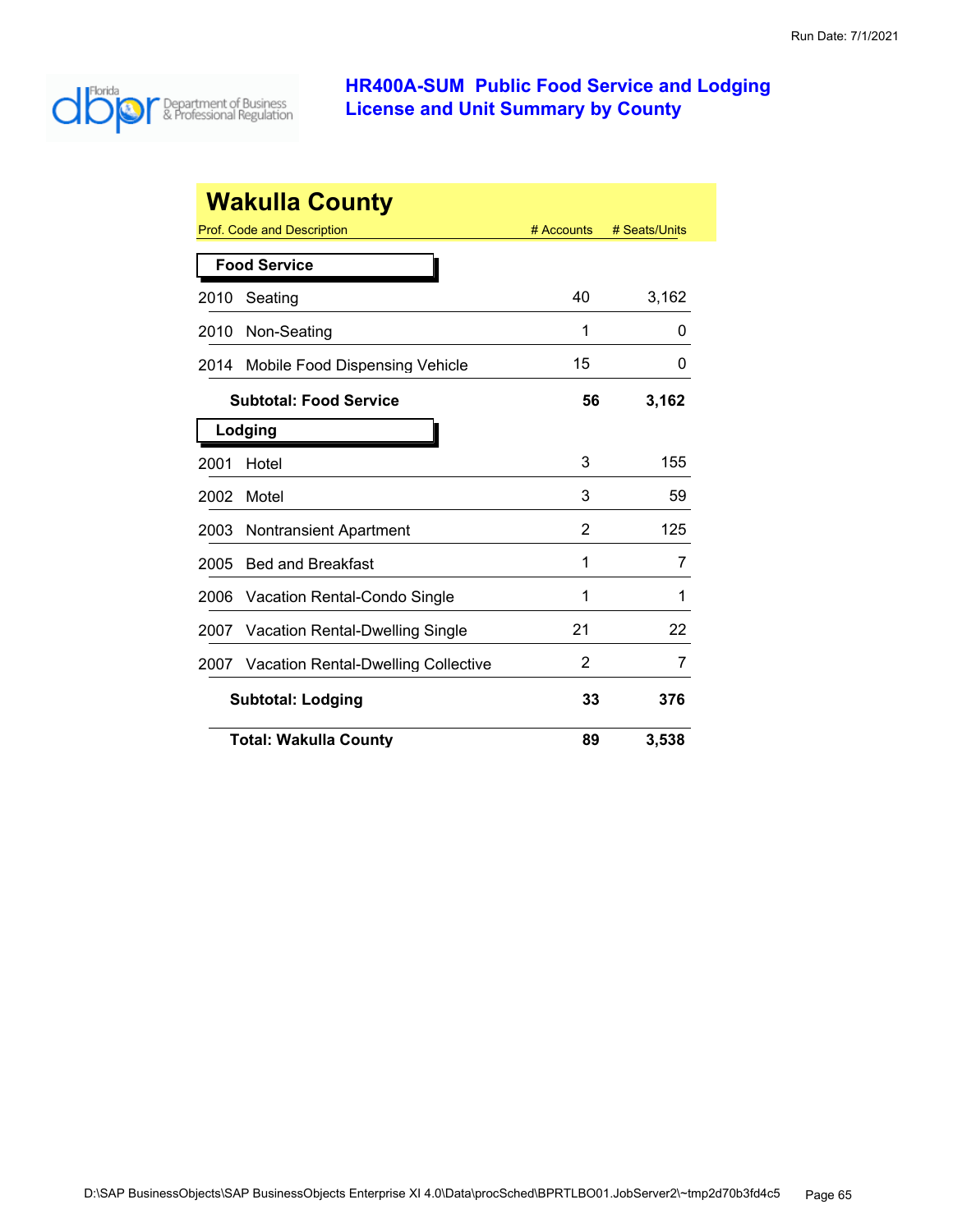

|      | <b>Walton County</b><br><b>Prof. Code and Description</b> | # Accounts     | # Seats/Units |
|------|-----------------------------------------------------------|----------------|---------------|
|      |                                                           |                |               |
|      | <b>Food Service</b>                                       |                |               |
| 2010 | Seating                                                   | 307            | 32,047        |
| 2010 | Non-Seating                                               | 27             | 0             |
| 2013 | Catering                                                  | 9              | 0             |
| 2014 | Mobile Food Dispensing Vehicle                            | 23             | 0             |
| 2014 | Hot Dog Cart                                              | 1              | 0             |
|      | <b>Subtotal: Food Service</b>                             | 367            | 32,047        |
|      | Lodging                                                   |                |               |
| 2001 | Hotel                                                     | 17             | 2,080         |
| 2002 | Motel                                                     | 10             | 512           |
| 2003 | <b>Transient Apartment</b>                                | $\overline{2}$ | 12            |
| 2003 | Nontransient Apartment                                    | 14             | 1,725         |
| 2005 | <b>Bed and Breakfast</b>                                  | 2              | 16            |
| 2006 | Vacation Rental-Condo Single                              | 145            | 170           |
| 2006 | Vacation Rental-Condo Group                               | 28             | 1,813         |
| 2006 | <b>Vacation Rental-Condo Collective</b>                   | 114            | 2,850         |
| 2007 | Vacation Rental-Dwelling Single                           | 357            | 835           |
| 2007 | <b>Vacation Rental-Dwelling Group</b>                     | 9              | 263           |
| 2007 | <b>Vacation Rental-Dwelling Collective</b>                | 162            | 3,802         |
|      | <b>Subtotal: Lodging</b>                                  | 860            | 14,078        |
|      | <b>Total: Walton County</b>                               | 1,227          | 46,125        |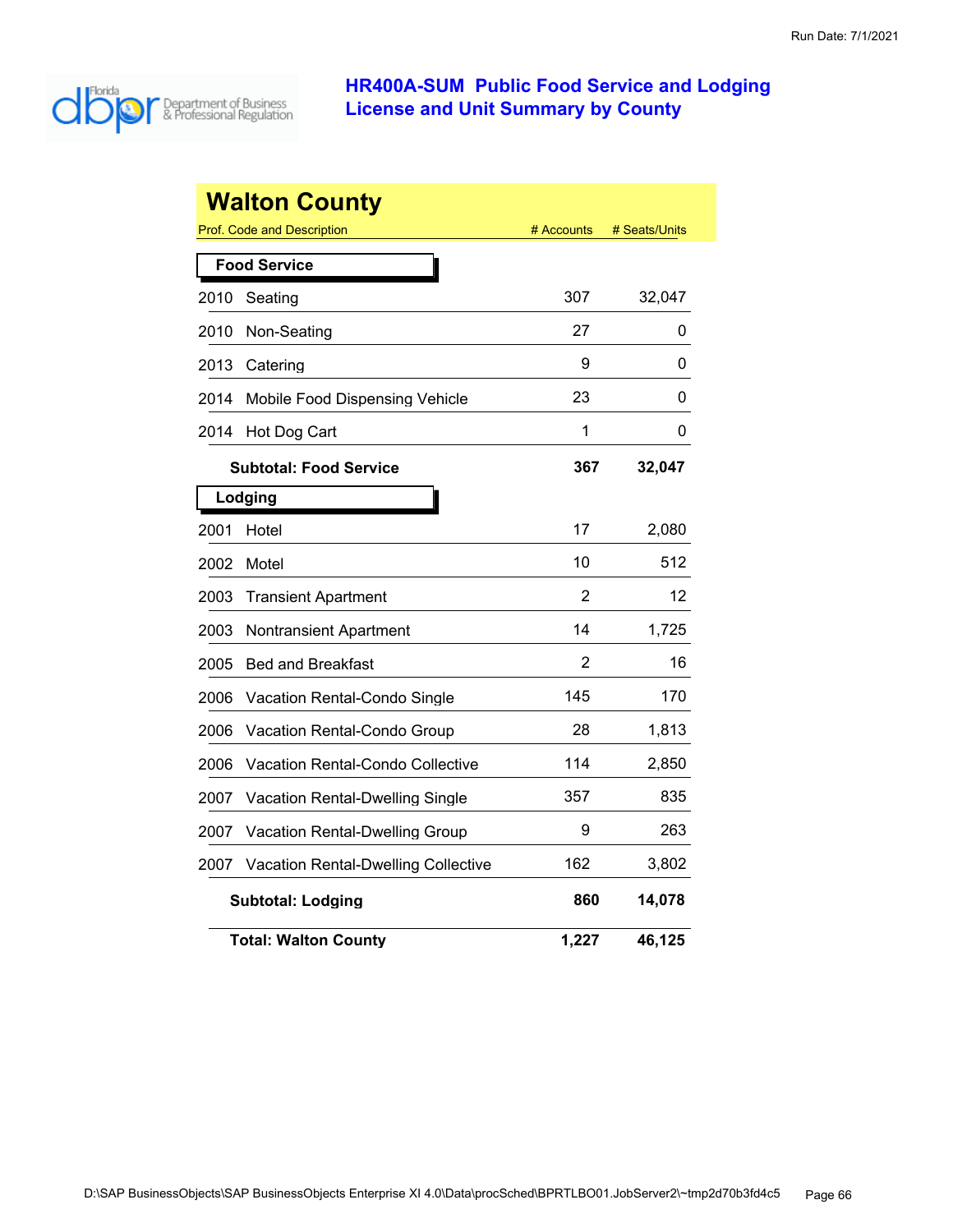

|      | <b>Washington County</b>            |              |               |
|------|-------------------------------------|--------------|---------------|
|      | Prof. Code and Description          | $#$ Accounts | # Seats/Units |
|      | <b>Food Service</b>                 |              |               |
| 2010 | Seating                             | 39           | 2,505         |
| 2010 | Non-Seating                         | 1            | 0             |
| 2014 | Mobile Food Dispensing Vehicle      | 7            | 0             |
|      | <b>Subtotal: Food Service</b>       | 47           | 2,505         |
|      | Lodging                             |              |               |
| 2002 | Motel                               | 7            | 261           |
| 2003 | <b>Nontransient Apartment</b>       | 10           | 159           |
| 2007 | Vacation Rental-Dwelling Collective | 1            | 2             |
|      | <b>Subtotal: Lodging</b>            | 18           | 422           |
|      | <b>Total: Washington County</b>     | 65           | 2,927         |